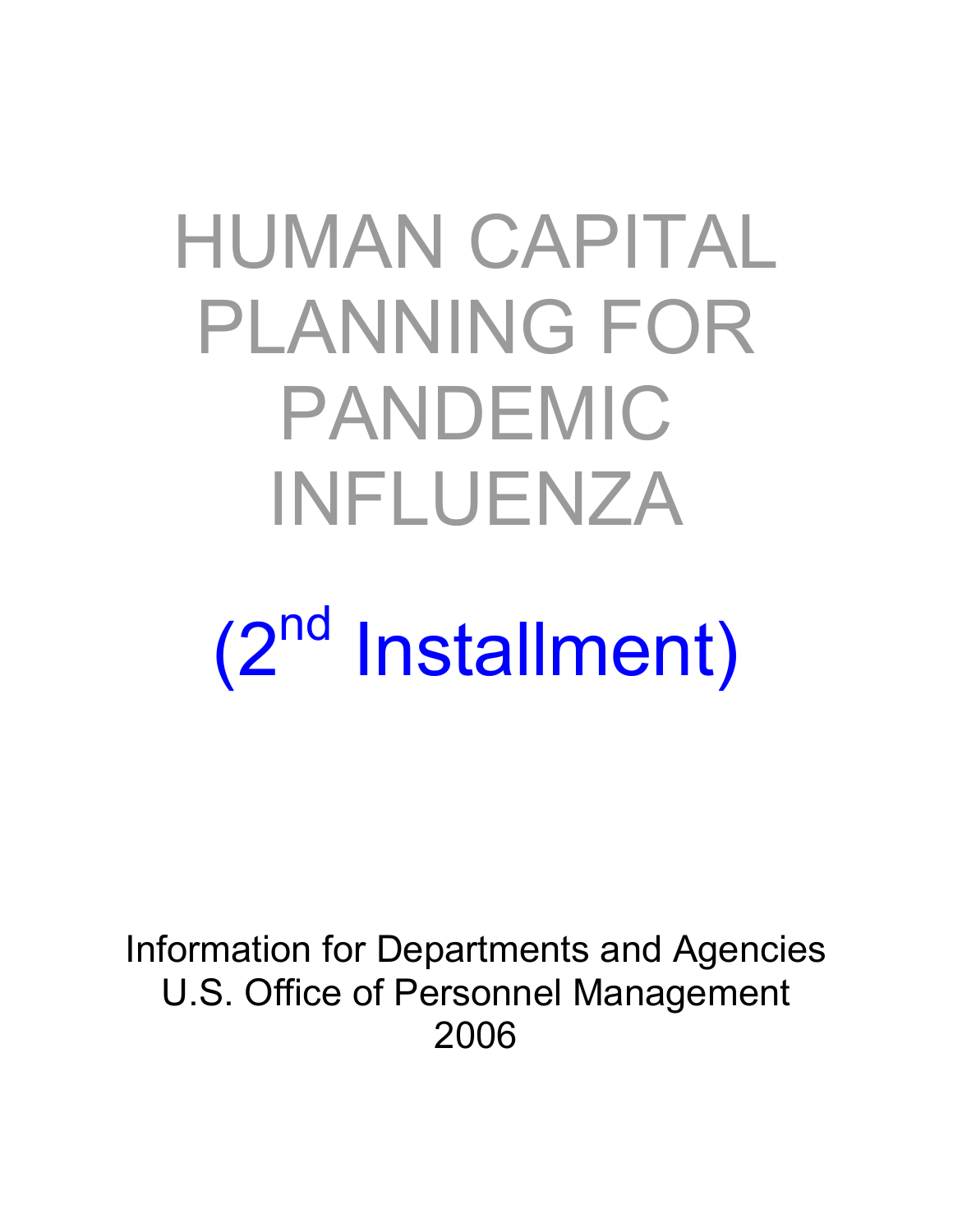## **Human Capital Planning for Pandemic Influenza Information for Departments and Agencies U.S. Office of Personnel Management**

**I. Policy Guidance on Human Capital Management** 

## A. Introduction: Workforce Implications of Pandemic Influenza (previous installment) B. Index and Quick Reference Guide (previous installment) C. Hiring Flexibilities (previous installment) D. Leave Flexibilities (previous installment) E. Pay Flexibilities **(included)** F. Benefits **(included)** G. Alternative Work Arrangements **(included)** H. Information Regarding Overseas Employees (future installment) I. Miscellaneous (previous installment) **II. Telework Guidance** (future installment) **III. Questions and Answers (included)** A. Accomplishing Work During a Pandemic Health Crisis B. Leave Flexibilities for Employees Adversely Affected by A Pandemic Health Crisis C. Employee and Labor Relations During a Pandemic Health Crisis D. Hiring Flexibilities During a Pandemic Health Crisis E. Miscellaneous Pandemic Health Crisis Related Human Resources Management Questions **IV. Fact Sheets (included)** A. Fact Sheet: Applying for Retirement, Death Benefits, Social Security Benefits, Thrift Savings Plan, and Office of Workers Compensation Benefits B. Fact Sheet: Federal Employee Insurance Programs During a Pandemic Health Crisis C. Fact Sheet: Information for Managers About Flexible Work Arrangements D. Fact Sheet: Information for Managers and Work/Life Coordinators About Employee Assistance Programs (EAPs) *Additional material may be added in future installments*  **V. Pandemic Planning Guides and Agency Strategies Example 20 (future installment) VI. Human Resources Information Specifically for Employees** A. Fact Sheet: Information for Employees About Flexible Work Arrangements **(included)** B. Fact Sheet: Information for Employees About the Employee Assistance Program (EAP) **(included)**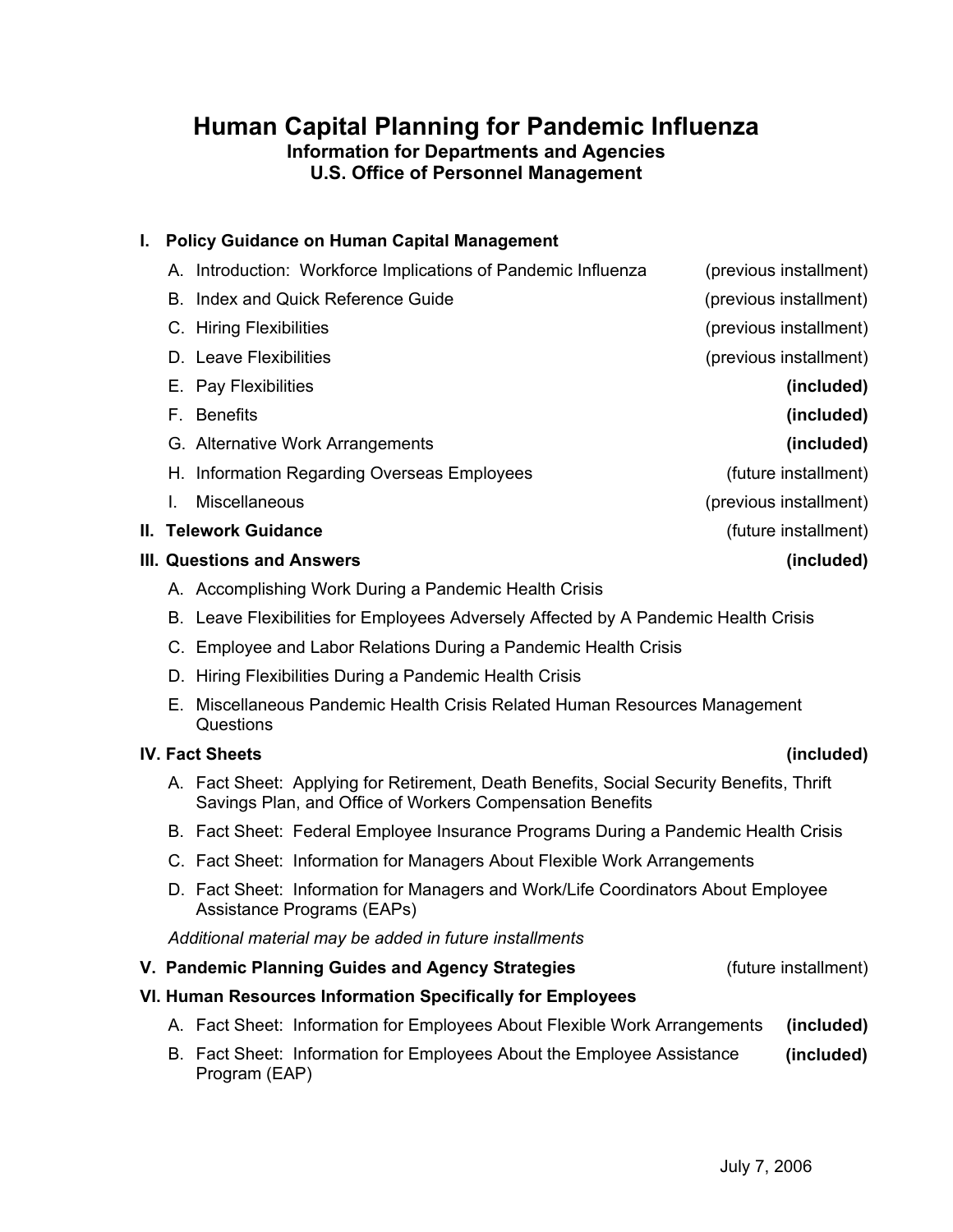|                                                                                                     | C. Fact Sheet: Information for Employees About Health Benefits During a<br>Pandemic                                  | (included)             |
|-----------------------------------------------------------------------------------------------------|----------------------------------------------------------------------------------------------------------------------|------------------------|
|                                                                                                     | D. Fact Sheet: Information for Employees About FLTCIP and FSAFEDS                                                    | (included)             |
|                                                                                                     | E. Fact Sheet: Information for Employees About Applying For Federal<br><b>Employee Group Life Insurance Benefits</b> | (included)             |
|                                                                                                     | F. Fact Sheet: Information for Employees About Leave Flexibilities<br>During a Pandemic Health Crisis                | (future installment)   |
|                                                                                                     | G. Fact Sheet: Information for Employees About Pay Flexibilities<br>During a Pandemic Health Crisis                  | (future installment)   |
|                                                                                                     | H. Guide: What You and Your Family Need To Know About Your Federal<br>Benefits During an Emergency                   | (included)             |
| Additional material may be added in future installments                                             |                                                                                                                      |                        |
|                                                                                                     | VII. Links to Additional Information on Pandemic Influenza                                                           | (previous installment) |
|                                                                                                     | VIII. Collecting Workforce Data During a Pandemic Influenza Episode                                                  | (included)             |
| A. Instruction Sheet to Payroll Providers for Reporting Federal Workforce Data During a<br>Pandemic |                                                                                                                      |                        |
|                                                                                                     | B. Instruction Sheet to Departments/Agencies for Reporting Federal Workforce Data During<br>a Pandemic               |                        |

- C. Attachment A: Federal Employees Status Report Payroll
- D. Attachment B: Federal Employees Status Report –Telework and Deaths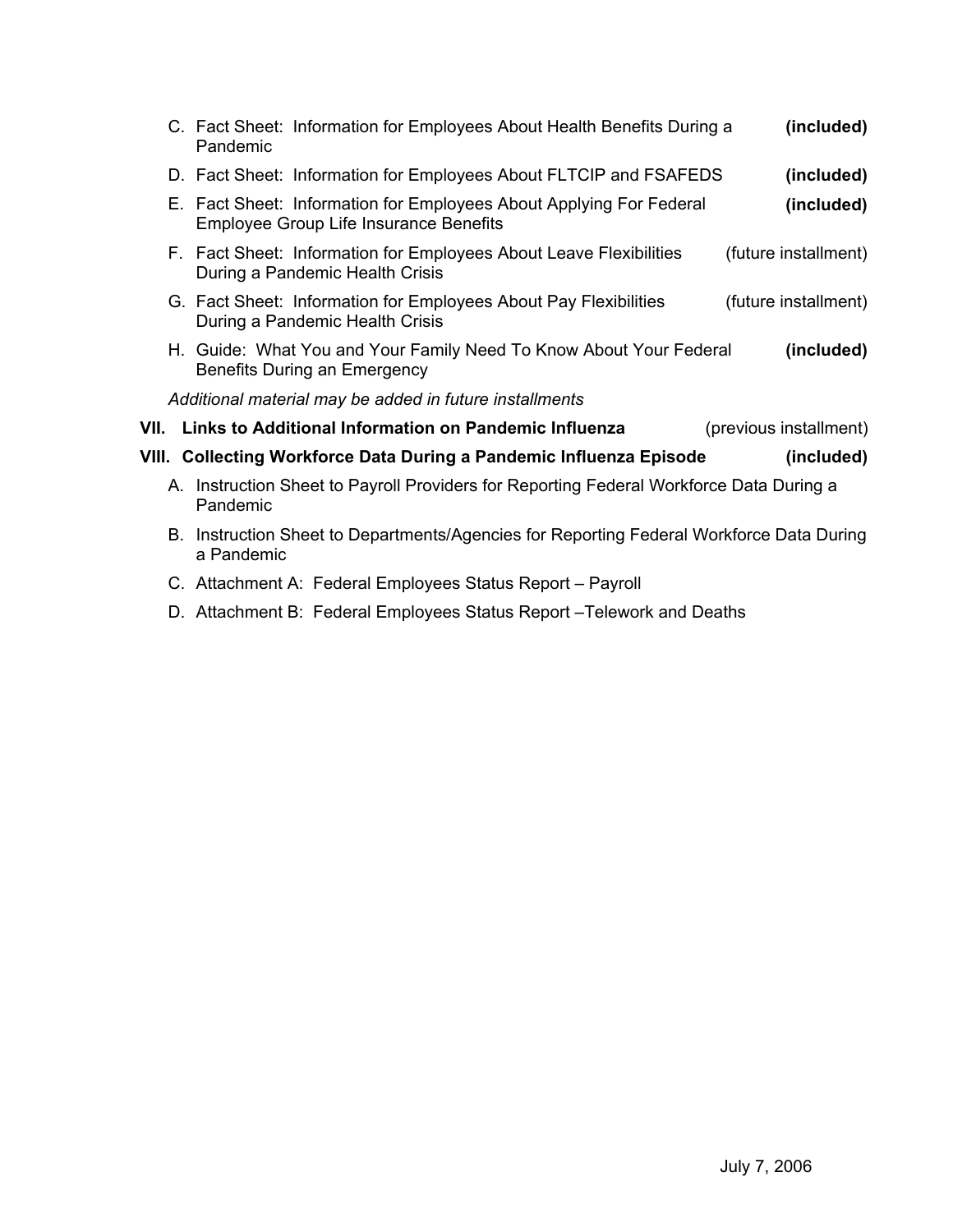## **Pay Flexibilities**

**Annual Premium Pay Cap** – In certain emergency or mission critical situations, an agency may apply an annual premium pay cap instead of a biweekly premium pay cap, subject to the conditions provided in law and regulation. (See 5 U.S.C. 5547(b) and 5 CFR 550.106-550.107.) This has a financial benefit for employees whose premium pay earnings would cause them to exceed the biweekly limit during some pay periods. When the agency applies an annual premium pay cap, the affected employee's basic pay and premium pay in any calendar year is limited to the **greater of** (1) the annual rate of basic pay payable for GS-15, step 10 (including any applicable locality rate or special rate of pay), or (2) the annual rate payable for level V of the Executive Schedule. [Link to guidance](http://www.opm.gov/oca/pay/HTML/06GSCap.asp)

[Link to Overtime Guidance](http://www.opm.gov/oca/pay/HTML/FACTOT.asp) [Link to Night Pay Guidance](http://www.opm.gov/oca/pay/HTML/NIGHT.asp) [Link to Sunday Pay Guidance](http://www.opm.gov/oca/worksch/HTML/sunday.htm) [Link to Holiday Premium Pay Guidance](http://www.opm.gov/oca/WORKSCH/HTML/HOLIDAY.asp)

NOTE: Overtime pay under the Fair Labor Standards Act (FLSA) is not subject to the biweekly or annual premium pay cap.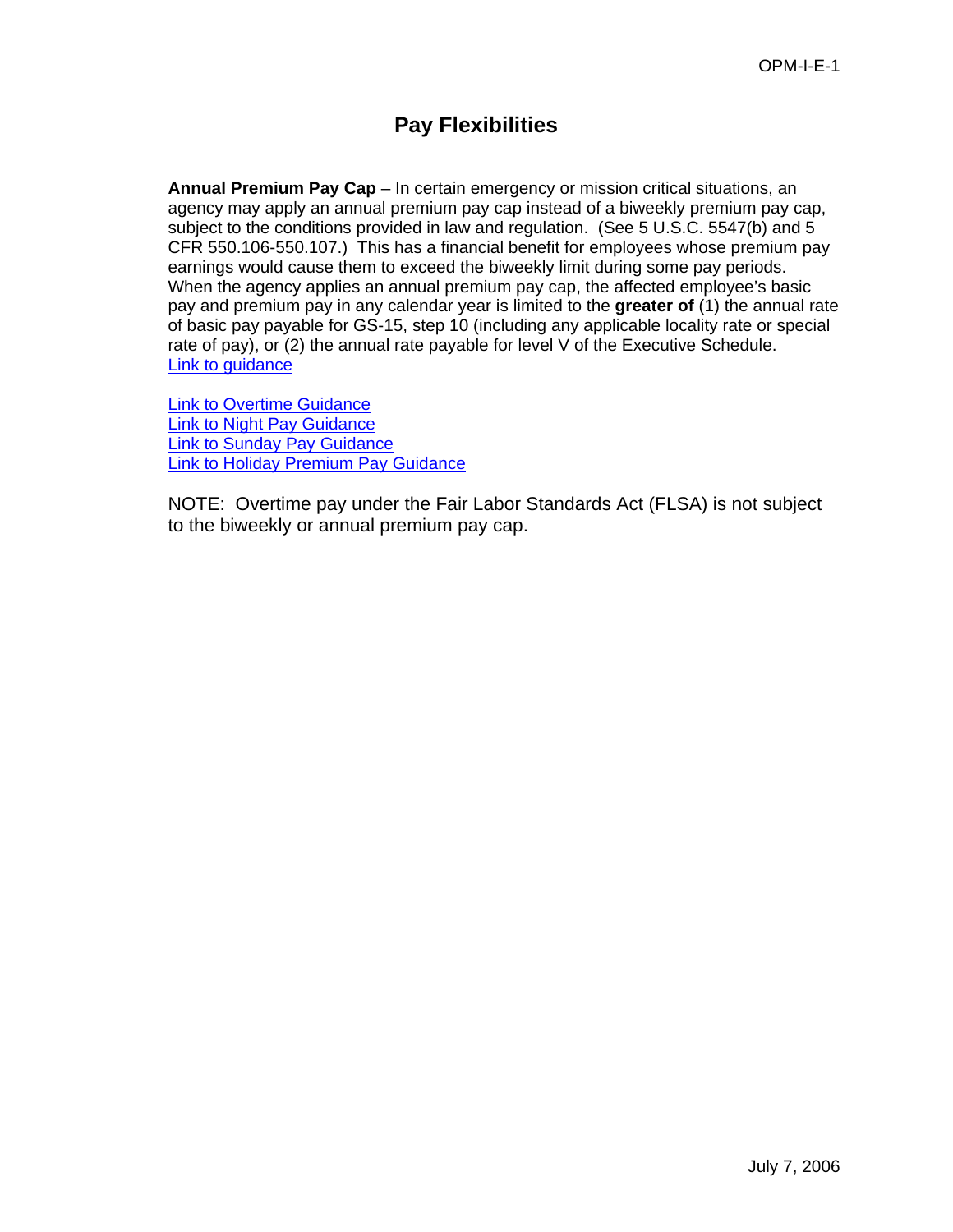## **Benefits**

Benefits for Federal employees and eligible family members remain unchanged during a public health emergency such as a pandemic influenza outbreak. The OPM Website has a wealth of information about employee and family support benefits and policies. [Link to guidance](http://www.opm.gov/Employment_and_Benefits/EmployeeSupport2.asp)

**Retirement** –Information about retirement benefits and making changes in annuity payments for current and former employees of the Federal Government. [Link to guidance](http://www.opm.gov/retire/)

**Health Insurance** – Information about the world's largest employer-sponsored group health insurance program (for Federal employees, retirees, former employees, family members, and former spouses). [Link to guidance](http://www.opm.gov/insure/health/)

**Federal Employees' Group Life Insurance Program (FEGLI)** –Information about the world's largest group life insurance program (for Federal employees, retirees, and family members). [Link to guidance](http://www.opm.gov/insure/life/) 

**Federal Long Term Care Insurance Program (FLTCIP)** – Information about longterm insurance for current and retired Federal government employees and their families. [Link to guidance](http://www.opm.gov/insure/ltc/) 

**Flexible Spending Accounts** – Information about the Federal Flexible Spending Accounts Program (FSAFEDS), including flexible spending accounts (FSAs) for employees who work for an executive branch agency or an agency that has adopted the Federal Flexible Benefits Plan ("FedFlex"). [Link to guidance](http://www.opm.gov/insure/pretax/fsa/) 

**Work/Life Enrichments** – Information about work/life programs and policies designed to create more flexible, responsive work environments supportive of commitments to community, home, and loved ones. [Link to guidance](http://www.opm.gov/Employment_and_Benefits/worklife/)

**Survivor Benefits** – Information about survivor life Insurance benefits for Federal employees, annuitants or compensationers enrolled in the Federal Employees' Group Life Insurance (FEGLI) Program. [Link to guidance](http://www.opm.gov/Employment_and_Benefits/Families_Deceased.asp)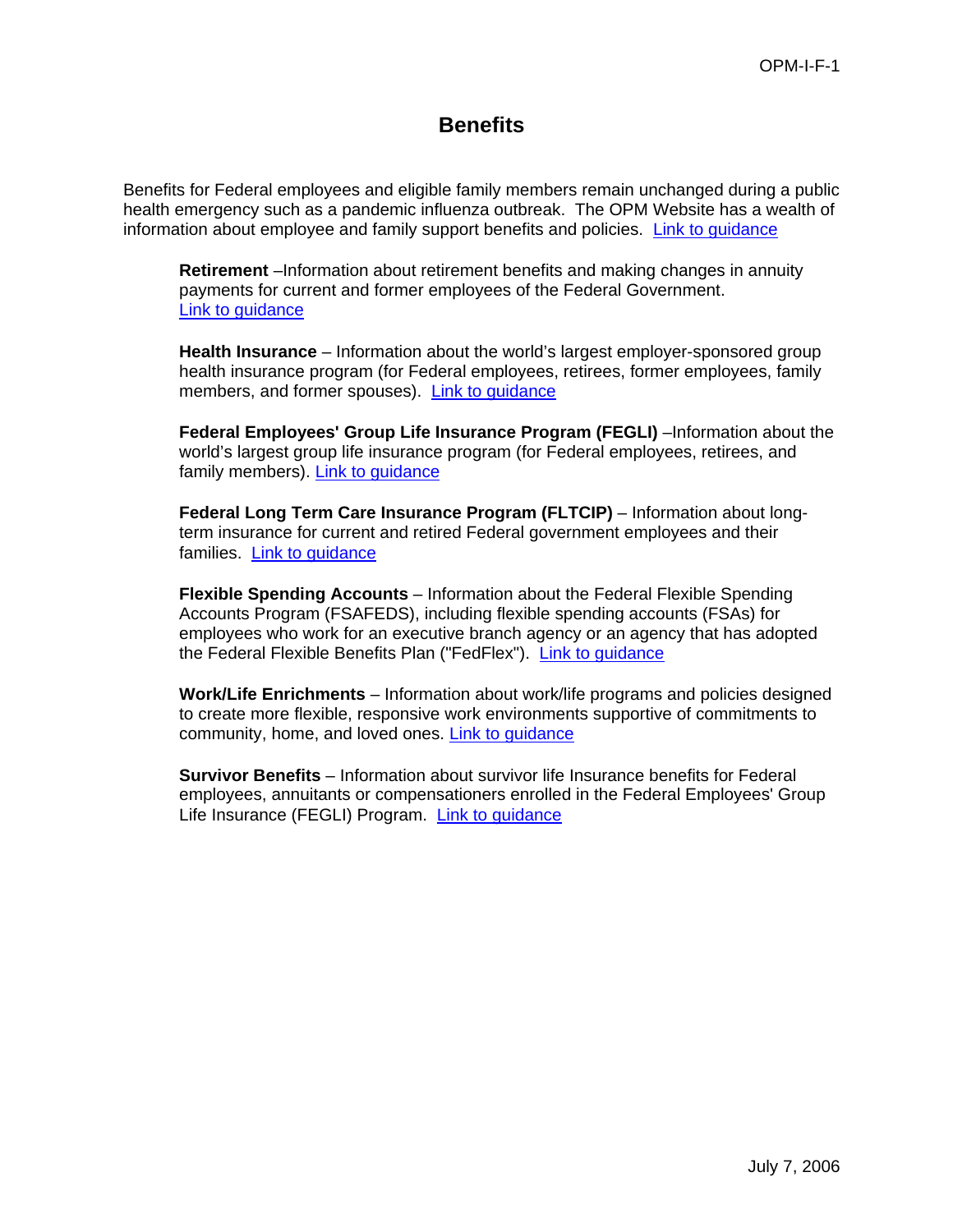## **Alternative Work Arrangements**

The Federal Government offers alternative work arrangements to assist employees who are affected by a pandemic influenza:

**Evacuation Pay** – Evacuation payments may be made to employees or their dependents, or both, who are ordered to be evacuated from or within the United States and certain nonforeign areas in the national interest because of natural disasters or for military or other reasons that create imminent danger to the lives of the employees, their immediate family, or their dependents. [Link to guidance](http://www.opm.gov/oca/pay/HTML/EVAC.htm)

**Alternative Work Schedules** – An agency may implement alternative work schedules (AWS) instead of traditional fixed work schedules. Within rules established by the agency, AWS can enable employees to have work schedules that help the employee balance work and family or personal responsibilities. There are two categories of AWS:

 A **Flexible Work Schedule** consists of workdays with core hours and flexible hours. Core hours are the designated period of the day when all employees must be at work. Flexible hours are the part of the workday when employees may choose their time of arrival and departure. A flexible work schedule may enable an employee to complete the basic 80-hour biweekly work requirement in less than 10 workdays. [Link to guidance](http://www.opm.gov/oca/WORKSCH/HTML/AWSFWS.asp) 

 A **Compressed Work Schedule** is a fixed work schedule under which the employee's arrival and departure times may not vary. A compressed work schedule enables a full-time employee to complete the basic 80-hour biweekly work requirement in less than 10 workdays. [Link to guidance](http://www.opm.gov/oca/WORKSCH/HTML/AWSCWS.asp)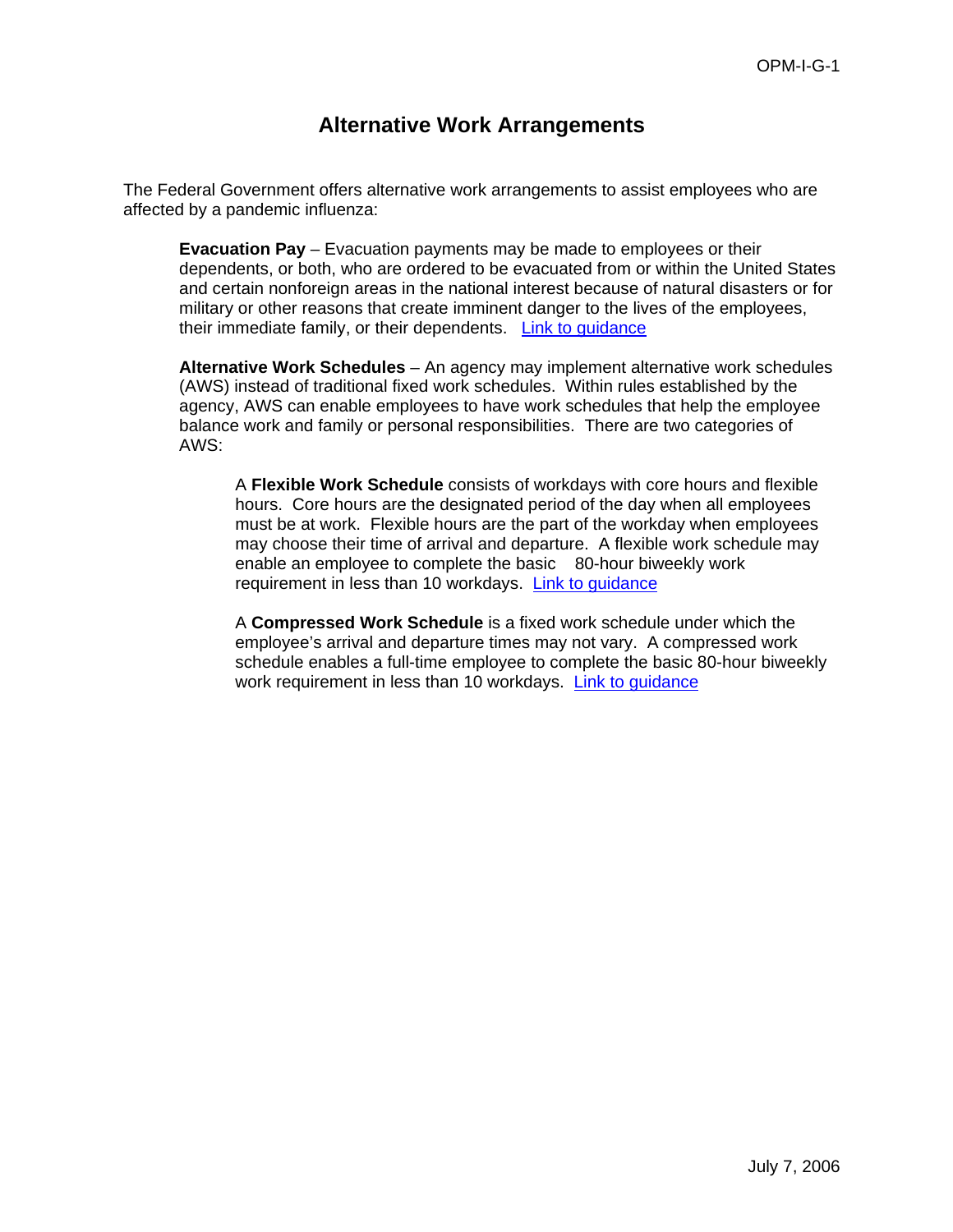## **Questions and Answers**

The following questions and answers will (1) assist Federal agencies in understanding and using policies and programs designed to accomplish work during a pandemic health crisis and (2) assist Federal employees and their families in dealing with the consequences of a pandemic health crisis. Employees should consult with their agency human resources office regarding these policies and programs, since many of these matters are addressed in agency internal policies and/or collective bargaining agreements. In addition, agencies will provide guidance and specific direction to their employees on the agency's operating status, including whether employees should work from an alternative worksite for a period of time. Please note that some of the questions posed and answered in this guidance are hypothetical in nature and do not reflect actual events or circumstances that have occurred (such questions are clearly marked as "[hypothetical]").

The Office of Personnel Management will issue additional and updated guidance regarding the use of these policies and programs to address issues that may arise during a pandemic health crisis as circumstances warrant.

The questions and answers are organized as follows:

#### **Part A. Accomplishing Work During a Pandemic Health Crisis**

- a. Telework
- b. Alternative Work Arrangements
- c. Orders To Evacuate

#### **Part B. Leave Flexibilities for Employees Adversely Affected by a Pandemic Health Crisis**

#### **Part C. Employee and Labor Relations During a Pandemic Health Crisis**

- a. Keeping Employees Away From the Workplace
- b. Requiring Employees To Work
- c. Leave Issues
- d. Labor Relations

#### **Part D. Hiring Flexibilities During a Pandemic Health Crisis**

- a. Hiring Flexibilities That Do Not Require OPM Approval
- b. Hiring Flexibilities That Require OPM Approval
- c. Short-Term Hiring
- d. Issues Affecting Utilizing the Workforce
- e. Issues Affecting Employees Separating From Agencies
- f. Issues Affecting Military Reservists and the National Guard
- g. Issues Affecting Appointments With Conversion Eligibility
- h. Security Clearances and Background Checks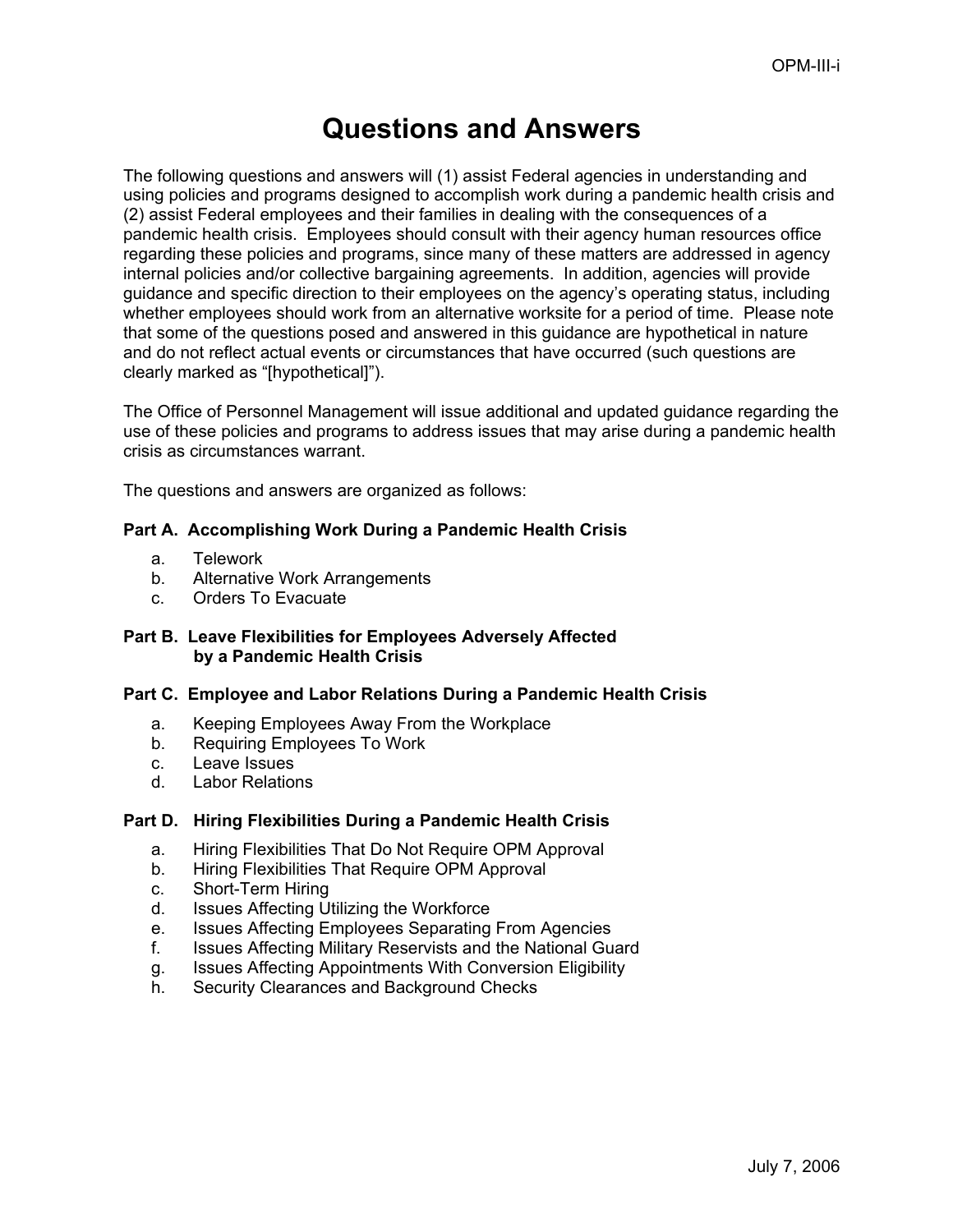#### **Part E. Miscellaneous Questions**

- a. Overtime
- b. Hazardous Duty Pay and Environmental Differentials
- c. Adjustment of Work Schedules for Religious Observances
- d. Awards
- e. Workers' Compensation
- f. Death-Related Issues
- g. Furlough Issues During a Pandemic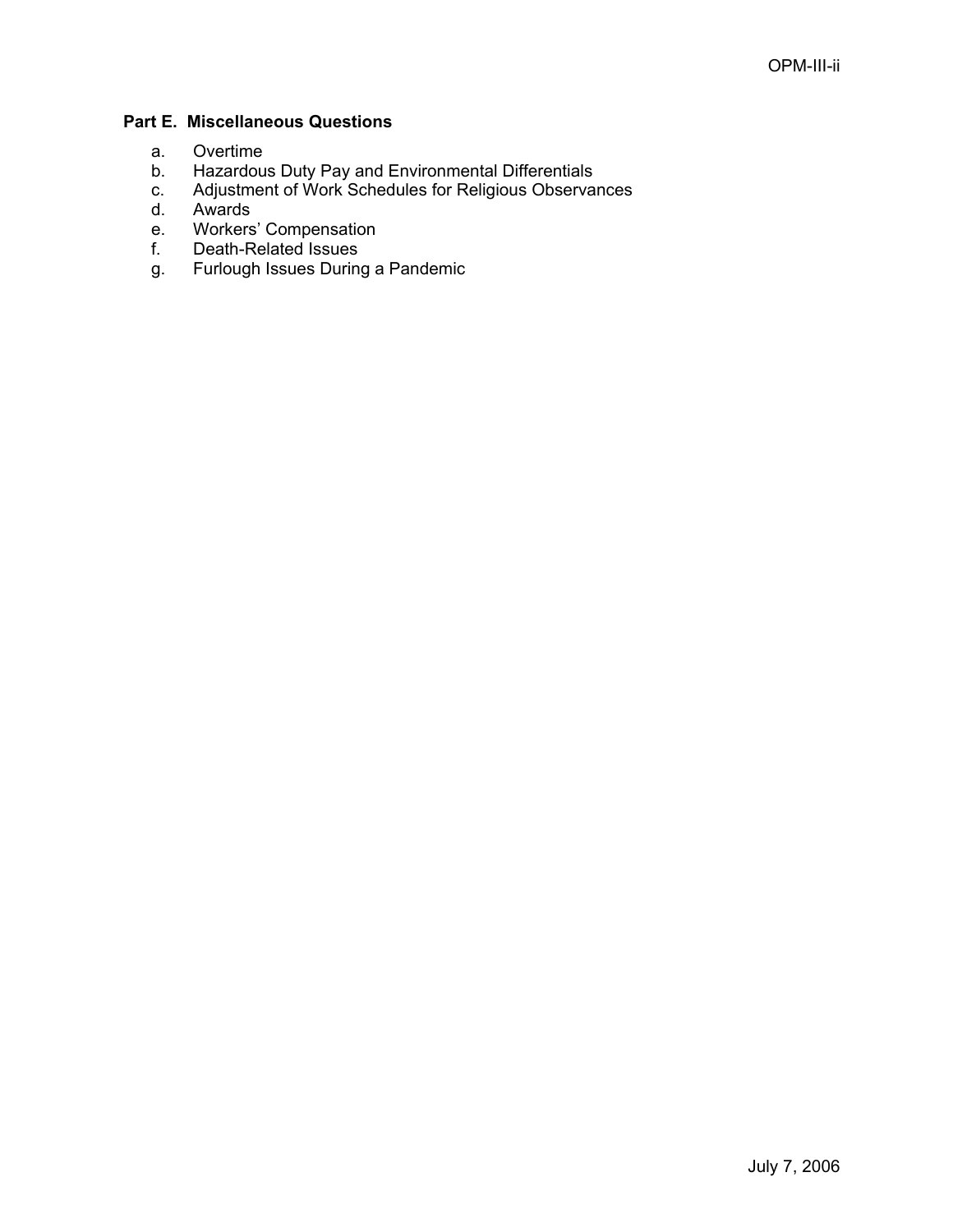## **Part A. Accomplishing Work During a Pandemic Health Crisis**

### **a. Telework**

#### *Introduction*

Telework is an important and attractive work option for the Federal Government and its employees. Telework refers to any arrangement in which an employee regularly performs officially assigned duties at home or another worksite geographically convenient to the residence of the employee. It has the benefit of providing employees with the flexibility to better manage their work and personal responsibilities. It provides agencies another flexibility that facilitates the accomplishment of the agency's mission, makes Federal employment attractive to prospective employees, and encourages employees to remain in Federal service. Telework allows the Federal Government to remain responsive to the Nation's needs at all times and should be an integral part of any agency's plans for continuity of operations (COOP).

It is the responsibility of each Federal agency to ensure its telework program complies with Public Law 106-346, which states that "[e]ach executive agency shall establish a policy under which eligible employees of the agency may participate in telecommuting to the maximum extent possible." Management has the right to decline or terminate an employee's use of the telework option. Use of telework must meet the organization's needs. Agencies have complete oversight of their telework program, including changes in employee arrangements. Telework is an option, not an entitlement. Supervisors must make decisions based on their agency's telework policy and their own assessment of an employee's ability to telework. Formal written agreements are a recommended component of agency telework procedures; however, they are not mandatory. It is important to note that if approved written telework agreements are in place, an agency may require employees covered by such agreements to telework from home during a pandemic healthy crisis. Any such requirement must be included in the telework agreements. An agency may not use appropriated funds to pay for items of personal expense, such as home utility costs, home maintenance, or insurance, unless there is specific statutory authority*.* Authorized expenses incurred while an employee is conducting business for the Government at a telework site may include a DSL line and an additional phone line.

#### *Questions and Answers*

#### *1. What is telework?*

Telework refers to any voluntary arrangement in which an employee regularly performs officially assigned duties at home or other worksites geographically convenient to the residence of the employee.

#### *2. Do all Federal agencies have a telework policy?*

Most Federal agencies have a telework policy. It is the responsibility of Federal agencies to ensure their telework program complies with Public Law 106-346, which states that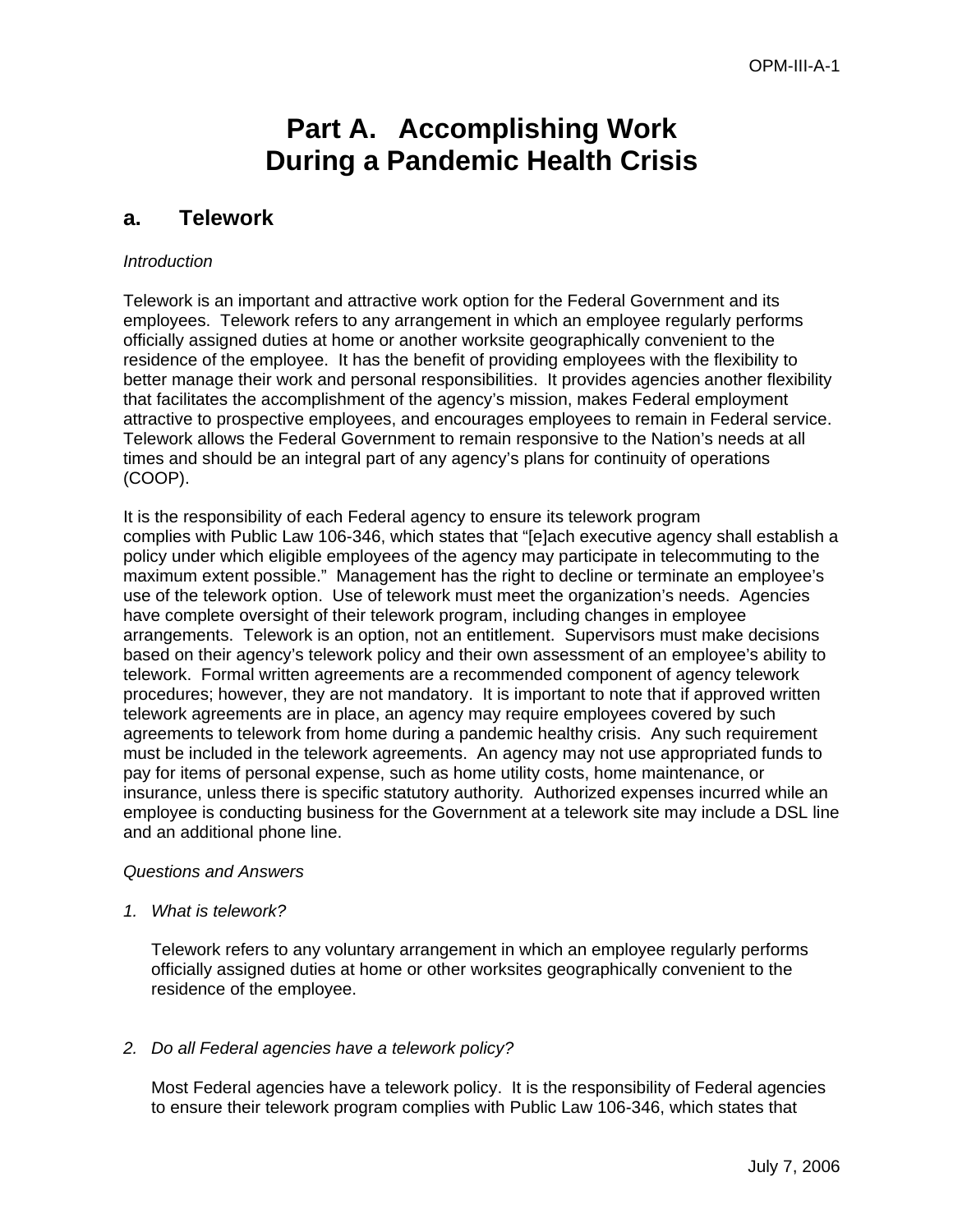"[e]ach executive agency shall establish a policy under which eligible employees of the agency may participate in telecommuting to the maximum extent possible."

#### *3. How does an employee request a telework arrangement?*

An employee may request a telework arrangement in writing or verbally, depending on the policy of the agency. Supervisors must make decisions based on their agency's telework policy and their own assessment of an employee's ability to telework. An eligible employee is any satisfactorily performing employee of the agency whose job may typically be performed at least 1 day per week at an alternative workplace. Agencies may impose additional requirements.

Management has the right to decline or terminate an employee's use of the telework option. Formal written agreements are a recommended component of agency telework procedures, but are not mandatory.

#### *4. Can management be forced to implement telework arrangements?*

No. There currently is no authority for agency heads or OPM to order management to implement telework arrangements. Under Public Law 106-346, telework arrangements are voluntary. OPM is committed to providing agencies, managers, supervisors, and employees with current guidance and support to facilitate the use of telework in the Federal sector, including guidance on teleworking during an emergency as part of agency contingency planning.

*5. Can an agency mandate telework?*

No. There currently is no authority for agency heads to order employees to telework. Under Public Law 106-346, telework is voluntary. However, OPM encourages agencies to expand their telework policies and agreements in preparation for a possible pandemic health crisis. In a pandemic health crisis, it may be most appropriate for agencies to direct employees to evacuate their regular worksites and work from home for a limited period*. See Section III-A-c, Evacuation Payments and the new Telework Guide*.

*6. Can my supervisor prevent me from teleworking?* 

Management has the right to decline or terminate an employee's use of the telework option. Use of telework must meet the organization's needs. Subject to any applicable union agreement, management decides whether the employee can work off-site, depending on the nature of the position and the level of the employee's performance.

*7. May Federal agencies cover additional costs incurred by employees as a result of telework (DSL line, additional phone line, increased use of electricity, etc.)?*

An agency may not use appropriated funds to pay for items of personal expense, such as home utility costs, home maintenance, or insurance, unless there is specific statutory authority*.* 

Authorized expenses incurred while an employee is conducting business for the Government at a telework site may include, at an agency's discretion, installation of phone lines, payment for telecommunications services (e.g. broadband DSL or Virtual Private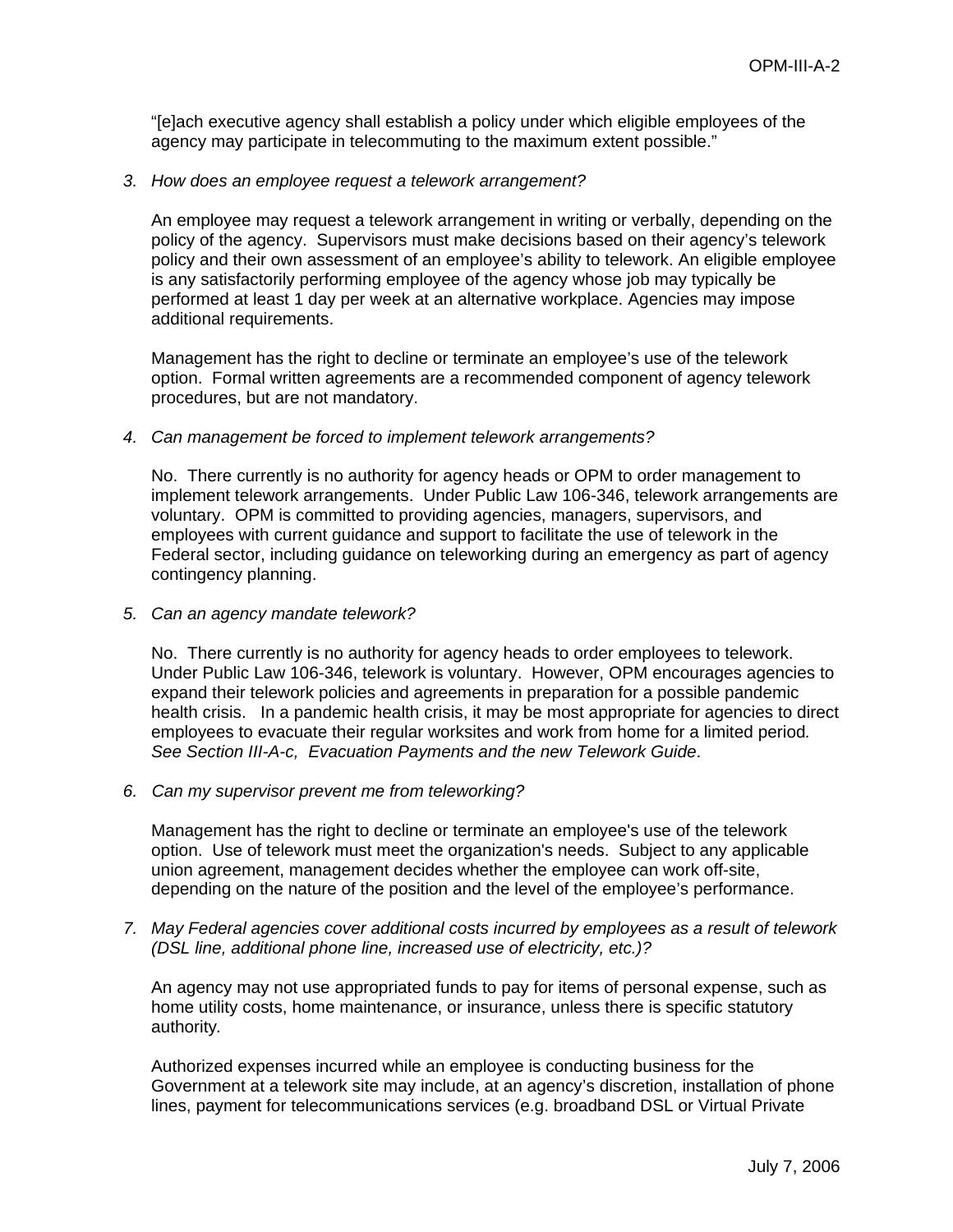Network), and payment for monthly telephone and internet service provider charges. [Link to GSA Bulletin](http://www.gsa.gov/Portal/gsa/ep/contentView.do?P=VXX&contentld=20615&contentType=GSA_DOCUMENT)

*8. [hypothetical] Due to the pandemic, an employee must telework from home and may not be able to report to the official worksite. Will locality pay be affected?* 

An employee's official worksite is the location of his or her position of record where the employee regularly performs his or her duties. For an employee covered by a telework agreement, scheduled (while in duty status) to report at least once a week on a regular and recurring basis to the regular worksite for his or her position of record, the regular worksite is the official worksite, and the employee is entitled to the locality rate designated for the regular worksite. However, OPM's regulations at 5 CFR 531.605(d)(3) permit an agency to make a temporary exception to the requirement that a telework employee report at least once a week to the regular worksite and allow the telework employee's official worksite to remain the regular worksite.

*9. [hypothetical] While teleworking, an employee is injured at home. Is this a line-of-duty injury?* 

 Government employees suffering work-related injuries and/or damages at the alternative worksite are covered by the Military Personnel and Civilian Employees Claims Act, the Federal Tort Claims Act, or the Federal Employees' Compensation Act (workers' compensation).

## **b. Alternative Work Schedules**

#### *Introduction*

An agency may implement alternative work schedules (AWS) instead of traditional fixed work schedules (e.g., 8 hours per day, 40 hours per week). AWS enable full-time employees to complete the basic 80-hour biweekly work requirement in less than 10 workdays. AWS can enable employees to have work schedules that help them balance work and family or personal responsibilities within rules established by the agency. AWS policies and programs are summarized in Section I-G of this Guide.

#### *Questions and Answers*

*1. [hypothetical] I am on a flexible work schedule. I am teleworking from home during the pandemic. May I choose to work extra hours each day so I can earn credit hours?* 

 An employee must comply with his or her agency's policies for earning credit hours. Credit hours are any hours within a flexible work schedule in excess of an employee's basic work requirement and which the employee elects to work to vary the length of a workweek or a workday. Agency plans should address any policies on limiting or restricting the earning and use of credit hours. The law prohibits carrying over more than 24 credit hours from one pay period to the next (5 U.S.C. 6126). [Link to guidance](http://www.opm.gov/oca/worksch/HTML/awsfws.asp)

*2. Will I be able to continue working a flexible work schedule if a pandemic influenza reaches my area?*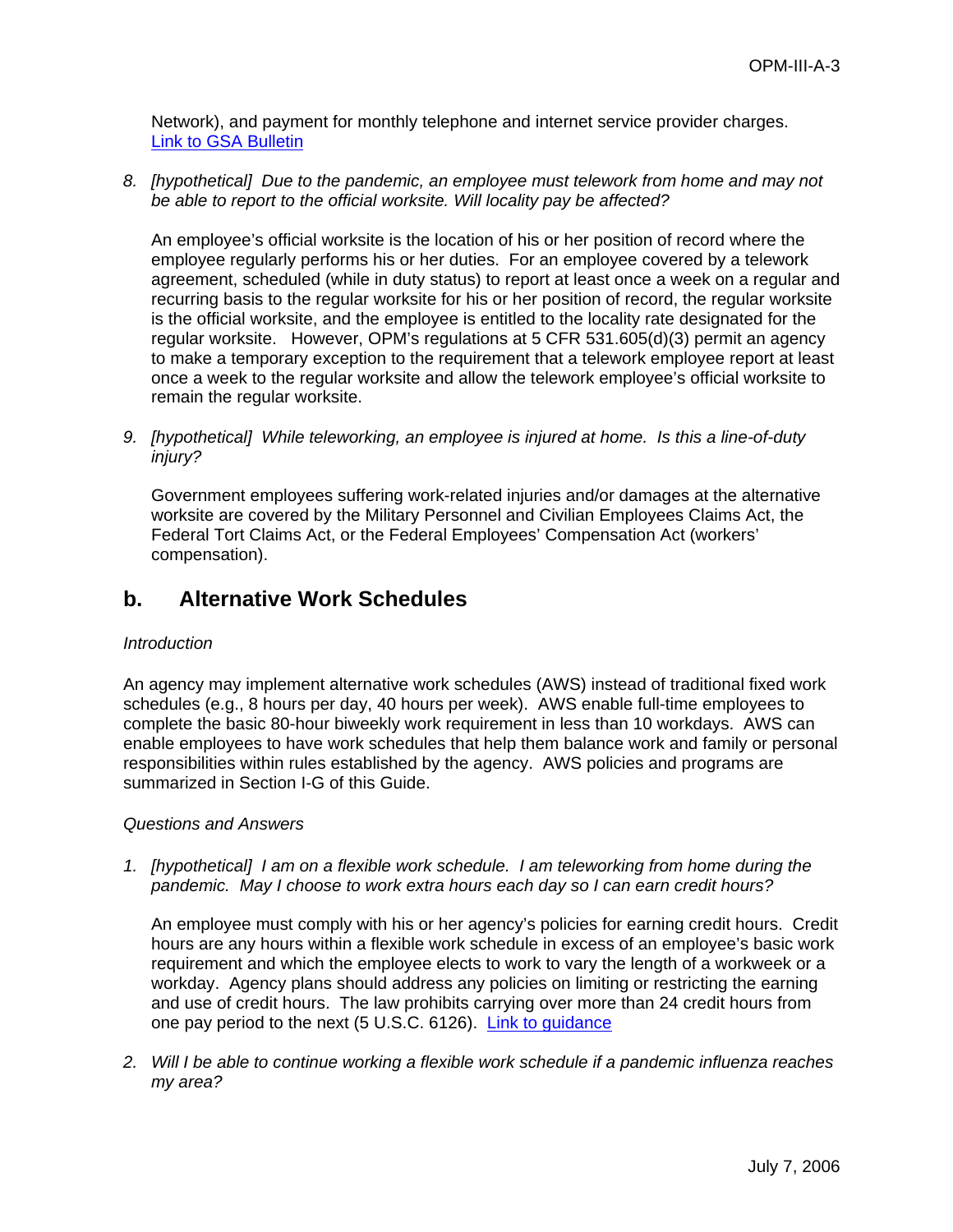If an employee is currently on a flexible work schedule, an agency may continue to allow the employee to remain on a flexible work schedule during a pandemic health crisis. However, employees do not have a statutory or regulatory entitlement to work a particular work schedule. Changes in an employee's work schedule are within the discretion of the employing agency, as long as the changes are consistent with law, regulations, and any applicable negotiated agreement. [Link to guidance](http://www.opm.gov/oca/worksch/HTML/awsfws.asp)

#### *3. Can management mandate an alternative work schedule?*

Different rules apply depending on whether an employee is in a bargaining or nonbargaining unit and whether the agency has a flexible or compressed work schedule.

- If an employee is in a **bargaining** unit, the agency must successfully negotiate an alternative work schedule program (**compressed** work schedule or **flexible** work schedule) with the union prior to implementation. (See 5 U.S.C. 6130.) Bargaining unit employees may participate in an alternative work schedule program only under the terms provided in a negotiated agreement. Therefore, an agency that wishes to establish such a program for these employees must negotiate the establishment and terms of the program with the exclusive representative of the bargaining unit.
- Agencies may unilaterally install **flexible** work schedule (FWS) programs in units staffed by **non-bargaining** employees. [Link to guidance](http://www.opm.gov/oca/worksch/HTML/awsfws.asp)
- A majority of affected employees in a **non-bargaining** unit must vote to be included in a **compressed** work schedule program when participation in the program would be mandatory. (See 5 U.S.C. 6127(b).) For the purpose of this vote, a majority is obtained when the number of affirmative votes exceeds 50 percent of the number of employees and supervisors in the organization proposed for inclusion in a compressed work schedule. (If participation in a compressed work schedule program is voluntary for each employee, a vote is unnecessary because employees who elect not to participate are not included and are unaffected.) [Link to guidance](http://www.opm.gov/oca/aws/html/comp.asp)

If the head of an agency determines that a flexible or compressed work schedule has an "adverse agency impact" (e.g., a reduction in productivity, a diminished level of service to the public, or an increase in operational costs) the agency may discontinue the alternative work schedule. (See 5 U.S.C. 6131(a).)

#### *4. Must agencies request approval from OPM prior to establishing a compressed work schedule or flexible work schedule to deal with a pandemic influenza?*

 No. Agencies do not need OPM approval to establish flexible or compressed work schedules authorized by 5 U.S.C. 6122 and/or 6127. We encourage agencies to prepare for all emergency situations and address the use of compressed or flexible work schedules in their contingency plans. Link to quidance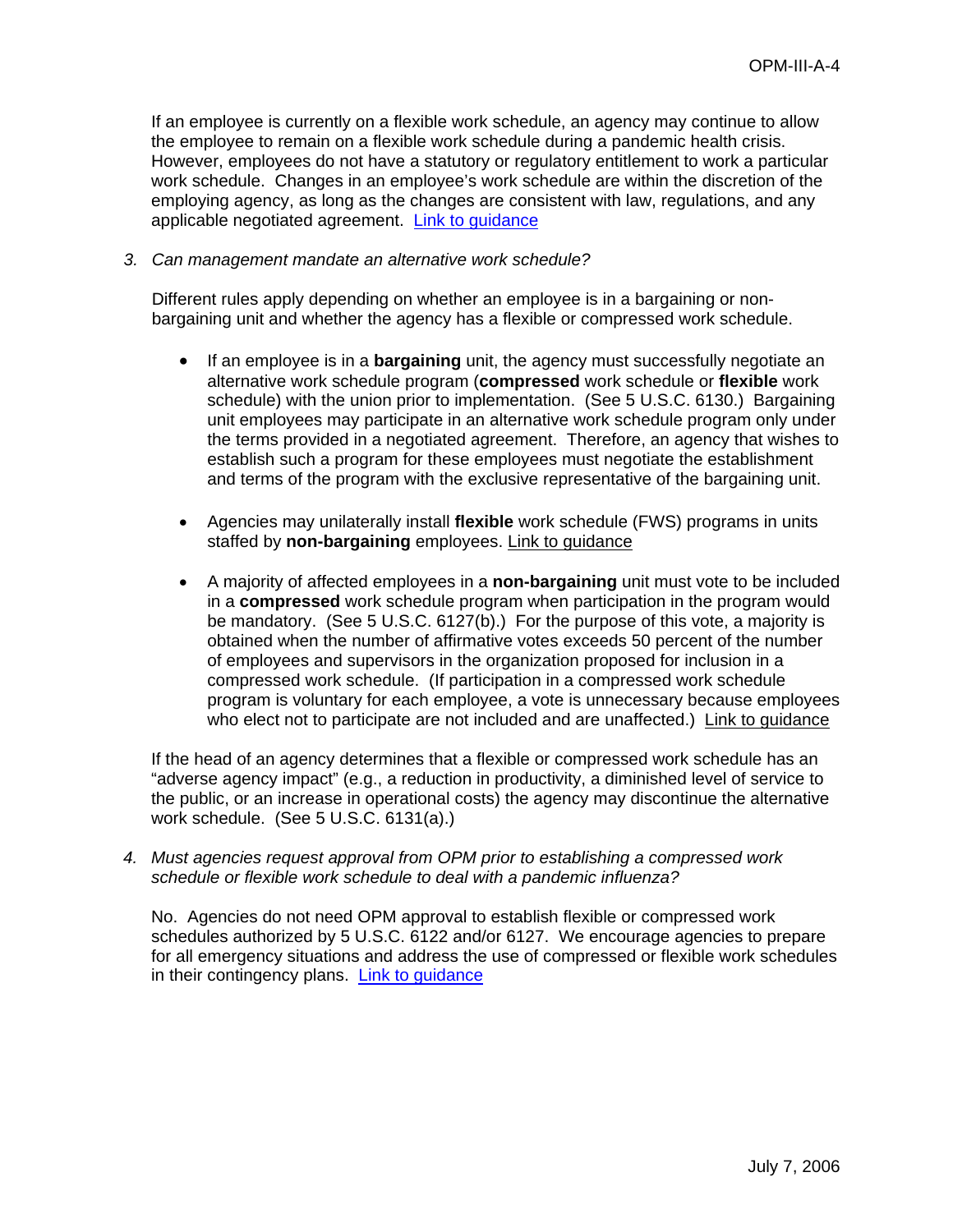## **c. Evacuation Payments**

#### *Introduction*

An agency may authorize evacuation payments under 5 U.S.C. 5523 for employees ordered to evacuate their worksites to a *safe haven* because there is imminent danger to the life of the employee or the lives of dependents or the immediate family of the employee. (A *safe haven* is a designated area to which an employee or dependent will be or has been evacuated.) The head of an agency or designated official must make the determination that the employee was officially ordered or authorized to evacuate. The agency head or designee may order the evacuation of all agency employees, employees assigned to certain geographic areas, or employees in certain components/divisions of the agency and may specify the period of time within which evacuation payments will be granted. Agencies must follow the regulations in 5 CFR part 550, subpart D, for evacuations from or within the United States and certain nonforeign areas. Under 5 CFR 550.401(d), evacuation payments must be made in accordance with procedures established by the agency.

Evacuation payments reflect the regular pay an employee would have received for the time period he or she would have been expected to work (but for the evacuation). An agency's authority to make evacuation payments to evacuated employees is limited to a period of up to 180 calendar days. An agency may grant additional allowance payments as necessary to offset direct added expenses incident to the departure—e.g., travel and subsistence expenses.

An agency may require an employee to perform any work considered necessary or required to be performed during the period of the evacuation without regard to the employee's grade or title. The employee's supervisor must determine the work necessary to be performed during the evacuation. Agencies may terminate evacuation payments for employees who fail or refuse to perform assigned work.

In a pandemic health crisis, an agency may authorize evacuation payments to employees who are ordered to evacuate their regular worksites and work from home. The head of an agency may delegate authority to a designated official to order the evacuation of all agency employees, employees assigned to certain geographic areas, or employees in certain components/divisions of the agency. In this unique situation, an employee's home, including a home under quarantine, may be designated as a "safe haven," since a policy to evacuate to a safe haven promotes "social distancing" and protects employees from being exposed to additional viruses or mutations of the pandemic virus. An agency may grant special allowance payments on a case-by-case basis to offset the direct added expenses incident to performing work from home during a pandemic health crisis. If an employee refuses to work from home, he or she may be required to use accrued annual leave (i.e., "enforced leave"), may be furloughed, or may be disciplined, as appropriate. OPM will issue additional guidance specifically addressing the administration of evacuation payments during a pandemic influenza. This guidance also will address situations where an employee is unable to work from home during a pandemic influenza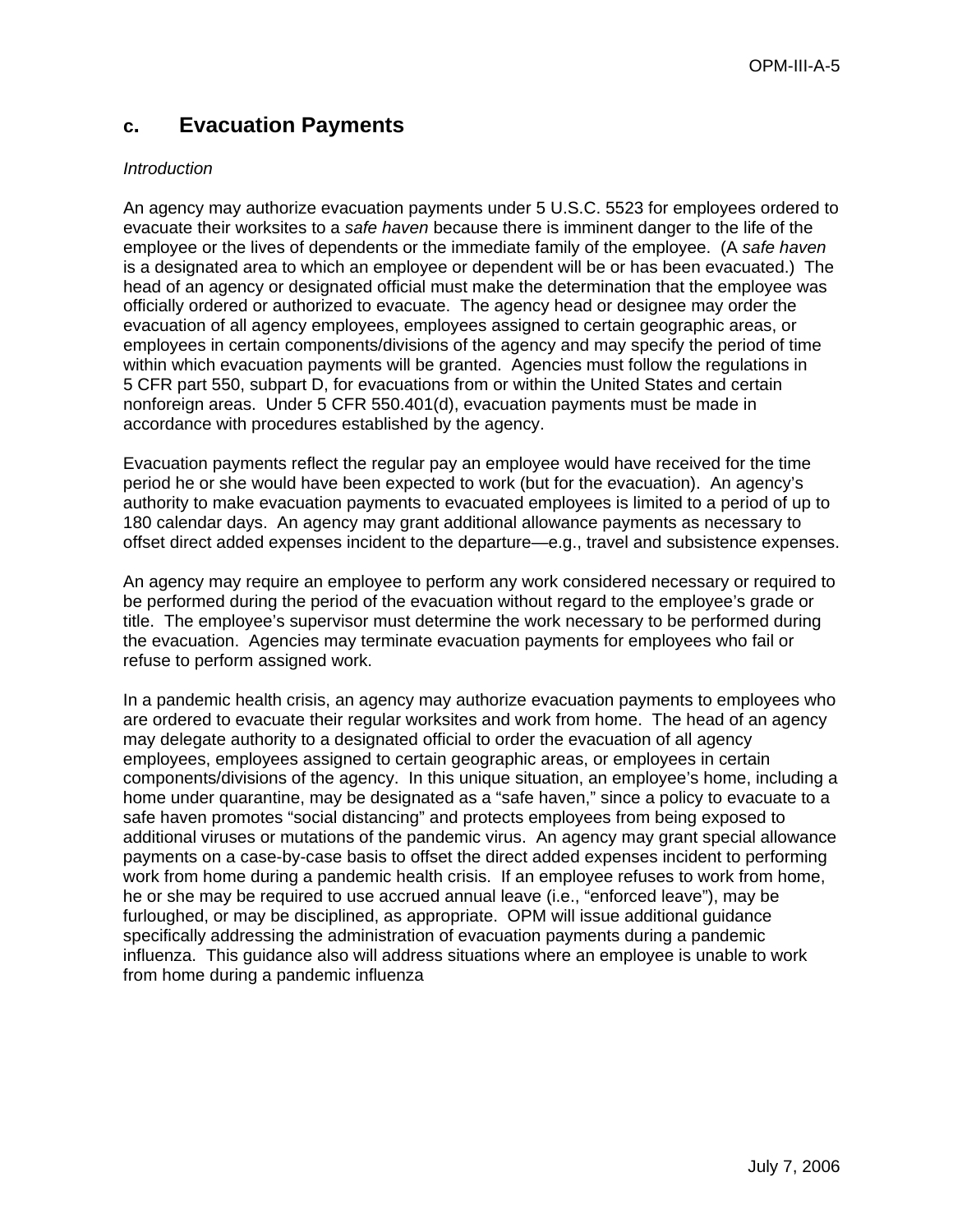#### *Questions and Answers*

*1. If an agency orders its employees not to report to their offices during a pandemic influenza, will employees continue to be paid? Will employees be required to use their annual leave?* 

 Agencies may offer alternative work arrangements to ensure work continues to be accomplished during a pandemic health crisis and employees continue to be paid. For example, agencies may direct employees who are under an approved telework agreement to telework from home or order employees to evacuate their worksites and direct them to work from home during a pandemic influenza.

An agency may authorize evacuation payments for employees who have been ordered to evacuate their worksites. Evacuation payments reflect the regular pay an employee would have received for the time period he or she would have been expected to work (but for the evacuation). An agency may require an employee to perform any work considered necessary or required to be performed during the period of the evacuation without regard to the employee's grade or title. If an employee refuses to work from home, he or she may be required to use accrued annual leave (i.e., "enforced leave"), may be furloughed, or may be disciplined, as appropriate. In addition, agencies may direct employees who are under an approved telework agreement to telework from home.

*2. Will agencies release employees from work to lessen the probability of significant numbers of employees catching the flu?* 

During a pandemic health crisis, heads of agencies will strive to protect the health of employees while ensuring the Federal Government's work is accomplished. Agencies may use a number of alternative work arrangements to promote the "social distancing" of employees. An agency may authorize evacuation payments and require employees to work from home during a pandemic health crisis. In addition, an agency may require employees with approved telework agreements to telework from home. (See question #1, above.)

*3. [hypothetical] My office is open, but the schools are closed and I cannot find child care. May I receive evacuation payments so I may work at home while caring for my children?* 

When there is imminent danger to the lives of an employee's dependents or immediate family, an agency may authorize evacuation payments and require employees to work from home during a pandemic health crisis. An employee who is ordered to work from home during a pandemic health crisis may not care for his or her children while performing work. However, the employee may request changes in his or her work schedule to allow the employee to work during the periods he or she is not responsible for caring for the child (e.g., when the child is sleeping or when a spouse or other family member is available to care for the child).

An employee may request annual leave or other paid time off, such as earned compensatory time off or earned credit hours to care for a healthy child.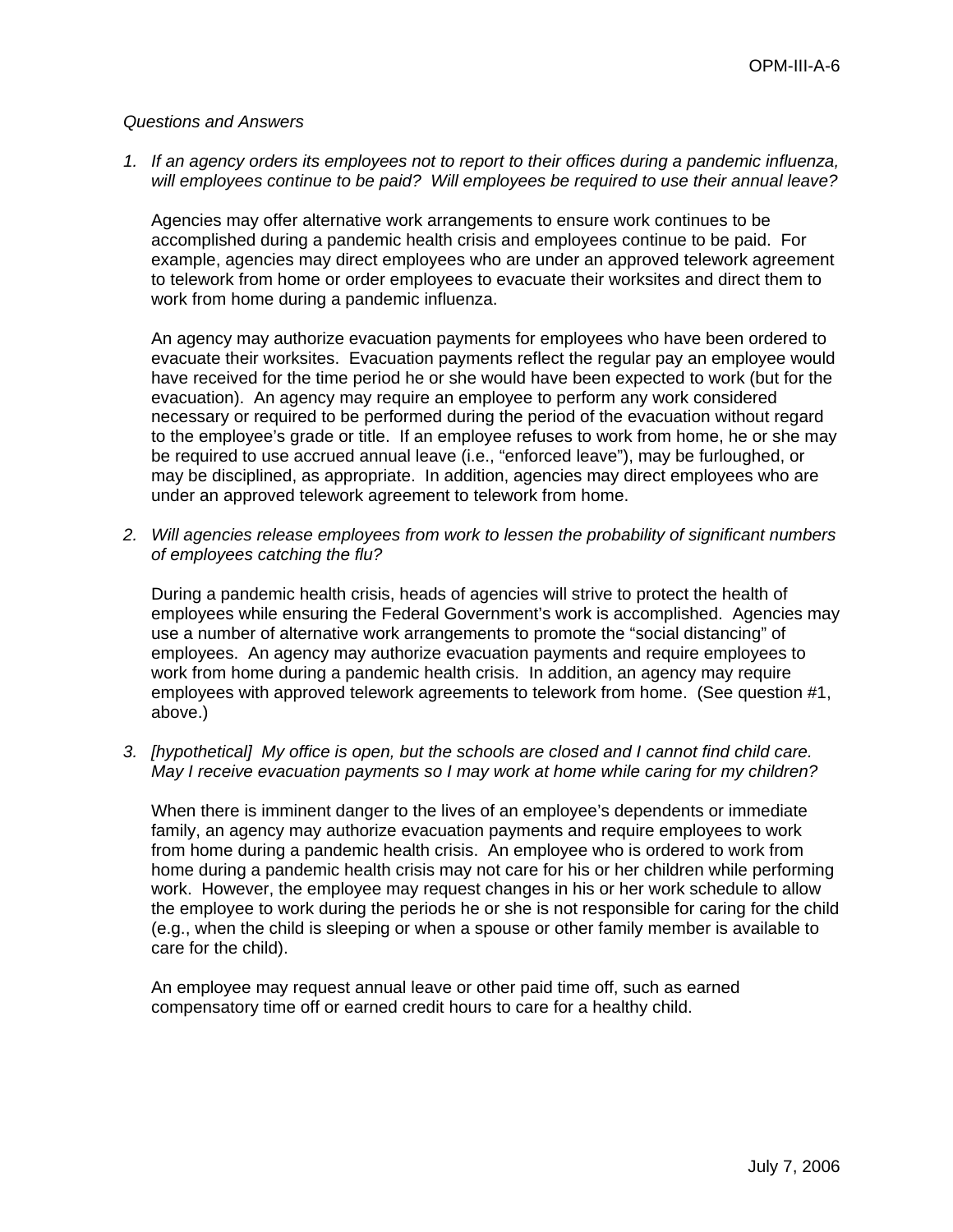# **Part B. Leave Flexibilities for Employees Adversely Affected by a Pandemic Health Crisis**

#### *Introduction*

The Federal Government offers numerous leave programs and policies and other paid time off flexibilities to assist employees prevented from reporting for work and performing their duties because of illness caused by a pandemic health crisis or caring for a family member who is affected by a pandemic health crisis. These programs and policies are summarized in Section I-D of this Guide. Employees should consult with their human resources office for policy guidance on the appropriate use of each program and policy. Section I-D of this Guide applies to Federal employees covered by the Federal annual and sick leave systems established under chapter 63 of title 5, United States Code. Employees of the U.S. Postal Service, the Transportation Security Administration, and certain other Federal entities are not covered by chapter 63. Employees of these organizations should contact their servicing human resources offices for information about leave policies and programs applicable to them.

#### *Questions and Answers*

*1. What are my leave options if I have been diagnosed with the flu?* 

 An employee who has been diagnosed with the flu may use accrued sick leave or annual leave, request advanced sick leave or annual leave, request donated leave under the agency's voluntary leave transfer or leave bank program or an established emergency leave transfer program, or use any earned compensatory time off, earned compensatory time off for travel, or earned credit hours. In addition, an employee may invoke his or her entitlement to unpaid leave under the Family and Medical Leave Act (FMLA) and take a total of up to 12 weeks of leave without pay for a serious health condition. An employee may substitute his or her accrued annual leave and sick leave, as appropriate, for unpaid leave under the FMLA.

*2. May I take sick leave if I have been exposed to the flu?* 

 An employee may use accrued sick leave when he or she would, as determined by the health authorities or a health care provider, jeopardize the health of others because of his or her exposure to a communicable disease. An employee may also take accrued annual leave or other paid time off if he or she was exposed to a communicable disease.

*3. Do I have to use all of my annual and sick leave before requesting donated leave from my coworkers?* 

 No, an employee may request donated leave before he or she exhausts available annual and sick leave. However, before an employee may become an approved leave recipient under his or her agency's **voluntary leave transfer or leave bank program**, the employing agency must determine that the employee's absence from duty without available paid leave because of a medical emergency is (or is expected to be) at least 24 hours. (For part-time employees or employees on uncommon tours of duty, the period of absence without paid leave is prorated.) An employee may receive donated annual leave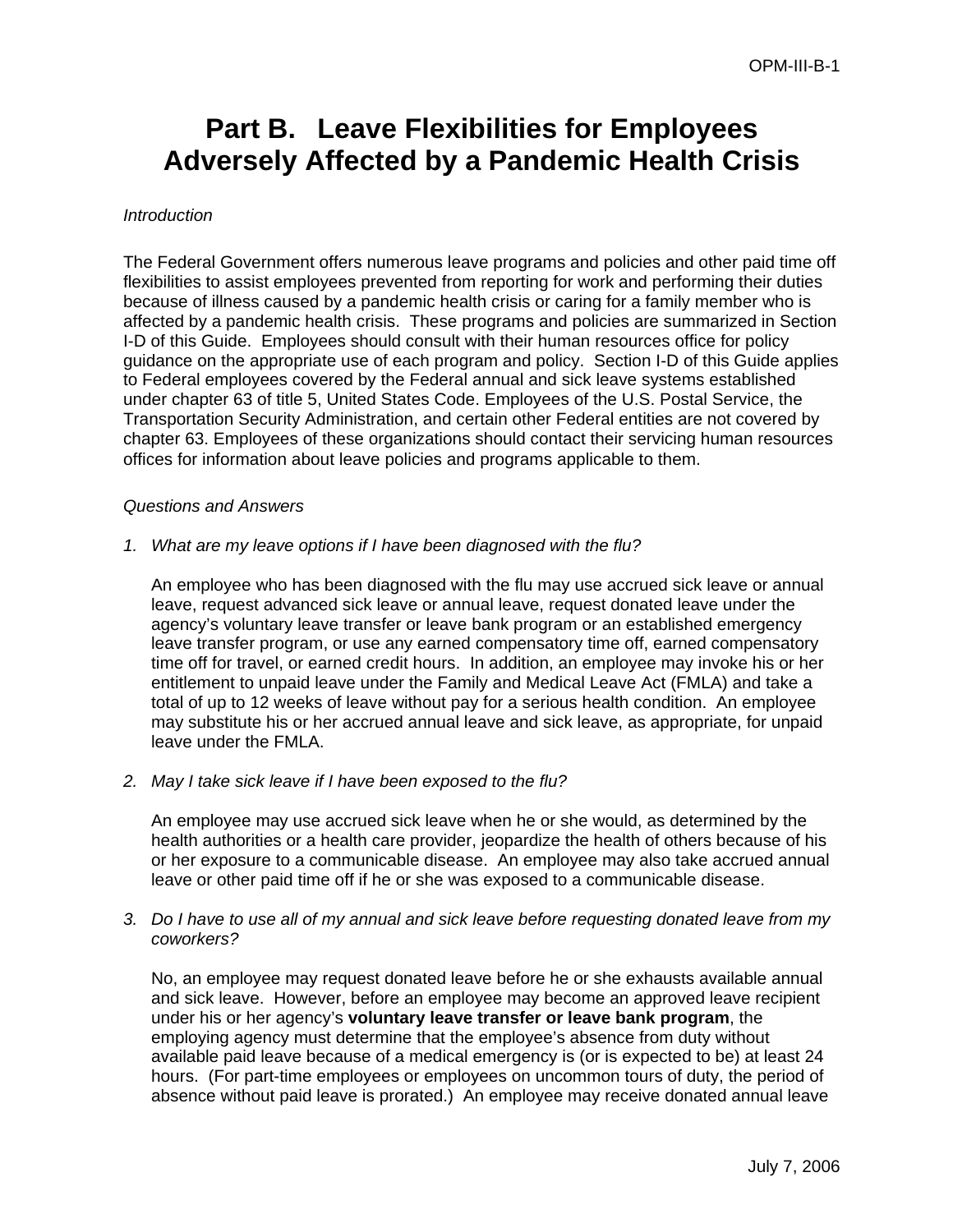under an agency's voluntary leave transfer or leave bank program when he or she becomes an approved leave recipient.

 Under an **emergency leave transfer program**, an employee is not required to exhaust his or her available paid leave before receiving donated annual leave. See guidance on Donated Leave on page I-D-2.

*4. If I'm afraid of catching the flu and don't want to come to work, what are my leave options?* 

 An employee who is healthy may request annual leave for the period of absence from his or her job. An employee has a right to take annual leave, subject to the right of the supervisor to schedule the time at which annual leave may be taken. In addition, an employee may request to use other paid time off, such as earned compensatory time off, earned compensatory time off for travel, or earned credit hours.

*5. [hypothetical] My family was planning to leave for a vacation when my annual leave was canceled because of a pandemic influenza. Can my agency cancel my leave? Will the agency reimburse me for my plane tickets?* 

 An agency may cancel an employee's scheduled annual leave. An employee may use annual leave for personal needs, such as vacations, but his or her supervisor has the right to schedule the time at which annual leave may be taken. An agency has no obligation or authority to reimburse an employee for costs incurred by an employee resulting from the cancellation of his or her leave.

*6*. *[hypothetical] The cafeteria in my building is closed due to the avian flu. The nearest food facility is more than half an hour away. Will I be charged leave because it takes me at least an hour and a half to get to the nearest restaurant, eat, and return to work?* 

 An employee must fulfill his or her daily basic work requirement (e.g., 8 hours). For many reasons, an employee in this situation may want to bring a lunch to work. If the employee's agency allows only 30 minutes for lunch, and he or she chooses to take 1.5 hours for lunch, the employee may request annual leave, other paid time off, or leave without pay to account for the additional hour.

A lunch or other meal period is an agency approved period of time in a nonpay or nonwork status. A lunch or other meal period is not an entitlement. [Link to guidance](http://www.opm.gov/oca/worksch/HTML/LUNCH.HTM) 

*7. [hypothetical] I have "use or lose" annual leave, which I scheduled to use before the end of the leave year. My agency has canceled all scheduled annual leave until further notice because employees must be at work due to a pandemic influenza. It looks like this situation will continue through the beginning of the new leave year. Will I be forced to forfeit my "use or lose" annual leave?* 

 If an employee schedules "use or lose" annual leave in writing before the third biweekly pay period prior to the end of the leave year, and the leave is canceled due to an exigency of the public business (i.e., an urgent need for the employee to be at work), the employee may request restoration of the forfeited annual leave. See fact sheet on *[Restoration of](http://www.opm.gov/oca/leave/HTML/RESTORE.asp)  [Annual Leave](http://www.opm.gov/oca/leave/HTML/RESTORE.asp)*.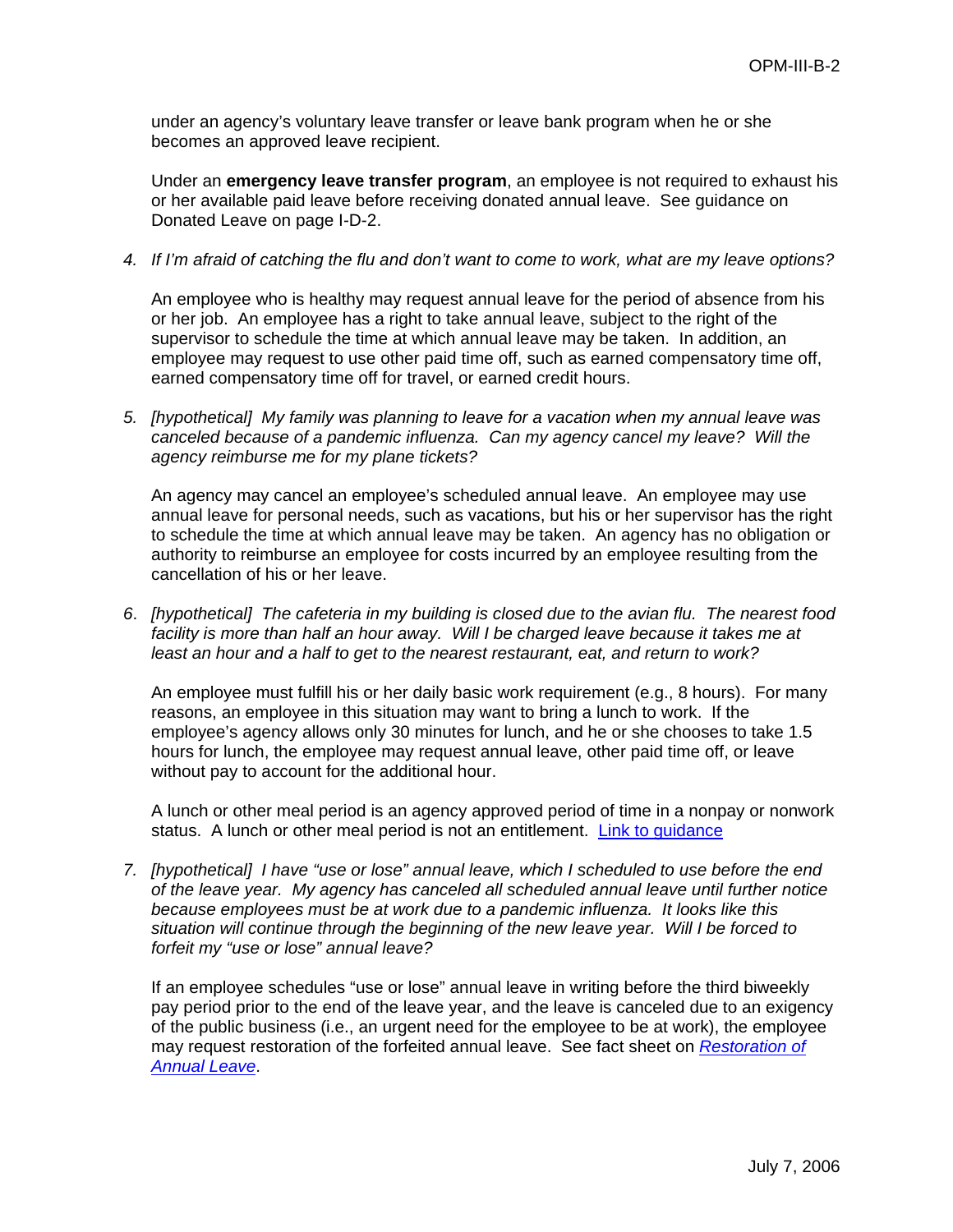*8. [hypothetical] I have "use or lose" annual leave, which I scheduled to use before the end of the leave year. I know if I take sick leave because of sickness or injury, my scheduled annual leave will be restored if I am unable to use it before the end of the leave year. My wife, however, is the one who is sick with the flu. If I take sick leave to care for my wife, will my "use or lose" annual leave be restored?* 

 No. Only "use or lose" annual leave forfeited because of a period of absence due to an employee's own sickness or injury may be restored. Employees who are using sick leave, donated leave, or other paid time off during a pandemic health crisis must be diligent about scheduling and using any excess annual leave ("use or lose" annual leave) by the end of the leave year

*9. [hypothetical] A family member has the flu, or complications from the flu, and I must care for him or her. What are my leave options?* 

 An employee may use a total of up to 104 hours (13 days) of sick leave each leave year to provide general medical care to a family member and up to 12 weeks (480 hours) of sick leave to care for a family member who develops a serious health condition. If the employee has already used 13 days of sick leave for general family care and bereavement purposes, that amount must be subtracted from the 12 weeks (480 hours) of sick leave an employee may use to provide care for a family member with a serious health condition. In addition to sick leave, an employee may use annual leave, accrued compensatory time off, compensatory time off for travel, or credit hours. The employee also may request to receive donated annual leave through his or her agency's leave transfer or leave bank programs. Finally, an employee may invoke his or her entitlement to unpaid leave under the Family and Medical Leave Act (FMLA) and take a total of up to 12 weeks (480 hours) of leave without pay to provide care for a spouse, son or daughter, or parent with a serious health condition.

*10. If I exhaust all of my annual and sick leave, what are my options?* 

There are a number of alternatives for an employee who has exhausted his or her accrued annual and sick leave. An employee may request advance annual and/or sick leave. The amount of annual leave that may be advanced may not exceed the amount the employee will accrue during the remainder of the leave year. A maximum of 30 days of sick leave may be advanced for an employee's serious disability or ailment. In addition, an employee who has a personal or family medical emergency and who has exhausted his or her own available paid leave may be eligible to receive donated annual leave from his or her agency's voluntary leave transfer or leave bank program. If OPM has established an emergency leave transfer program, the employee also may be eligible to receive donated leave from the emergency leave transfer program.

*11. [hypothetical] My child's school has been closed because of the flu pandemic. My child is not sick, but I cannot find a babysitter. What are my leave options?* 

 An employee who is healthy or is caring for a family member who is healthy may request annual leave for the period of absence from his or her job. An employee has a right to take annual leave, subject to the right of the supervisor to schedule the time at which annual leave may be taken. In addition, an employee may request to use other paid time off, such as earned compensatory time off, earned compensatory time off for travel, or earned credit hours.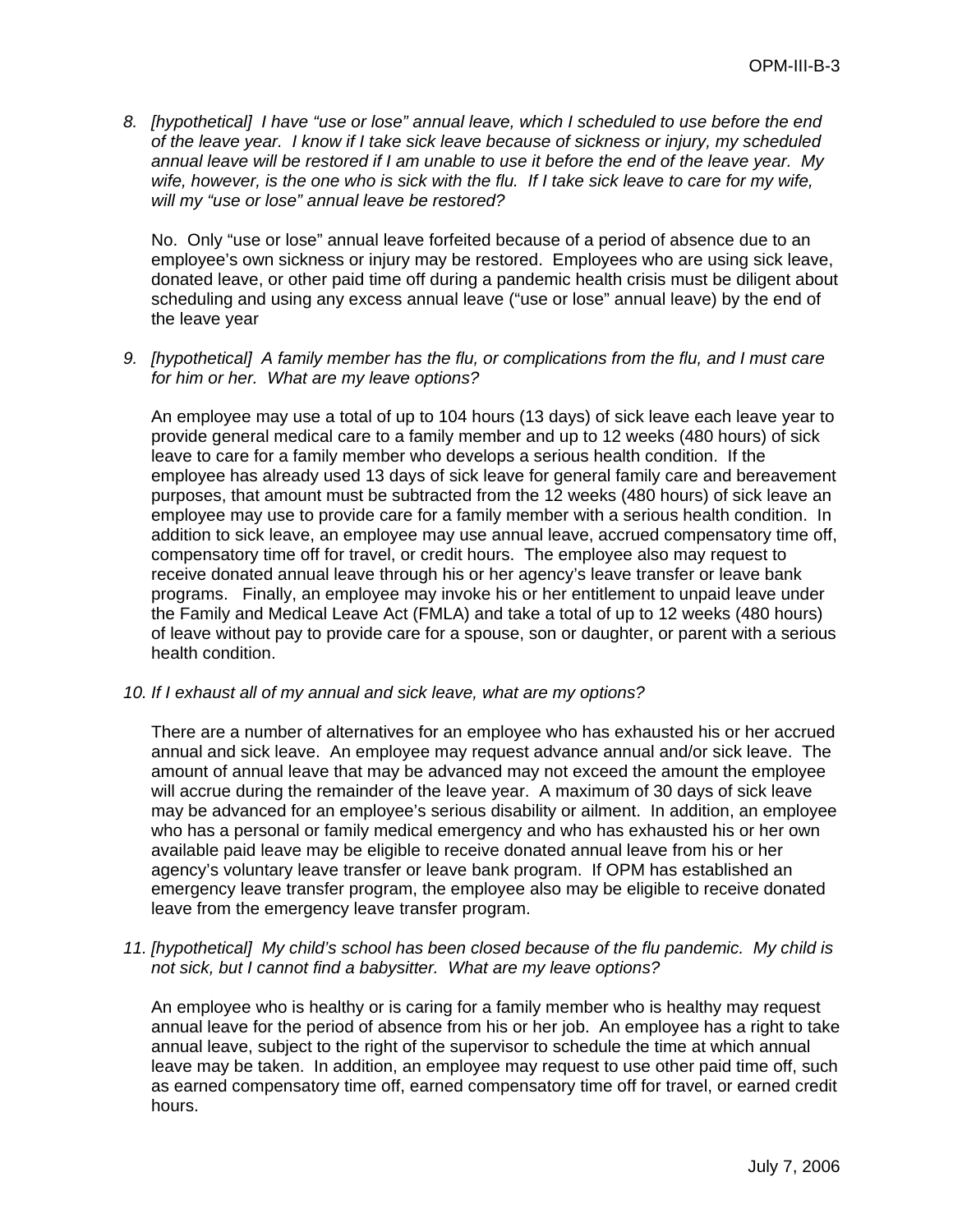*12. [hypothetical] A family member died due to complications from the flu. I have to make arrangements for and attend his/her funeral. What leave can I take?* 

 An employee may use a total of up to 104 hours (13 days) of sick leave each leave year to make arrangements necessitated by the death of a family member or attend the funeral of a family member. In addition, an employee may request to use accrued annual leave or other paid time off, such as earned compensatory time off, earned compensatory time off for travel, and earned credit hours.

*13. [hypothetical] My fiancé is very sick with the flu and I am the only person available to take care of him. May I use sick leave?* 

 An employee may use a total of up to 12 weeks (480 hours) of accrued sick leave to care for a *family member* with a serious health condition. A *family member* includes any individual related by blood or affinity whose close association with the employee is the equivalent of a family relationship (as determined by each agency).

#### *14. May I receive donated annual leave from my coworkers to care for a sick family member?*

An employee with a personal or family medical emergency who has exhausted his or her own available paid leave may be eligible to receive donated annual leave from his or her agency's voluntary leave transfer or leave bank program. If OPM has established an emergency leave transfer program, the employee also may be eligible to receive donated leave from the emergency leave transfer program.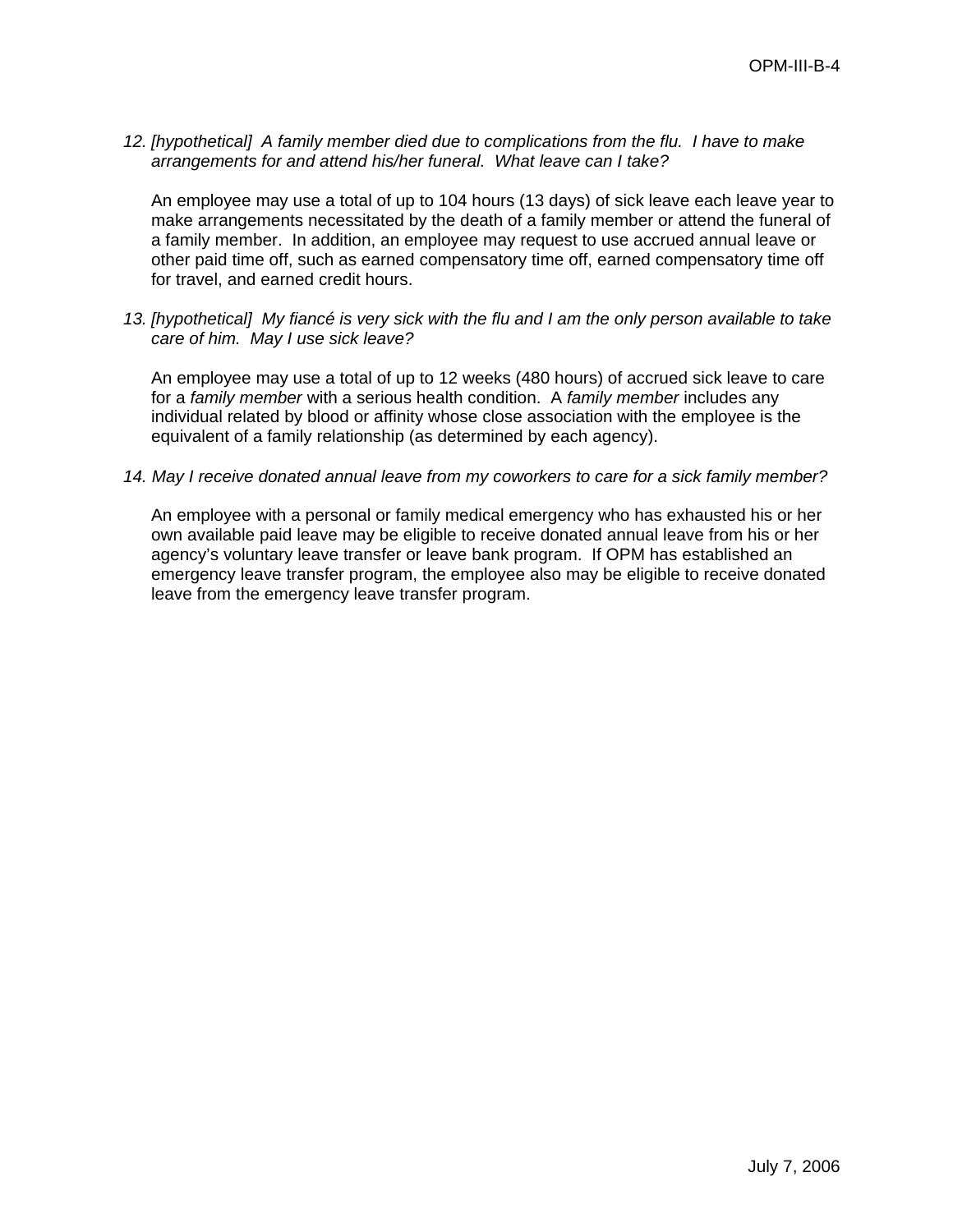# **Part C. Employee and Labor Relations During a Pandemic Health Crisis**

During a pandemic health crisis, as at any other time, employees and supervisors are critical to an agency's ability to accomplish its mission. This section provides guidance on unique employee and labor relations issues that may arise in a pandemic health crisis. The questions and answers that follow discuss the roles and responsibilities of agency personnel.

## **a. Keeping Employees Away From the Workplace**

*1. If an employee exhibits signs of the flu, may a supervisor order him/her to leave work or work from home? If so, will the employee be paid during the absence?* 

 As with any illness, any medical diagnosis by a supervisor is very problematic and should be avoided. However, when a supervisor observes an employee exhibiting signs of illness, he or she may express general concern regarding the employee's health and remind the employee of his or her leave options for seeking medical attention, such as requesting sick or annual leave. Employees on approved sick or annual leave will continue to be paid during their absence. Although leave is generally voluntary, an agency may direct an employee to take leave. Directing an employee to take leave may constitute enforced leave, which is an adverse action (see discussion in next question). Also see discussion on alternative work arrangements in Part II-A.

*2. If a supervisor orders an employee to leave work, will the employee be placed on administrative leave, or be required to use his/ her annual or sick leave?* 

 Excused absence (administrative leave) is not an entitlement, and supervisors are not **required** to grant it. An agency's determination to provide excused absence should be consistent with the Administration's Governmentwide policy on granting excused absence during a pandemic influenza. That policy will be addressed in separate guidance.

Obtaining an employee's agreement to take sick leave, annual leave, or leave without pay is preferable, but in some circumstances, a supervisor may require an employee to use his or her sick or annual leave or place an employee in a leave without pay status pending inquiry into the employee's medical condition. In rare circumstances, a supervisor may place the employee on indefinite suspension in a non-pay, non-duty status. These actions generally require advance notice, opportunity to reply, and an agency decision. The agency must have documentation sufficient to prove that its action was justified, and the employee may have the right to grieve or appeal the action taken.

 In the case of a pandemic, agency personnel actions aimed at preventing the spread of a disease may occur because of the guidance or directive of public health officials regarding the general danger to public health. Supervisors should consult their human resources staff prior to effecting either enforced leave or indefinite suspension.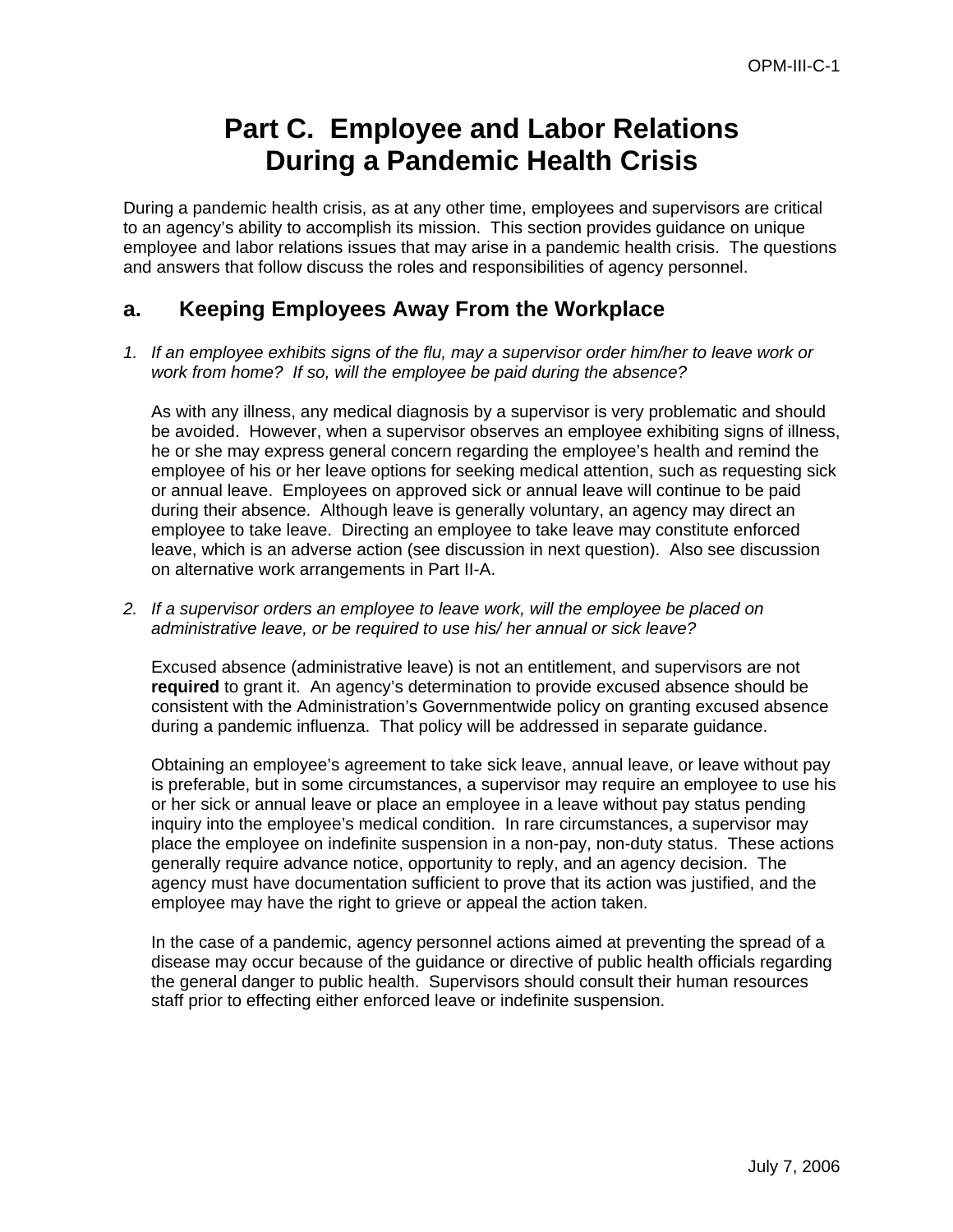*3. If a supervisor suspects an employee is ill or contagious, may the supervisor prohibit the employee from reporting for work or returning to work?* 

 Unless an agency has evidence (suspicion is not enough) that an employee is physically unable to perform the job or poses a risk to himself/herself or others, it may not prohibit the employee from reporting to work. Such action would constitute a constructive suspension and would be an adverse action requiring advance notice, opportunity to reply, agency decision, and possibly appeal or grievance rights. Supervisors should consult their human resources office before refusing to allow an employee to report for work or to return to work so that proper procedures will be followed and constructive suspension issues can be considered.

*4. May a supervisor require an employee to have a medical exam or physical, or prevent an employee from returning to work until the results of an exam or physical show the employee is not contagious?* 

 Management may *require* a medical examination when the position occupied by the employee contains properly developed physical or medical requirements (see 5 CFR § 339.301). Most positions do not have established physical or medical requirements. If the criteria are met for requiring a medical examination and the employee refuses the exam, he or she may be disciplined, up to and including removal from Federal service.

Requiring a medical examination based on perception of an employee's flu-like symptoms is very problematic and should be avoided. However, when a supervisor observes an employee exhibiting signs of illness, the supervisor may express concern regarding the employee's health and remind the employee of his or her leave options for seeking medical attention, such as requesting sick or annual leave. If the employee has no leave available, supervisors may approve requests for advanced leave or leave without pay, based on agency policy. Supervisors must approve requests for sick leave when the employee would, as determined by appropriate health authorities or by a health care provider, jeopardize the health of others by his or her presence on the job because of exposure to a communicable disease.

## **b. Requiring Employees To Work**

*1. If an agency activates emergency preparedness plans and sends designated employees to alternative worksites, may a designated employee refuse to go? If an employee is on travel during the order to deploy, may he or she go home instead of deploying to the designated worksite? If an employee refuses to deploy to the designated worksite from a travel status, who pays for the employee's transportation home?* 

Any such designated employees are expected to report for work where deployed or remain at work in dismissal or closure situations, unless otherwise directed by their agencies. An agency may determine that circumstances justify excusing a designated employee from duty and allowing the employee to use accrued leave because of an individual hardship or circumstances unique to the employee. For example, factors such as the illness of a family member or lack of available alternatives to childcare or eldercare may be considered. An employee may not go home instead of deploying to the designated worksite, and employees who refuse to follow emergency related orders may be subject to appropriate discipline, up to and including removal from Federal service. Unauthorized travel expenses are not reimbursable.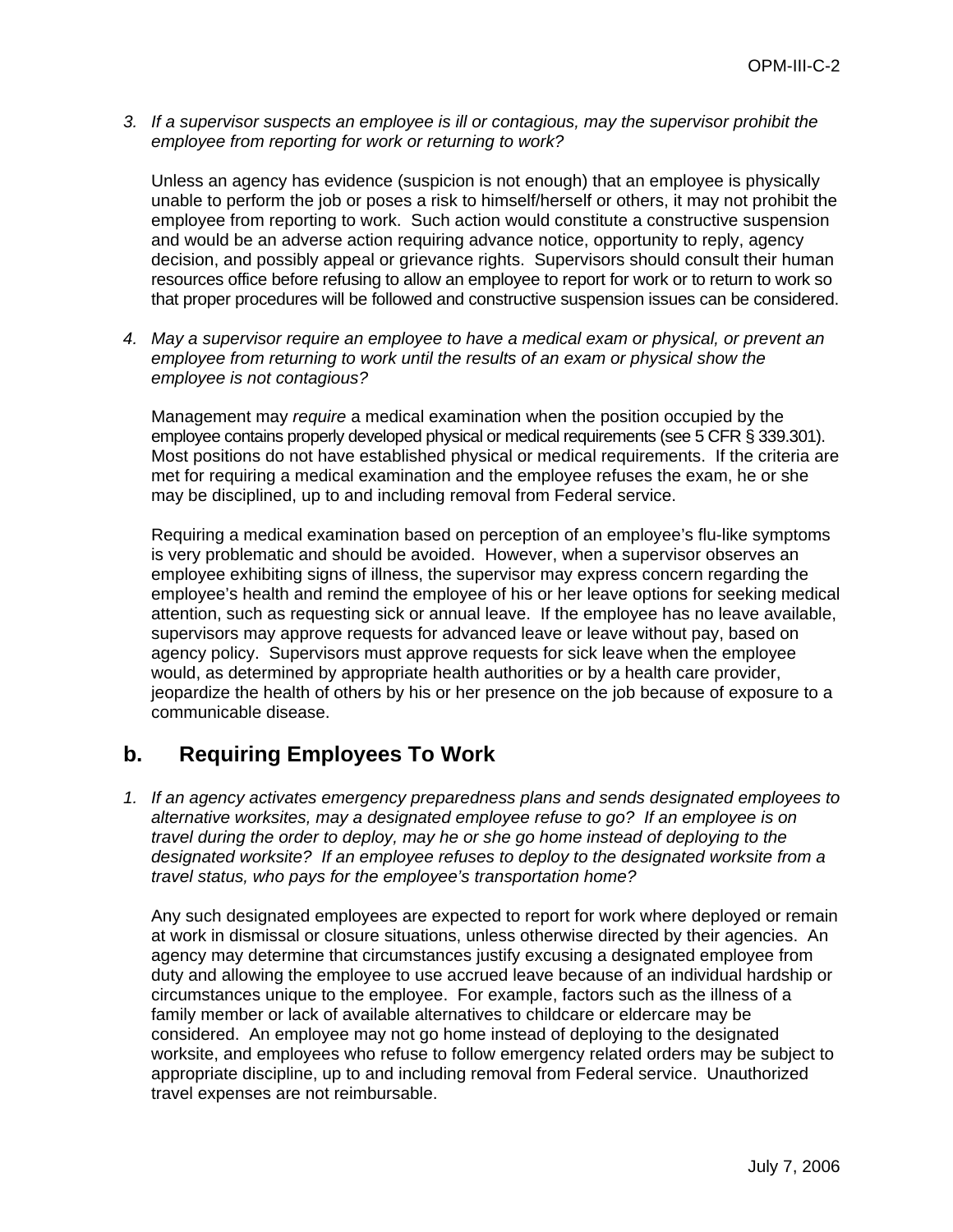*2. Will an employee who has direct contact with the public (e.g., investigator, park ranger, health care professional, police officer, firefighter) be required to report for work and perform the normal duties of his or her position? If an employee refuses, will the employee be fired?* 

 Employees are expected to report for work and perform the normal duties of their positions. If an employee fails to report for duty without an administratively acceptable reason for his or her absence, the employee could be considered absent without leave and may be subject to disciplinary action, up to and including removal from Federal service. The agency makes the determination as to whether the employee has an administratively acceptable reason for his or her absence.

When an employee reports for work, he or she is expected to first carry out lawful supervisory orders to work, and may later choose to appeal or grieve an order after complying with it. An employee who refuses to comply with a supervisor's order may be disciplined, up to and including removal from Federal service. However, an employee may refuse to carry out a particular work assignment if, at the time the assignment is given, the employee reasonably believes carrying it out will endanger his or her safety or health.

*3. May an employee leave work or refuse to report for work because he or she is afraid of contracting the flu from co-workers?* 

 If an employee is concerned about contracting the flu from a co-worker, the employee should first raise the concern with his or her supervisor to discuss appropriate action, such as moving to a different work area, taking annual leave, or teleworking. Employees who leave their duty stations without approval may be considered absent without leave (AWOL). AWOL may result in disciplinary action, up to and including removal from Federal service.

*4. Could an agency take disciplinary action against an employee who is absent without leave (AWOL) despite the employee's good faith efforts to report for work?* 

 An agency may discipline an employee who is AWOL. The decision to take such action is at the discretion of the agency, after consideration of the facts and circumstances regarding the unauthorized absence. Employees having difficulty reporting to work should discuss the circumstances of their absence with their supervisor in a timely manner.

*5. May an employee refuse to use required safety equipment (e.g., protective equipment or decontamination stations) provided by the agency?* 

 When an agency requires employees to follow certain safety procedures, such as using protective equipment or going through a decontamination station, it is to protect the safety and health of its employees. As with any other agency policy, employees are expected to comply with agency safety and health policies. Employees who refuse to comply may be subject to appropriate disciplinary action, up to and including removal from Federal service.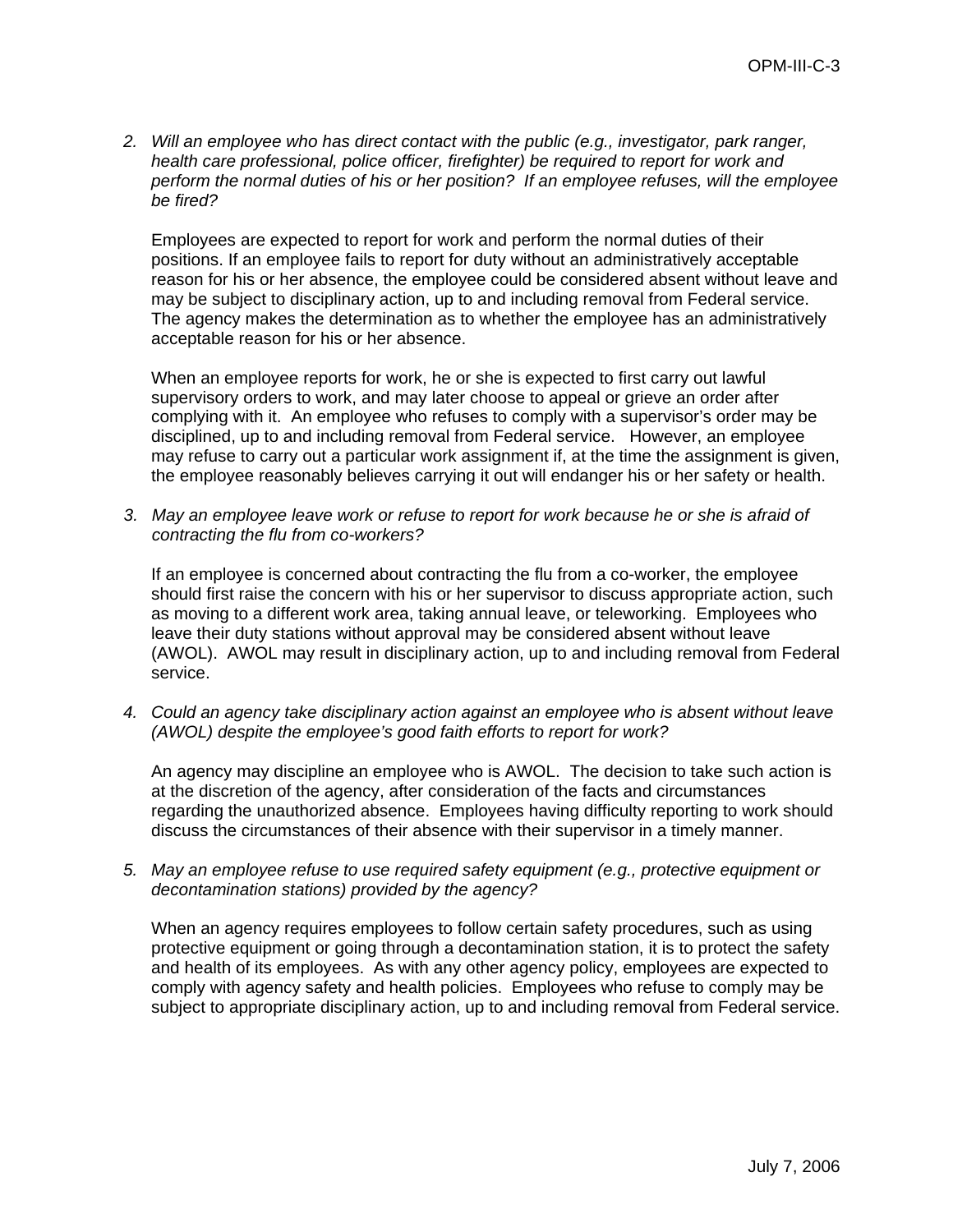6. *May an employee refuse to report for work if he or she believes it is unsafe, even though the threat of contracting the flu has subsided?* 

 The Federal community is working to protect the health and safety of employees in the workplace by following recommendations from Departments and agencies such as the Department of Health and Human Services and the Centers for Disease Control and Prevention. Therefore, it is unlikely an employee will be directed to report for work when it is unsafe to do so.

If an employee refuses to report for work based on his or her personal belief that it is unsafe to do so, and the employee is not in an approved leave status, the employee may be considered absent without leave (AWOL). An agency may take disciplinary action for AWOL, up to and including removal from Federal service.

## **c. Leave Issues**

*1. May an employee who is not sick call in sick because he or she is afraid of contracting the flu?*

 No. Generally, an employee may use sick leave when he or she is unable to work due to a physical or mental illness or is receiving medical examination or treatment.

 An employee who is not eligible for sick leave may request annual leave. An employee has the right to take annual leave, subject to the right of the supervisor to schedule the time at which annual leave may be taken. If an employee's request for leave is denied and the employee still refuses to report for work, the employee may be considered AWOL and may be subject to disciplinary action, up to and including removal from Federal service.

 Agencies should inform employees of the preventive measures taken to ensure a safe workplace during a pandemic Influenza. Also see discussion of alternative work arrangements in Part III-A.

*2. May an employee call in sick after a supervisor has canceled annual leave and ordered the employee to report for work?*

 An employee is entitled to use sick leave under certain conditions. However, under 5 CFR 630.403, an agency may grant sick leave only when supported by administratively acceptable evidence. If the supervisor does not grant the request for sick leave or any other leave, the employee may be considered AWOL. An agency may take disciplinary action for AWOL, up to and including removal from Federal service. Also see discussion of leave flexibilities in Section III-B.

## **d. Labor Relations**

*1. Is there any flexibility on labor-management agreements during an emergency?* 

Yes, there is some flexibility. In an emergency, management has the right to alter working conditions without bargaining prior to implementing the change. However, postimplementation bargaining may be required. In this regard, if management follows applicable procedures contained in existing collective bargaining agreements, bargaining would not be required over the procedure. In situations where an agency wishes to use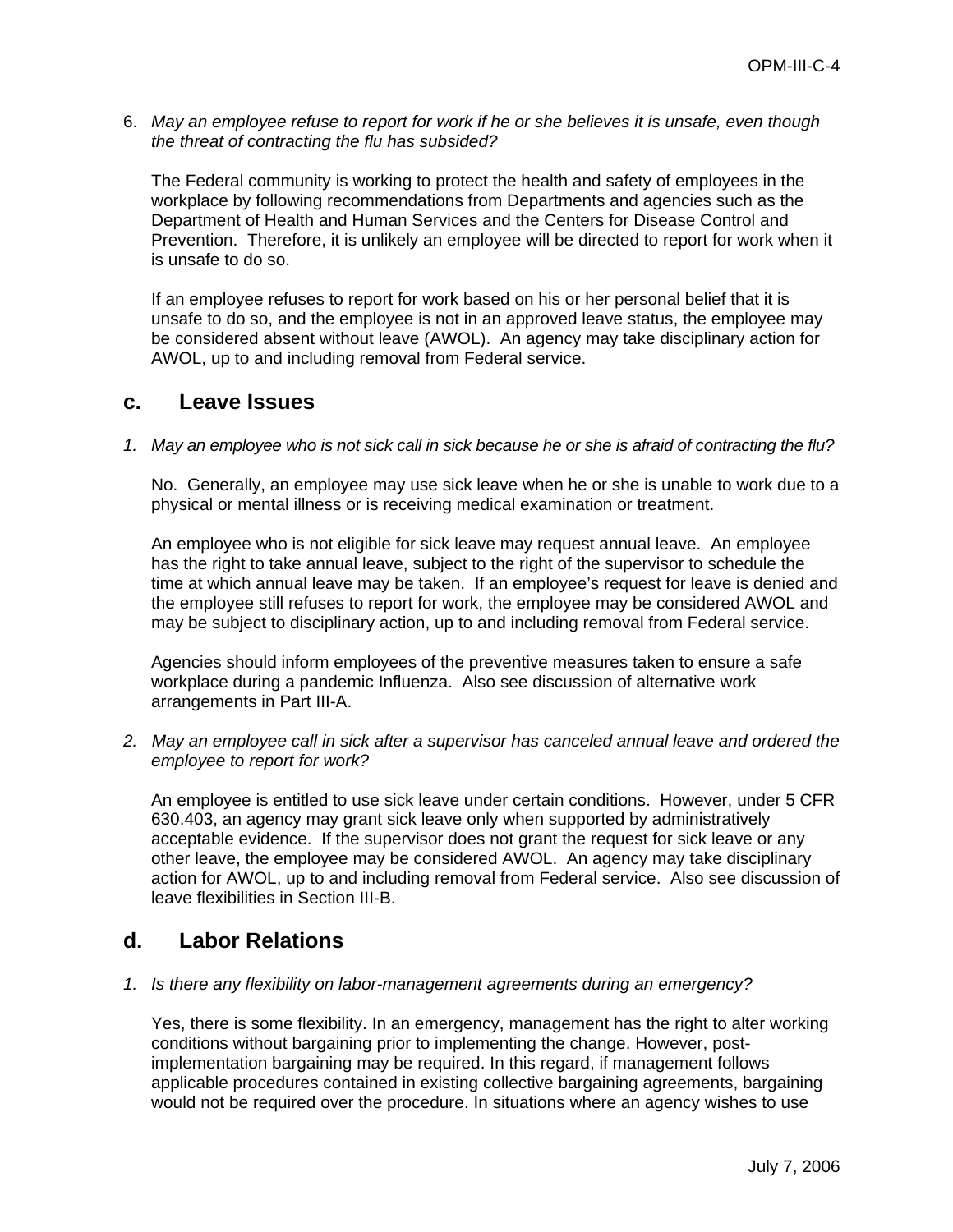different procedures, or where there are no existing contractual procedures or past practices covering the action, an agency may have post-implementation bargaining obligations. With regard to any of these situations, supervisors and managers should seek guidance and advice from their Office of General Counsel and human resources personnel.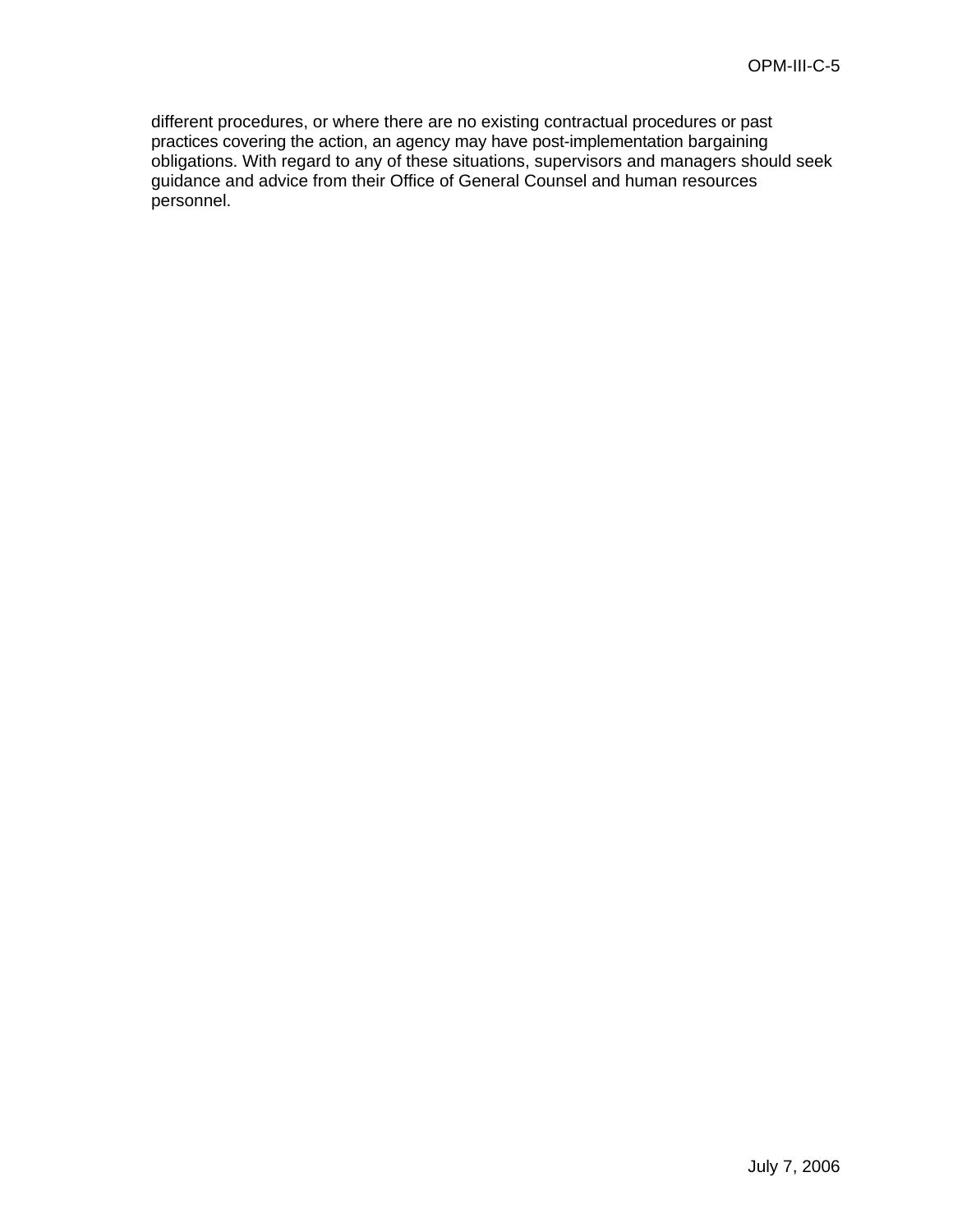# **Part D. Hiring Flexibilities During a Pandemic Health Crisis**

Current law and regulations provide numerous human resources flexibilities to assist agencies affected by a pandemic health crisis. These flexibilities include hiring authorities to quickly staff critical positions for a short-term response as well as for longer periods, if needed. Agencies may use some of these hiring authorities immediately; others require OPM approval.

Agencies must also be aware of potential issues relating to employees who want to resign or retire and of the obligations to employees in the National Guard and Reserves under the Uniformed Services Employment and Reemployment Rights Services Act.

The following questions and answers cover these and other staffing-related issues. Agency managers and employees should review internal agency policies and/or collective bargaining agreements which may also address these issues. This guidance applies to the Federal civilian workforce. Agencies are encouraged to consult with their procurement staff for information about flexibilities relating to contract workers.

## **a. Hiring Flexibilities That Do Not Require OPM Approval**

*1. What hiring flexibilities are available for agencies to quickly staff critical positions without seeking OPM approval?* 

Agencies may use any of the following without OPM approval:

- 30-day appointments to positions for which a critical hiring need exists under Schedule A (5 CFR 213.3102(i)(2))
- 1-year, 1040 work hours per year appointments in remote/isolated locations under Schedule A (5 CFR 213.3102(i)(1))
- **Temporary Appointments, not-to-exceed 1 year under 5 CFR part 316**
- **-** Direct Hire Authority (DHA) previously approved/established
- Re-hiring former employees (Reinstatements)
- Re-hiring retirees (when the retiree's salary is offset by the annuity amount)
- **Contracting with private sector temporary firms.**

 These authorities generally have fewer procedural steps than other hiring authorities. Of course, agencies retain the ability to use any hiring flexibilities currently available to them.

*2. Would an agency have to advertise pandemic-related critical positions on USAJOBS before using these authorities?*

 Advertising positions on USAJOBS is not required for the first three authorities listed in the previous question (Q-1). An agency would have to advertise the position before using DHA or re-hiring a former employee or an annuitant if the appointment will last longer than 120 days, including extensions. Contracting with a private sector temporary firm is done under the Federal Acquisition Regulations.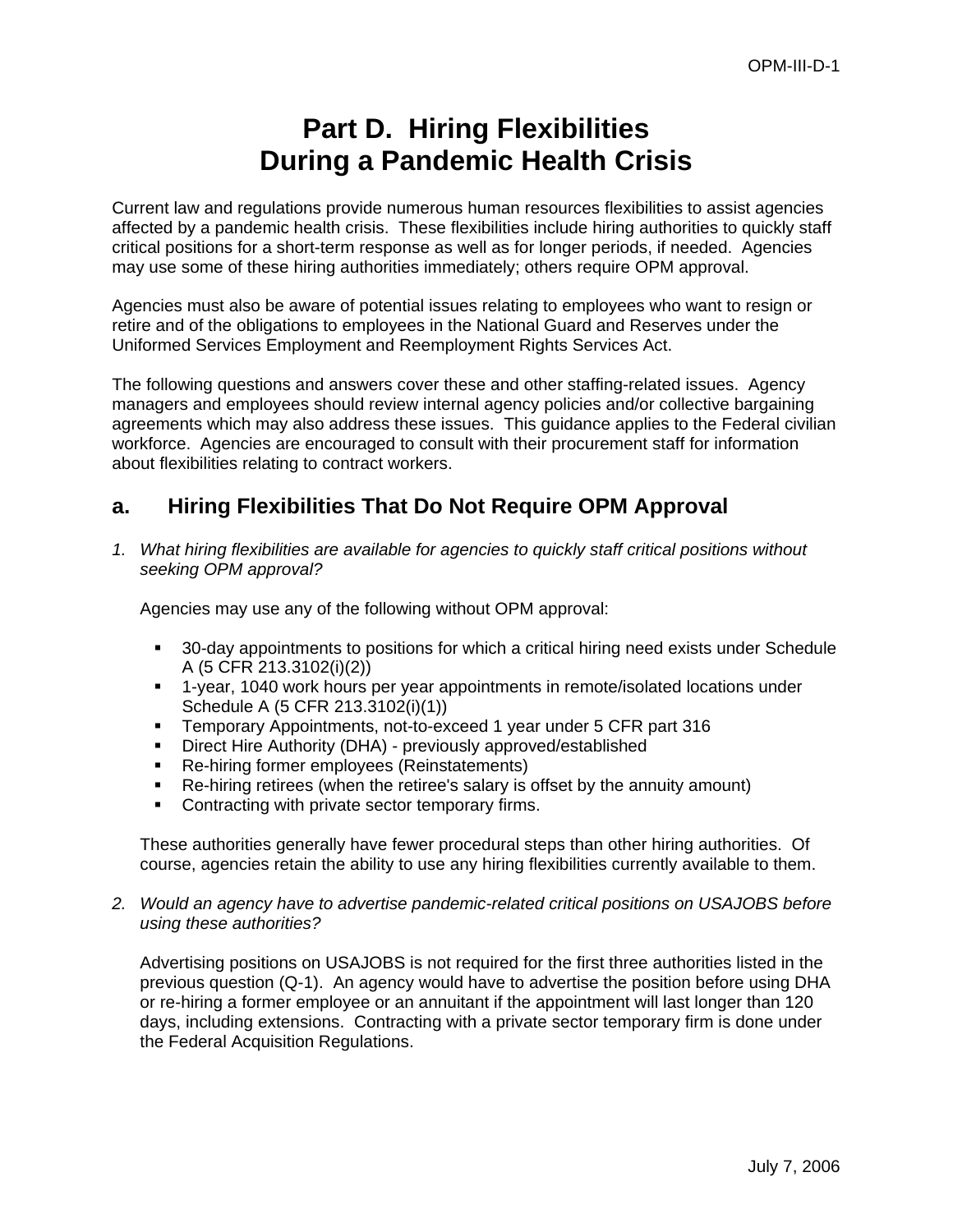*3. Will the regulatory requirements for using these authorities be suspended or revised when used during a pandemic health crisis?*

 No. The regulations governing these authorities apply unless or until the President specifically suspends or waives them.

*4. In what situations would agencies use these authorities?* 

Some examples of when these authorities may be useful include the following:

- 30-day appointments and appointments of up to 120 days may be used to employ individuals with specialized knowledge, skills, abilities, or competencies immediately to address a pandemic health crisis while the agency determines whether longer-term staffing options will be needed.
- The 1-year, 1040 work hours per year authority could be useful if a pandemic health crisis affects only an isolated geographic area.

## **b. Hiring Flexibilities That Require OPM Approval**

*1. What hiring flexibilities might an agency need to request from OPM during a pandemic health crisis?* 

Agencies may request the following hiring flexibilities from OPM:

- Excepted service Schedule A or B agency-specific appointing authority
- Salary offset waivers to re-hire retirees to deal with emergency situations (reemploying annuitants without a salary offset)
- Rehire retirees or others who left the Federal Government with buyouts (reemploying buyout annuitants/recipients).
- Other positions for which OPM determines examining is impracticable (Schedule A—5 CFR 213.3102(i)(3))
- **•** Direct Hire Authority (DHA) new agency specific requests
- *2. What does an agency need to do to obtain an agency-specific excepted service Schedule A or B appointing authority?*

 The agency head (or designee) must submit a request to OPM with the following information:

- **Type and number of the occupation(s) and duties involved;**
- **Description of why attempts to hold competitive examining did not/could not work;**
- Reasons why recruitment and competitive examining are not possible (e.g., emergency situation with immediate hiring need); and
- Other options the agency considered in trying to fill its positions.

Agencies should submit their requests to:

Office of Personnel Management Strategic Human Resources Policy Division 1900 E Street, NW. – Room 6500 Washington, DC 20415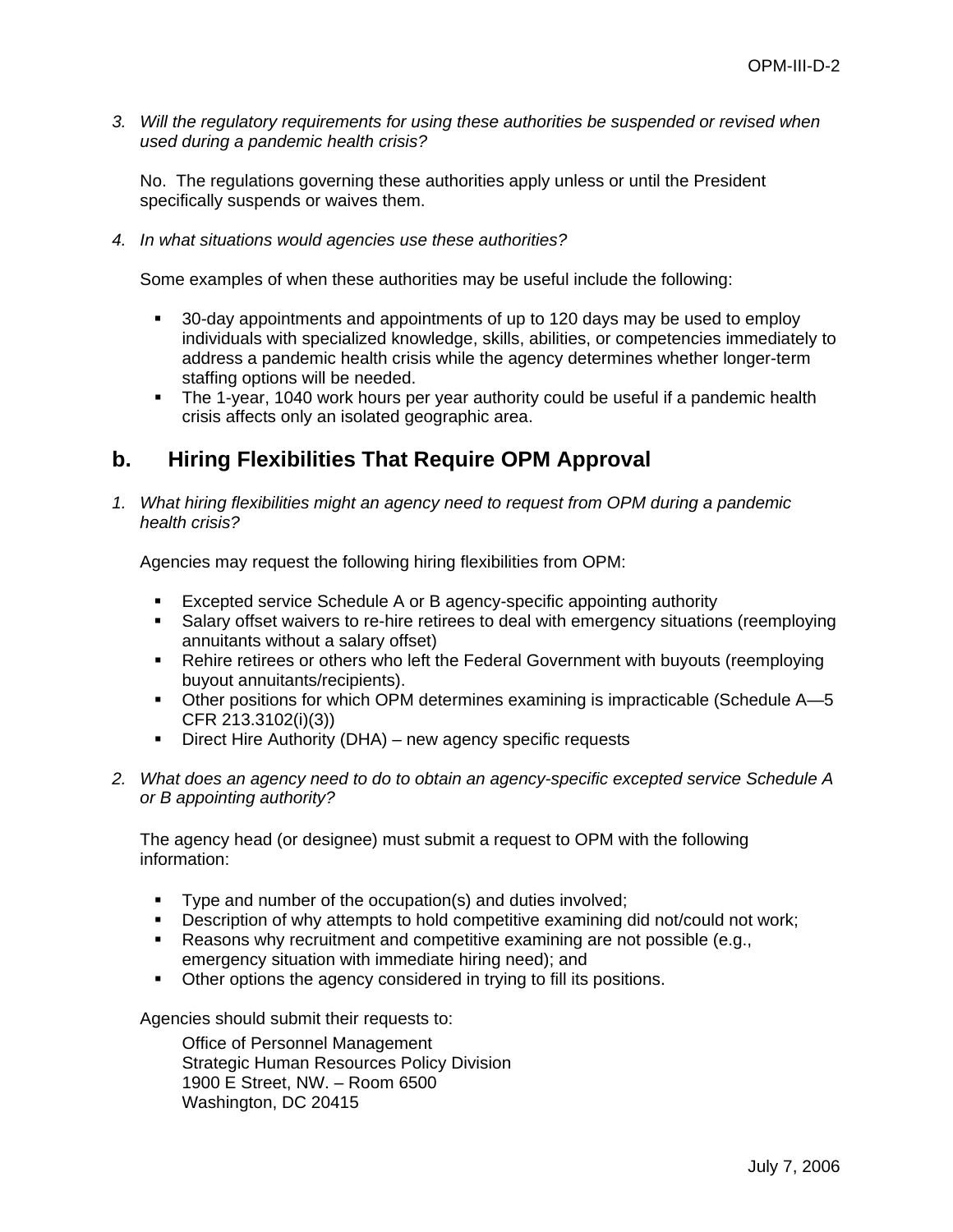*3. What does an agency need to do to obtain an agency-specific Direct-Hire Authority (DHA)?* 

 Requests for DHA must be based on a severe shortage of candidates or a critical hiring need. The information required depends on the basis for the request. The assumption is that most DHA requests resulting from a pandemic health crisis would be based on a critical hiring need.

 The agency head (or designee) must submit a request to OPM for a DHA based on a critical hiring need. The following information must be included:

- $\blacksquare$  The position(s) that must be filled;
- A description of the event or circumstance that has created the need to fill the position(s);
- The duration for which the critical need is expected to exist; and
- Supporting evidence that demonstrates why the use of other hiring authorities is impracticable or ineffective.

 The agency head (or designee) must submit a request to OPM with the position or positions that are difficult to fill for a DHA based on a severe shortage of candidates. The following information must be included:

- The results of workforce planning and analysis, e.g., the agency's emergency plan for pandemic influenza;
- The existence of nationwide or geographic skill shortages;
- Agency efforts, including recruitment initiatives or use of other appointing authorities and flexibilities, and an explanation of why these efforts have been insufficient;
- The availability and quality of candidates;
- The desirability of the geographic location, duties, and/or work environment associated with the position(s).

Agencies should submit their requests to:

Office of Personnel Management Strategic Human Resources Policy Division 1900 E Street, NW. – Room 6500 Washington, DC 20415

## **c. Short-term Hiring**

*1. Is there a hiring authority available to immediately fill critical positions in reaction to a pandemic influenza?* 

 Schedule A (5 CFR 213.3102(i)(2)) may be used without OPM approval to fill critical positions for 30 days. These appointments may be extended for an additional 30 days so agencies can determine their longer-term needs in dealing with pandemic influenza.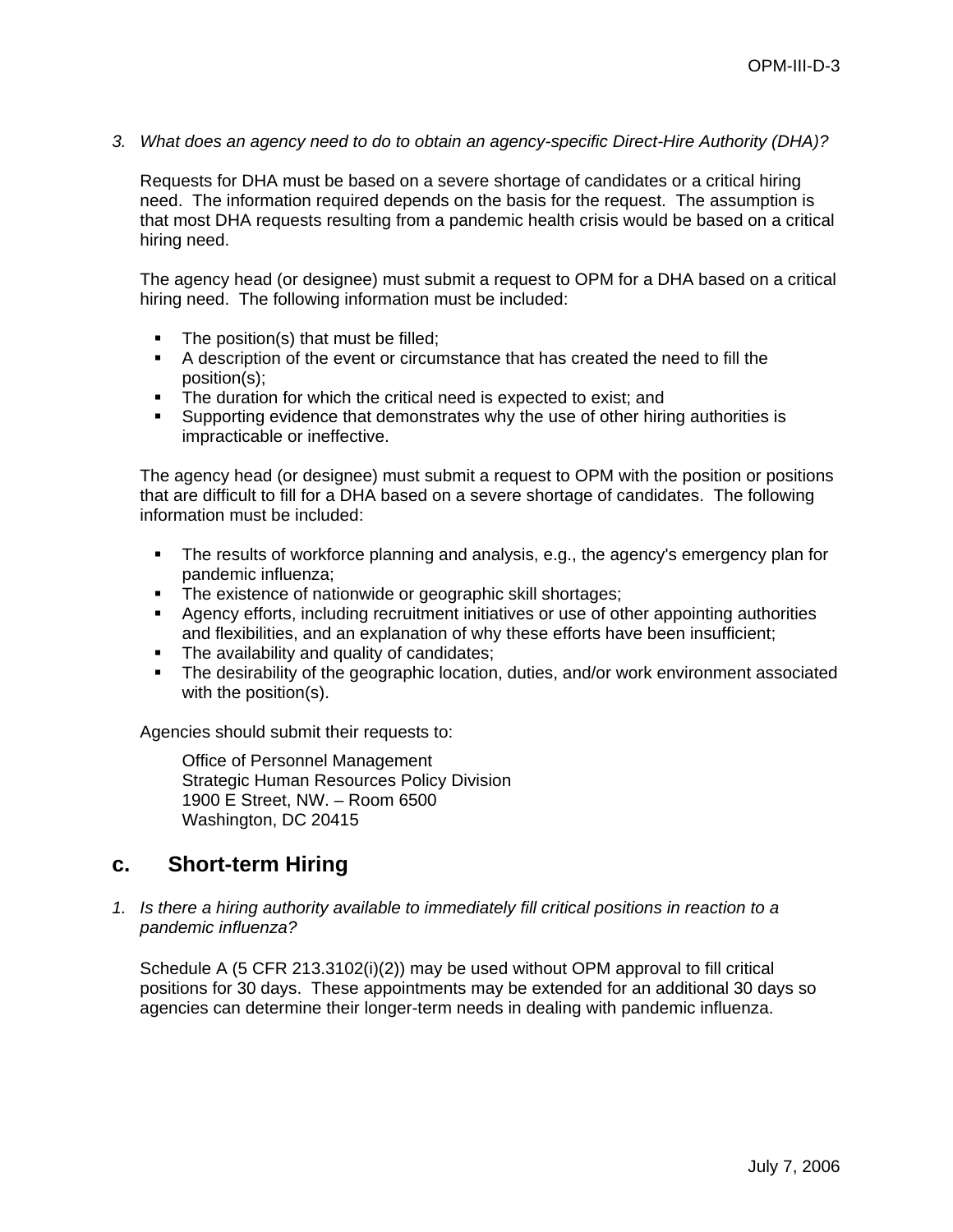*2*. *If an agency has a significant number of employees out on sick leave, how can the agency backfill the positions of the affected workers until they are able to come back to work?* 

Agencies have several flexibilities available when faced with the need to back-fill positions of workers on sick leave.OPM's June 28, 2005, Memorandum for Heads of Executive Departments and Agencies, "HR Flexibilities Available to Assist Federal Employees Affected by Severe Weather Emergencies and Natural Disasters," on OPM's Web site at [http://www.opm.gov/oca/compmemo/2005/2005-13.asp,](http://www.opm.gov/oca/compmemo/2005/2005-13.asp) provides general information about short-term hiring flexibilities.

## **d. Issues Affecting Utilizing the Workforce**

*1. May an agency relocate employees to different worksites permanently or temporarily to maintain continuity of operations during a pandemic?* 

 Yes. An agency has the basic right to determine where its work is performed. The agency should determine whether its basic right is modified by its other formal policies or collective bargaining agreement(s). See also, Part III-A –Accomplishing Work During a Pandemic Health Crisis.

*2. During a pandemic health crisis, can OPM waive the prohibition on the employment of relatives (nepotism) when the skills and expertise of an individual could be essential to the agency in accomplishing its mission?* 

 During an emergency, agencies may hire individuals for up to 30 days (with a 30 day extension if the emergency need continues) without regard to the prohibition on employment of relatives.

*3. If a pandemic health crisis occurs, may agencies have an exception to the 1040-hour time limit for temporary seasonal employees with the skills needed in helping with a critical emergency?* 

Yes, OPM may approve agency requests for exceptions to the 1040-hour limitation for seasonal temporary employees in both the excepted and competitive service.

## **e. Issues Affecting Employees Separating From Agencies**

*1. May an agency deny an employee the right to resign or retire optionally if the agency needs the employee as a result of a pandemic health crisis?* 

 No. An employee is free to resign or retire at any time as well as set the effective date of the resignation or retirement.

*2. During a pandemic, may an agency rescind a buyout or early retirement offer to an employee who has not separated?* 

Yes, provided that the agency bases the rescission(s) on legitimate management reasons.

*3. May an agency request a buyout repayment waiver to help cope with the aftermath of a pandemic?*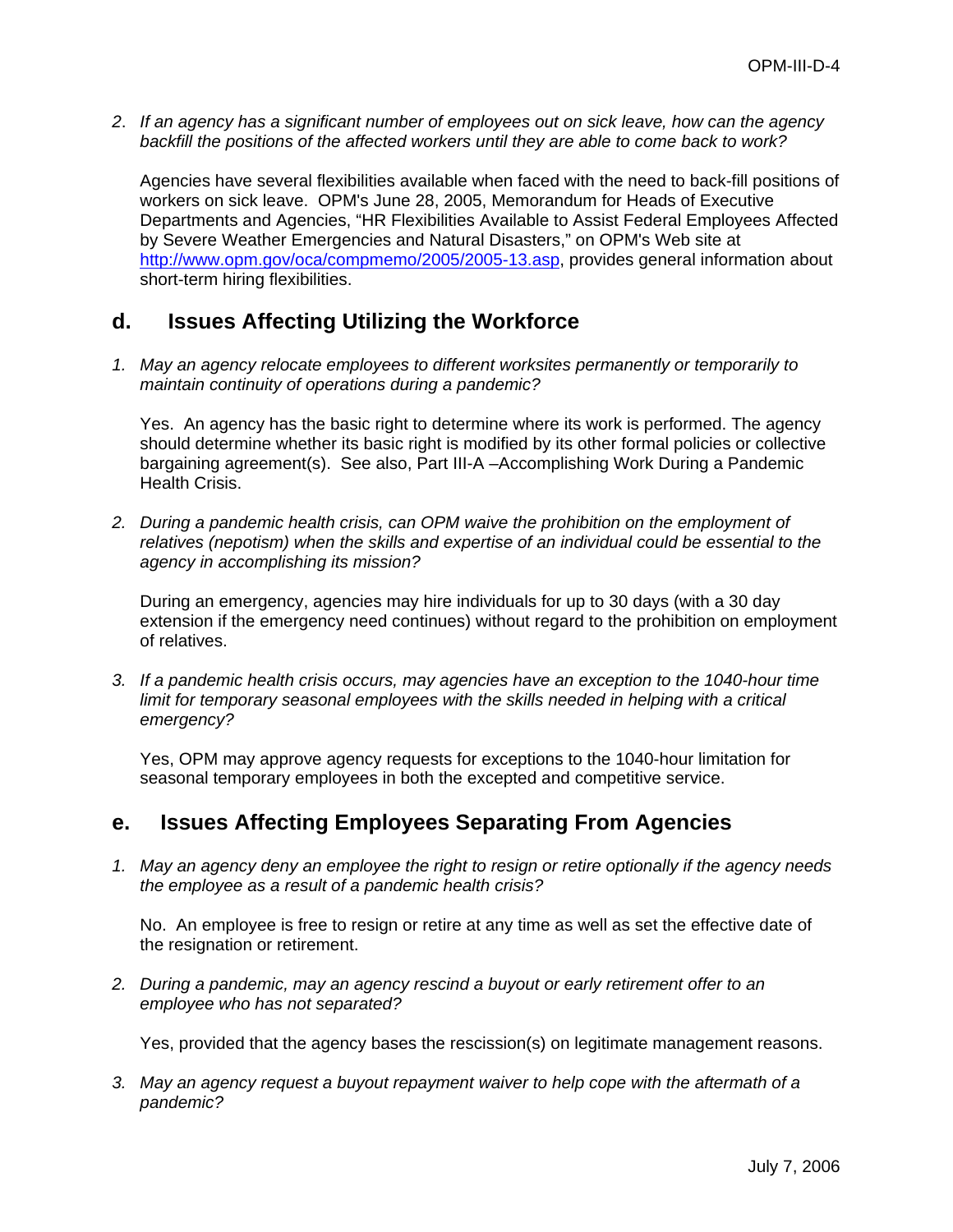The head of an agency may ask OPM to waive the usual buyout repayment requirement (5 U.S.C. 3524) if, in the case of an emergency involving a direct threat to life or property, the individual covered by the waiver request has skills directly related to resolving the emergency and will serve on a temporary basis only so long as that individual's services are made necessary by the emergency for buyouts authorized under the Chief Human Capital Officers Act of 2002. See 5 CFR part 576. Contact your Human Resources Office for buyouts authorized under other statutory authority.

## **f. Issues Affecting Military Reservists and the National Guard**

*1. What happens to Reservists and National Guard members returning to work from active duty (through the exercise of restoration rights) when they must do so under specified timelines if Federal agencies must close in a particular geographic area due to a pandemic health crisis?* 

 Agencies should have contingency plans to restore individuals with restoration rights within required time periods. Once restored, agencies must treat such employees the same as other employees until the situation is resolved.

*2. If the President calls an employee in the Reserves or National Guard to active duty in a uniformed service to assist with a pandemic health crisis, does the employee have restoration rights under the Uniformed Services Employment and Reemployment Rights Act?* 

Yes.

## **g. Issues Affecting Appointments With Conversion Eligibility**

*1. What happens to employees serving on excepted service appointments (e.g., Career Interns, Veterans' Recruitment Appointments, Presidential Management Fellows) if the agency is unable to convert the employees to the competitive service because the agency is temporarily shut down or disrupted as a result of a pandemic health crisis? May the employees continue on the excepted appointment even though they have completed program requirements, or must the agency terminate them?* 

 Agencies should do everything possible to ensure conversions are processed in a timely manner. If conversions cannot be made prior to the expiration date of an appointment, agencies should contact OPM.

*2. Can agencies extend the 120-day period for conversion of Student Career Experience Program (SCEP) employees if the agency is disrupted or shut down and otherwise unable to make conversions within the 120-day timeframe as a result of pandemic health crisis?* 

The Executive order governing SCEP appointments does not provide for extending the 120 day period. If conversions cannot be made before the expiration date of an appointment, agencies should contact OPM.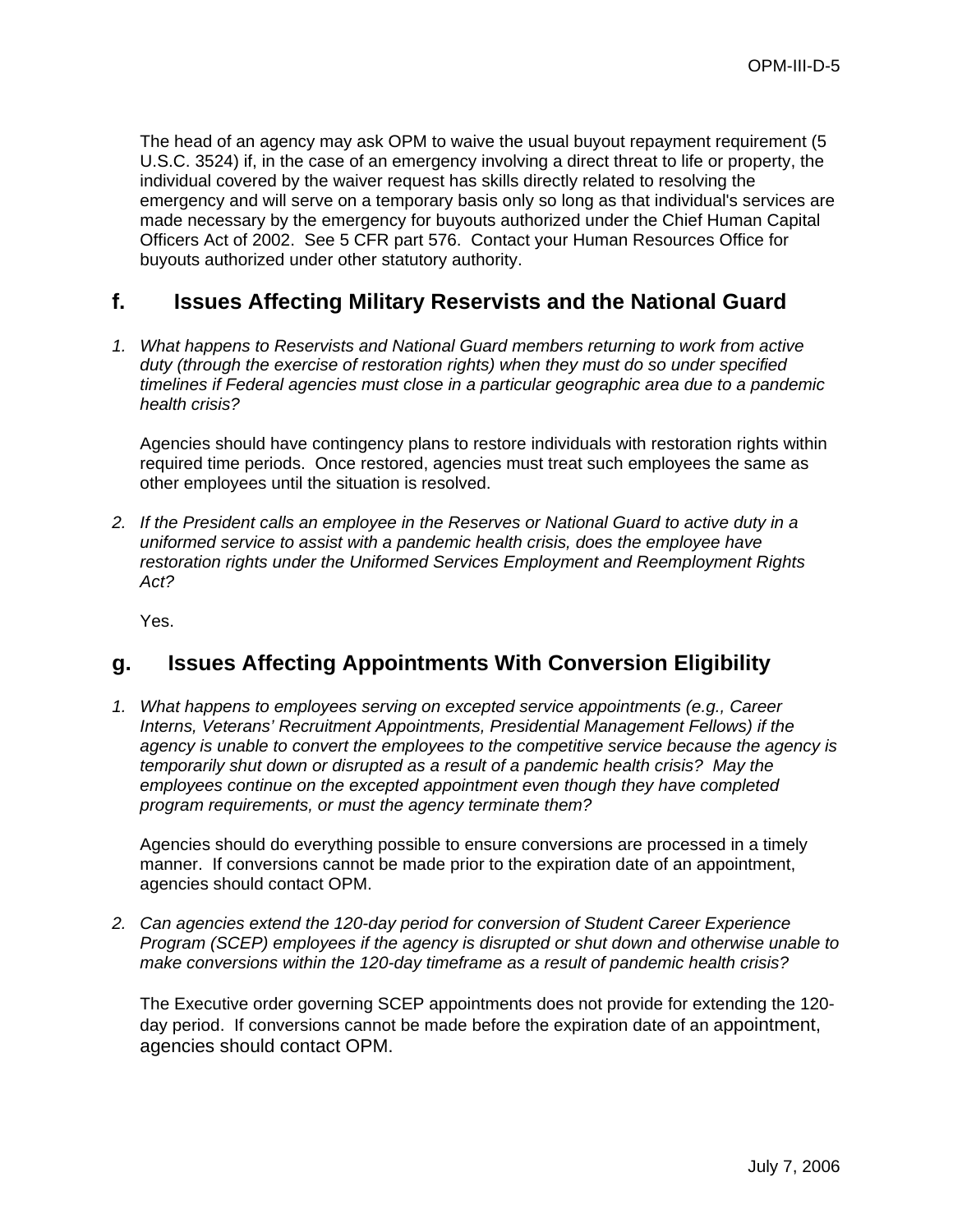## **h. Security Clearances and Background Checks**

*1. How are security clearances and background checks affected by emergency hiring during a pandemic?* 

The requirements for such checks would remain unchanged for emergency hires; however, activities to complete them might vary (e.g., alternatives may be needed for face-to-face interviews with persons affected by a pandemic). Likewise, the requirements for background checks for ID badges (minimum NACI review) for Government building access would apply to emergency hires, as well. As with other temporary appointees, suitability rules would not apply.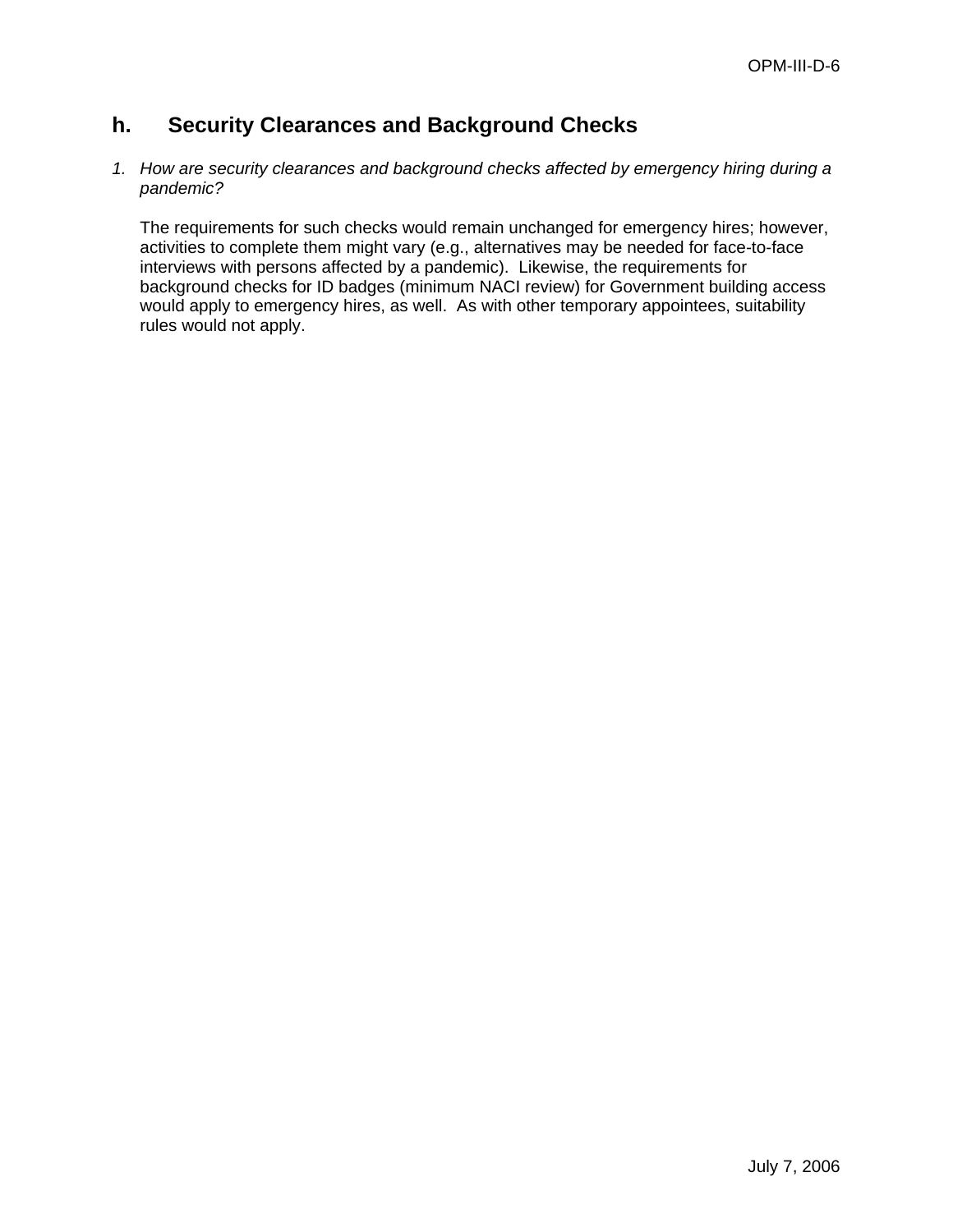# **Part E. Miscellaneous Questions**

## **a. Overtime**

*1. What are the rules about the number of overtime hours a supervisor may require employees to work?* 

No statutory or regulatory limits apply to the amount of overtime work a manager may require an employee to perform. However, an employee may be excused from overtime work for reasons such as illness or the illness of a family member. For information on computing overtime pay, see <http://www.opm.gov/oca/pay/HTML/FACTOT.asp>and <http://www.opm.gov/oca/pay/HTML/computeflsa.asp>.

If an employee refuses to perform overtime work, the agency may discipline the employee for failure to report for scheduled overtime duty.

*2. [hypothetical] I am working from home because of a pandemic influenza. I chose to work 4 hours in addition to my regular 8-hours-per-day work schedule. May I receive overtime pay for the additional 4 hours I worked?* 

 No, unless your agency required you to work the additional 4 hours. Overtime pay generally is required under the Fair Labor Standards Act (FLSA) and 5 CFR 551.501 when Federal FLSA-covered (nonexempt) employees are **required** to be on duty beyond 8 hours a day or 40 hours a week, assuming the supervisor knows of the work or has reason to believe the work is being performed. An FLSA-covered employee who is permitted to telework at home and chooses to work additional hours without the knowledge of his or her supervisor may **not** earn overtime pay as a result of "suffered or permitted" work. (Under the "suffered or permitted" concept, any work in excess of 40 hours a week performed prior to or after established shift hours or during a prescribed lunch period by an employee for the benefit of the agency, whether requested or not, is working time if the manager or supervisor knows of the work or has reason to believe it is being performed.) For employees exempt from the FLSA, overtime pay generally is required by 5 U.S.C. 5542 when hours of work in excess of 8 hours a day or 40 hours during an administrative workweek are **officially ordered or approved** and performed by the employee. For other situations, please check with your servicing Human Resources Office.

*3. May management direct an employee to work on a Saturday or Sunday if the employee's normal work schedule is Monday through Friday?* 

 Yes. Changes in an employee's work schedule are within the discretion of the employing agency, as long as the changes are consistent with law, regulations, and any applicable negotiated agreement. In addition, agencies may require employees to perform overtime work. There is no limit in law or regulations on the amount of overtime work required each day or on weekends. For additional information, see [http://www.opm.gov/oca/pay/HTML/FACTOT.asp.](http://www.opm.gov/oca/pay/HTML/FACTOT.asp)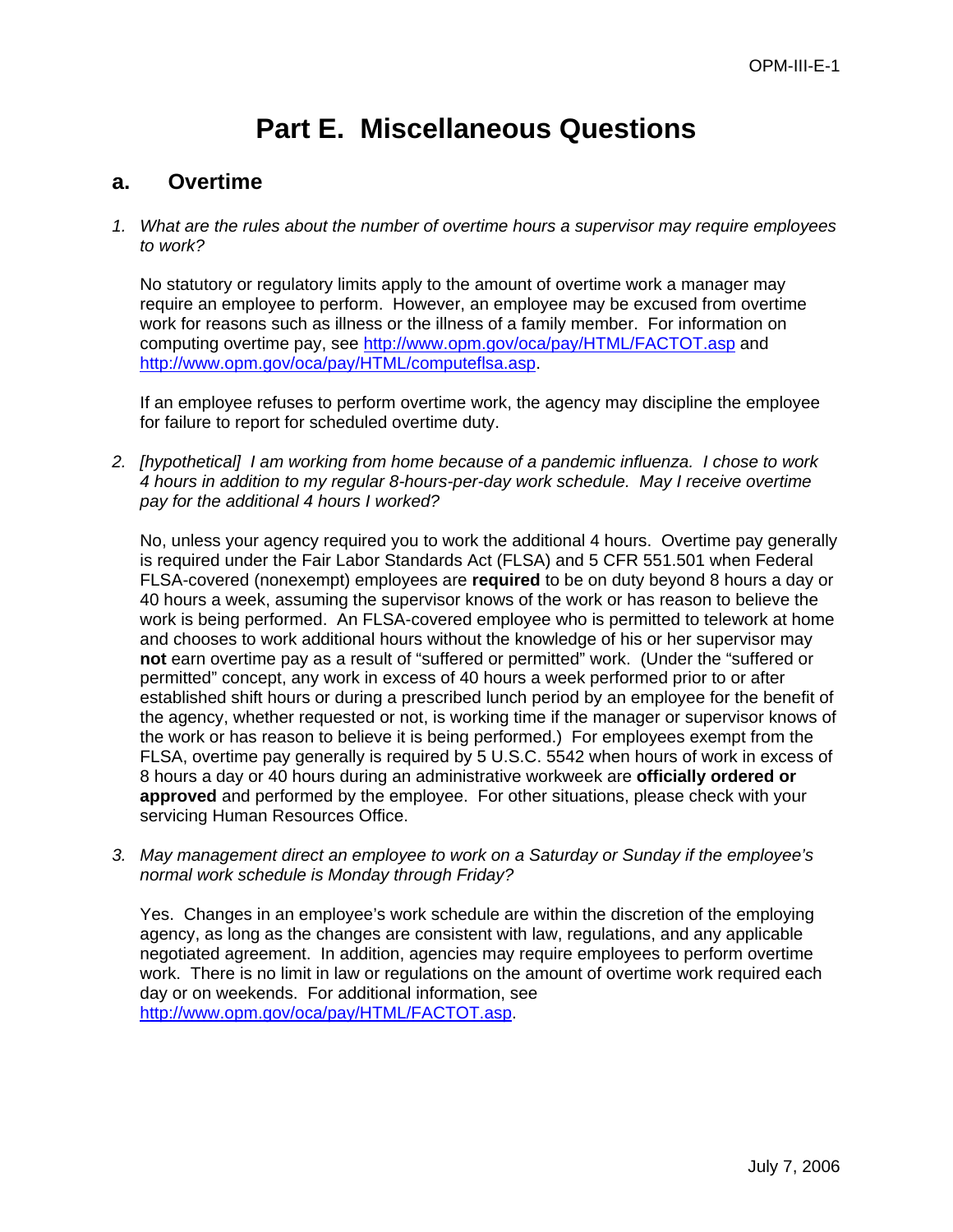## **b. Hazardous Duty Pay or Environmental Differentials**

1. *May employees receive hazardous duty pay or environmental differential pay for potential exposure to pandemic influenza?* 

 No. There is no authority to pay hazardous duty pay (HDP) or environmental differential pay (EDP) for potential exposure to pandemic influenza. HDP for white-collar employees and EDP for Federal Wage System employees is additional pay for job-related exposure to hazards, physical hardships, or working conditions of an unusually severe nature which cannot be eliminated or significantly reduced by preventive measures (e.g., safety equipment, protective clothing). HDP and EDP are not intended to compensate employees for exposure to a safety risk unrelated to their assigned duties.

## **c. Adjustment of Work Schedules for Religious Observances**

*1. [hypothetical] I have employees who have been asked by their church to pray for the end of the pandemic on a daily basis during work hours. May I allow them to do this without requiring them to take leave?* 

 An adjustment of work schedules for religious observances may be approved for an employee whose personal religious beliefs require that he or she abstain from work at certain times of the workday or workweek. As long as the adjustment to the work schedule does not interfere with accomplishing the agency's mission, the employee must be permitted to work alternative work hours so he or she can meet his or her religious obligation while fulfilling his or her basic work requirements. For additional information, see <http://www.opm.gov/oca/WORKSCH/HTML/RELI.htm>

 An employee also may elect to use accrued annual leave or other paid time off, such as earned compensatory time off, earned compensatory time off for travel, or earned credit hours for this purpose.

#### **d. Awards**

*1. How can management reward employees who worked during an emergency?* 

 Managers may use their normal awards programs to recognize exceptional contributions to the organization. The variety of awards is the same as those generally available under current law and regulations. For additional information, see <http://www.opm.gov/perform/reward.asp>,<http://www.opm.gov/perform/faqs/faqs.asp>.

## **e. Workers' Compensation**

*1. If I'm asked to work during the pandemic and I contract the flu while at work, will I be covered by workers' compensation?*

If an employee or the family of an employee believes illness or on-the-job death resulted from a work related incident, they will be able to file a workers' compensation claim. However, the Department of Labor makes determinations on entitlement to workers' compensation, and each case is judged on its own merits. To apply for workers'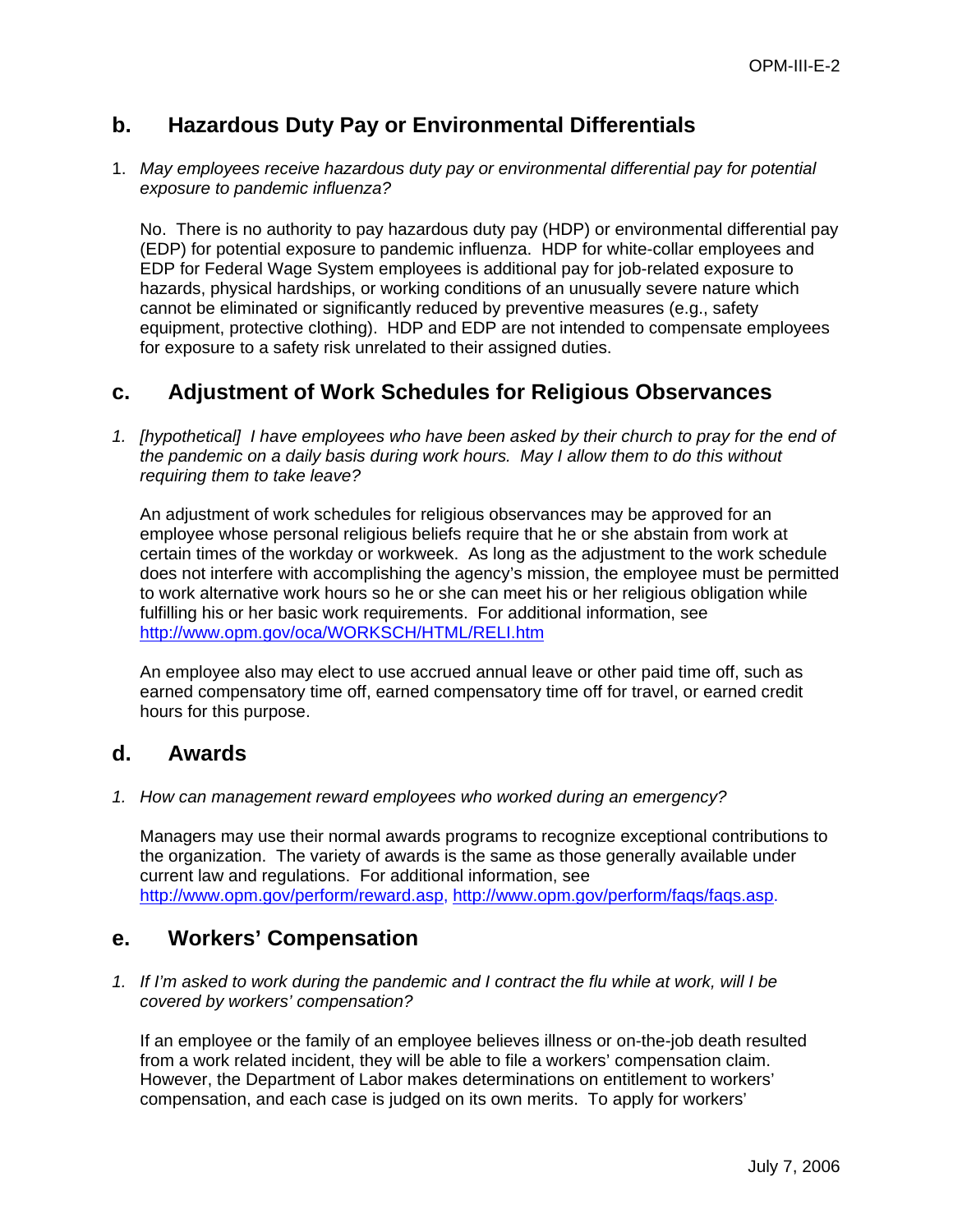compensation benefits, contact your local servicing human resources office. Information on workers' compensation benefits for Federal employees can be found at <http://www.dol.gov/esa/regs/compliance/owcp/fecacont.htm>or by telephone at (866-OWCP-IVR (866-692-7487).

## **f. Death-Related Issues**

*1. If I die from the flu, what procedures should my family follow to collect any benefits to which they are entitled (FELGI, unused leave, last pay check, etc.)?* 

Your family should work with your supervisor to apply for agency benefit payments. Information about benefits eligibility can be found in the guide entitled, "What You and Your Family Need To Know About Your Federal Benefits During an Emergency". This guide has extensive information on procedures for distribution of benefits. See Section IV-F of this Human Capital Planning Guide.

2*. If I supervise an employee who dies because of the flu, what should I do with the employee's records and personal effects or to help the employee's family?*

Contact your agency's human resources office if you need guidance on the procedures for the distribution of personal effects, records, and resolution of family matters. Also, direct the deceased employee's family to the Internet guide entitled, "What You and Your Family Need To Know About Your Federal Benefits During an Emergency." The guide discusses the procedures involved in obtaining benefits for the family after an employee dies. See Section IV-F of this Human Capital Planning Guide.

## **g. Furlough Issues During a Pandemic**

*1. If an agency/facility/or geographic region is quarantined, may an agency furlough its employees to place the employees in a temporary non-pay, non-duty status?* 

Yes. The usual regular and emergency furlough provisions could apply in this situation. OPM's Website provides extensive furlough guidance at [http://www.opm.gov/furlough/furlough.htm.](http://www.opm.gov/furlough/furlough.htm)

*2.**If an agency decides to furlough employees as a result of a pandemic, may the employees choose to take annual leave instead?* 

Yes, an employee may request annual leave in lieu of furlough in this situation.

*3. Are employees entitled to unemployment compensation while on furlough?* 

It is possible that employees may be eligible for unemployment compensation, especially if they are on consecutive furlough days. State unemployment compensation requirements differ. Agencies or employees should submit their questions to the appropriate State office.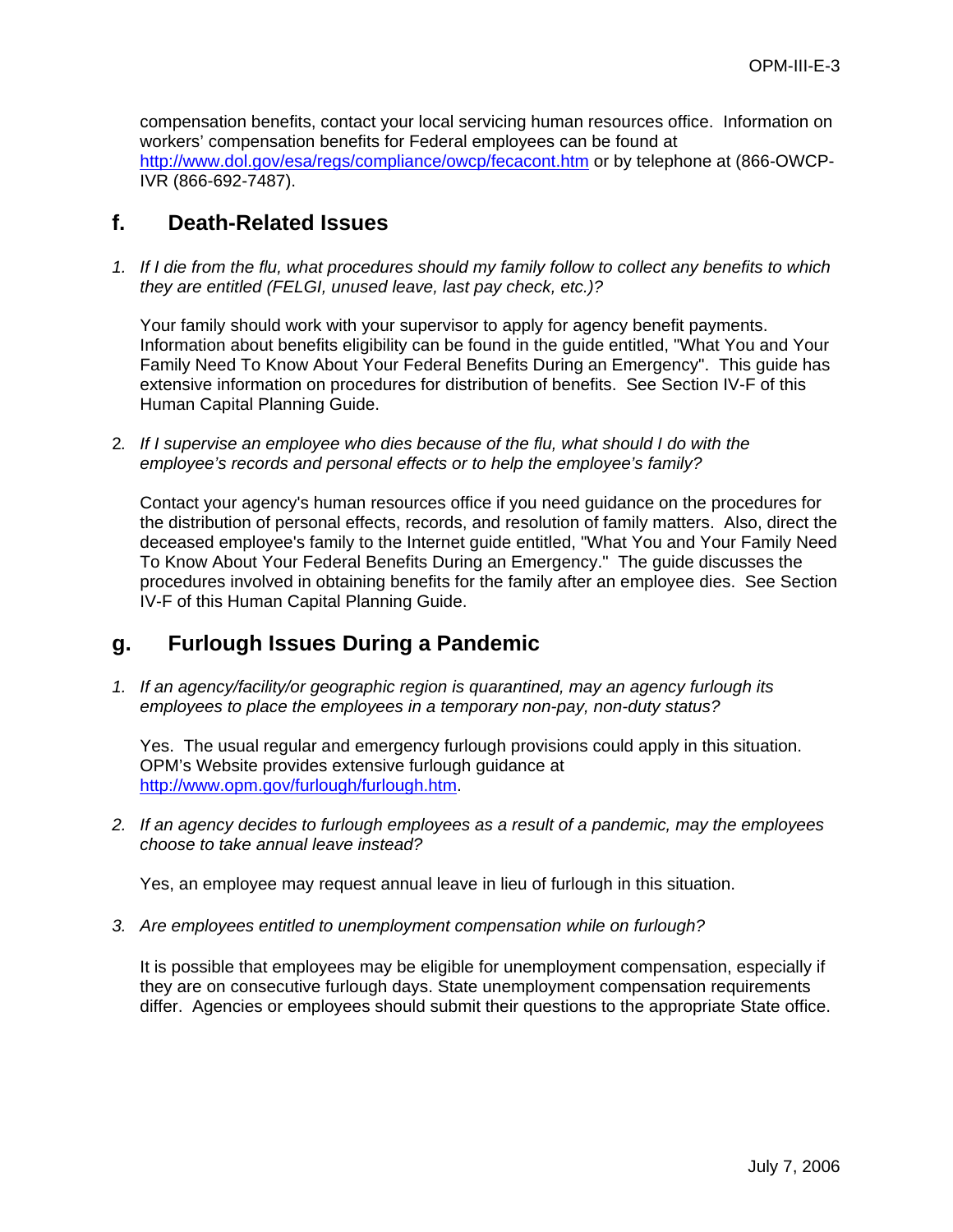#### *4. What happens to employees' health and life insurance benefits during a furlough?*

For health benefits, enrollment continues for no more than 365 days in a nonpay status. The nonpay status may be continuous or broken by periods of less than four consecutive months in a pay status. The Government contribution continues while employees are in a nonpay status. The Government also is responsible for advancing from salary the employee share of premium. The employee can choose between paying the agency directly on a current basis or having the premiums accumulate and be withheld from his or her pay upon returning to duty.

For life insurance, coverage continues for 12 consecutive months in a nonpay status without cost to the employees or to the agency. The nonpay status may be continuous or it may be broken by a return to duty for periods of less than four consecutive months.

For further information, see [OPM Furlough Q&A](http://www.opm.gov/furlough/furlough.htm)s.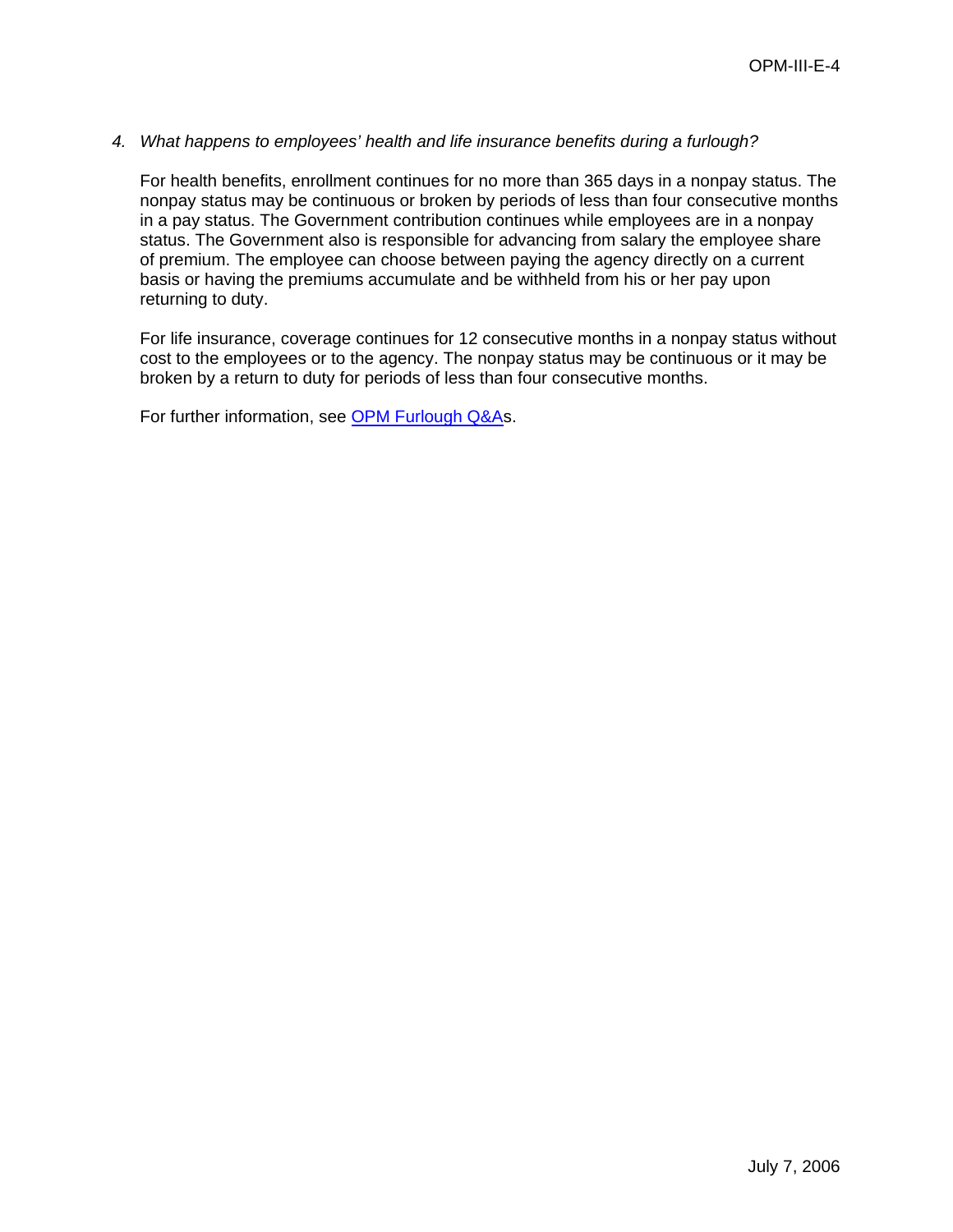# **Fact Sheets and Guides**

The following Fact Sheets are designed to provide Federal managers, supervisors, and human resources officials and specialists with a quick summary of the basic facts and sources of information relating to such matters as applying for retirement, death benefits, Social Security benefits, Thrift Savings Plan, and Office of Workers' Compensation benefits; Federal employee insurance programs during a pandemic health crisis; flexible work arrangements; and Employee Assistance Programs. Information about these benefits and programs designed specifically for use by employees can be found in Section VI of this Guide. In addition, Section II of this Guide contains a Fact Sheet on telework.

- $#$
- A. Applying for Retirement Benefits, Death Benefits, Social Security Benefits, Thrift Savings Plan, and Office of Workers' Compensation Benefits
- B. Federal Employee Insurance Programs During a Pandemic Health Crisis
- C. Information for Managers About Flexible Work Arrangements
- D. Information for Managers and Work/Life Coordinators About the Employee Assistance Program (EAP)
- E. Federal Supervisors' Guide to Pandemic Issues (future installment)

F. Pay and Leave Fact Sheets (future installment)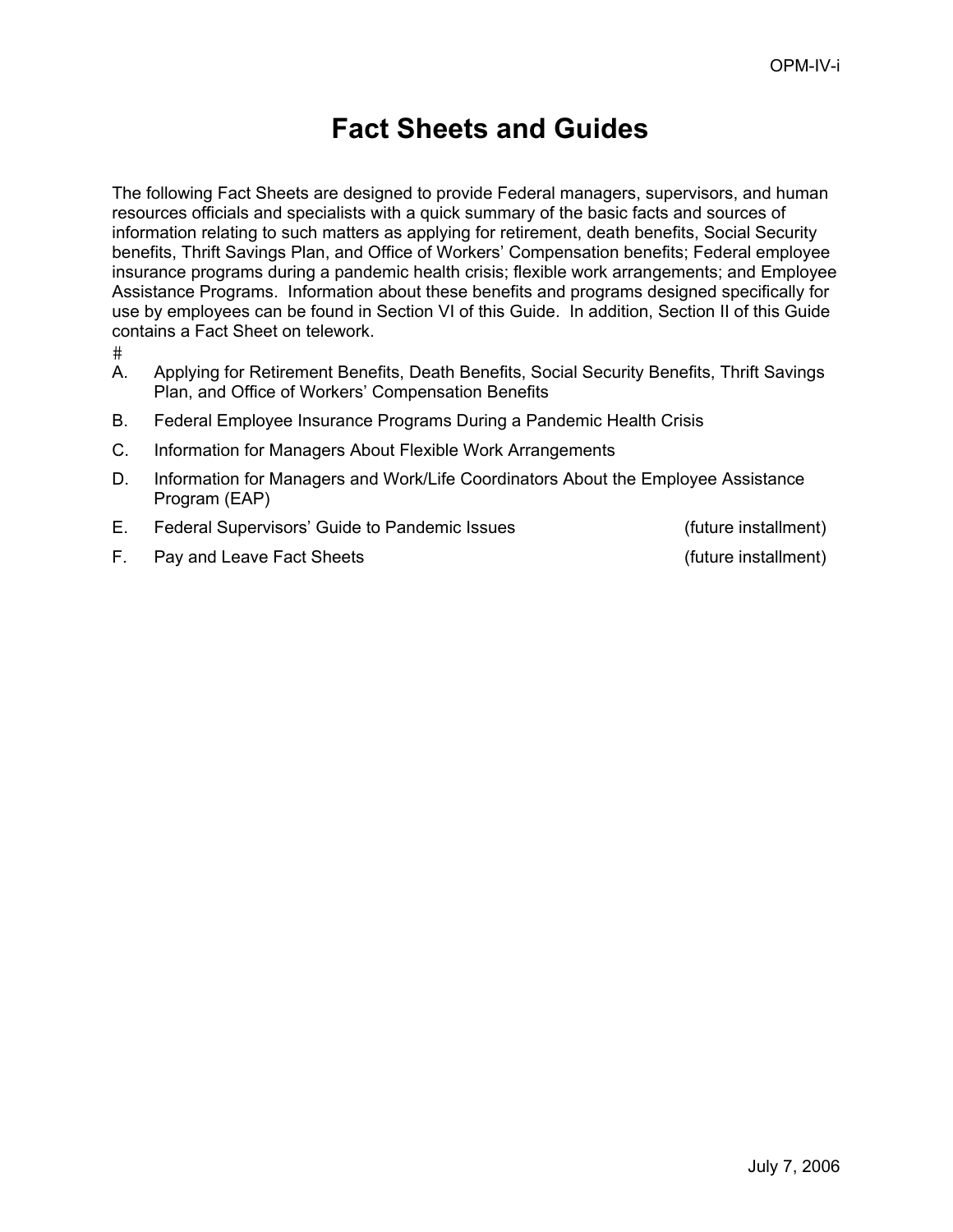#### **U.S. Office of Personnel Management Fact Sheet**



**Applying for Retirement Benefits, Death Benefits, Social Security Benefits, Thrifts Savings Plan, and Office of Workers' Compensation Benefits** 

#### **Applying For Benefits During An Emergency**

Employees should always attempt to contact their servicing human resources office to apply for any benefits listed in this fact sheet. Employees and their survivors should try to work through the agency human resources office even though some information and applications are available online. The employee's human resources and payroll offices provide OPM with important information so OPM can make prompt and accurate annuity payments.

The 1-800-307-8298 emergency phone number provided in this fact sheet will be available only during emergencies. Emergency information will be posted on OPM's Website at [www.opm.gov](http://www.opm.gov/). If you are unable to contact your agency during an emergency please contact OPM at 1-800-307-8298 for assistance. During periods when there is no emergency, you must call the main OPM Retirement and Insurance phone number (1-888-767-6738).

#### **To Apply For Retirement Benefits**

Information about applying for retirement benefits can be found at [www.opm.gov/retire](http://www.opm.gov/retire) or by calling OPM's emergency hotline at 1-800-307-8298.

CSRS or FERS employees should read the section at [www.opm.gov/retire](http://www.opm.gov/retire) called "Applying for Retirement." This section provides general information on what to expect as you move through the retirement process. CSRS retirees should submit a retirement application (Standard Form 2801) through their servicing human resources office. FERS retirees should submit a retirement application (Standard Form 3107). These forms are available at <http://www.opm.gov/forms/html/sf.asp>.

#### **Death Benefits**

To report a death of an annuitant or an employee during an emergency, call OPM's emergency hotline at 1-800-307-8298 or go to [www.opm.gov/retire.](http://www.opm.gov/retire) Click on "Report an Annuitant's Death" or "Report an Employee's Death" and fill out the online report. Calling OPM or filling out the online report of death will start the survivor benefit payment process. However, if the deceased is an employee, OPM will still need to receive important documentation from the former agency to finalize the survivor benefits.

#### **Social Security Benefits**

You may apply for Social Security retirement benefits online at [www.ssa.gov](http://www.ssa.gov/) or by phone at 1-800-772-1213. When applying for Social Security benefits, the following information must be provided: Social Security number, birth certificate, W-2 forms or self employment tax return for last year, military discharge papers, the name of your bank, and your account number (to ensure benefits will be directly deposited into your account.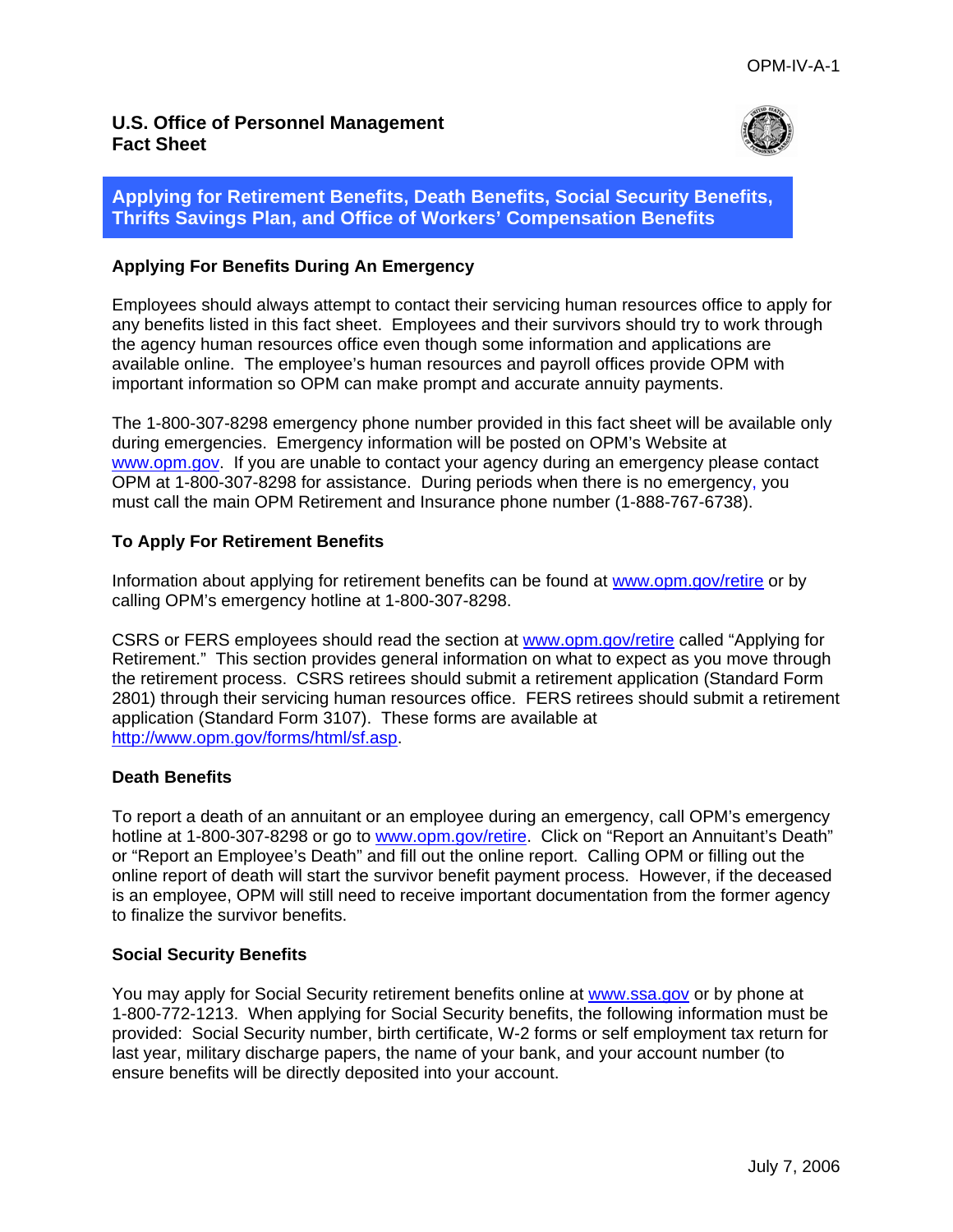#### **Thrift Savings Plan**

In the event of major national or regional emergency, the Thrift Savings Plan (TSP) may offer various emergency relief options, such as financial hardship in-service withdrawals. To find out information about emergency relief products offered by TSP or to find out information on the benefits payable to survivors of Federal employees who participate in TSP, call 1-877-968-3778 or visit [www.tsp.gov](http://www.tsp.gov/).

#### **Office of Workers' Compensation Benefits**

Workers' compensation benefits are administered by the Department of Labor. To apply for workers' compensation benefits, contact the local servicing human resources office. Information on workers' compensation benefits for Federal employees can be found at [http://www.dol.gov/esa/regs/compliance/owcp/fecacont.htm.](http://www.dol.gov/esa/regs/compliance/owcp/fecacont.htm)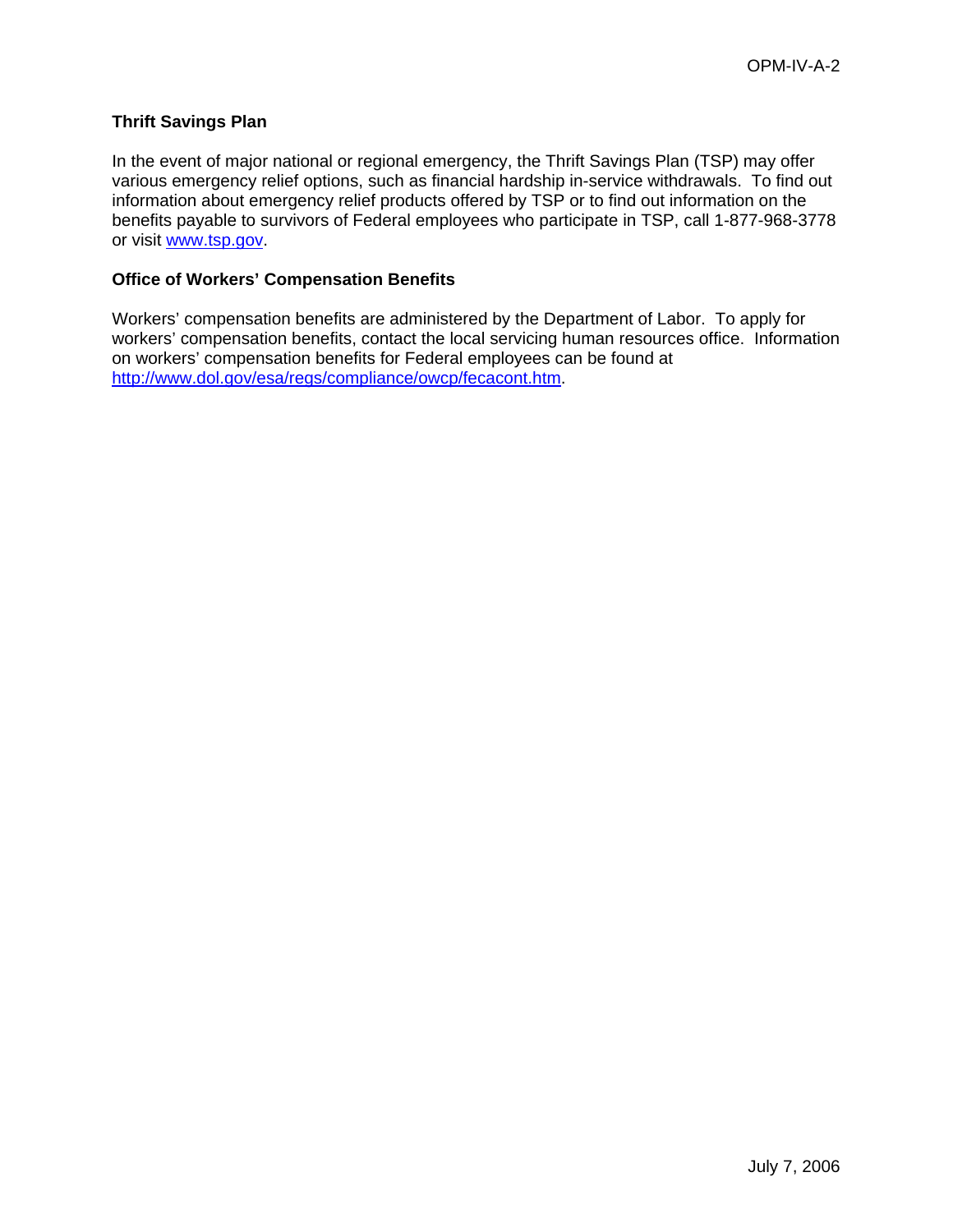

### **Federal Employee Insurance Programs During a Pandemic Health Crisis**

Employees can contact their servicing human resources office with questions about their insurance benefits. During periods of emergency, including a pandemic health crisis, OPM will operate a Federal Employee and Retiree Emergency Information Center. At such times, employees can contact that center at 1-800-307-8298 or by email at [emergencybenefits@opm.gov](mailto:emergencybenefits@opm.gov). OPM will also post emergency information on its website.

Information designed to be shared with employees about their benefits is available in the comprehensive guide *What You and Your Family Need To Know About Your Federal Benefits During an Emergency* (see Section VI-H).

Information for agencies about specific insurance programs follows:

### **Federal Employees Health Benefits Program (FEHB)**

Federal health benefits will continue regardless of the severity of a health crisis. The FEHB Program has many health plans on which agencies and employees can rely to make sure benefits continue uninterrupted. In the event of a pandemic influenza episode, employees should contact their health plan or go directly to the emergency room or other health care provider if for some reason they cannot contact their provider for needed services. Carriers are asked to demonstrate maximum flexibility under their OPM contract, including the following:

- OPM expects fee-for-service carriers to relax certain provisions such as their precertification requirement that the plan must be notified within 2 business days of an emergency admission.
- OPM expects fee-for-service carriers and HMOs to relax requirements about notification and levels of benefit payment if victims are taken to non-plan and/or non-PPO hospitals or other treatment centers.
- OPM expects all carriers to make certain FEHB members get additional supplies of medications as backup for emergency situations if necessary.

#### **Federal Long Term Care Insurance Program (FLTCIP)**

FLTCIP enrollees should contact Long Term Care Partners at **1-800-582-3337** if they have any questions about how a crisis may affect their coverage, eligibility for benefits, or payment of premiums.

#### **Federal Flexible Spending Account Program (FSAFEDS)**

OPM does not see a need for special procedures for the FSAFEDS program at this time. However with the potential for a significantly increased number of claims in the event of a pandemic, we anticipate there may be a coinciding increase in the time it takes for claims to be processed and reimbursements to be received. FSAFEDS will make every effort to communicate with employees about any possible delays. Agencies should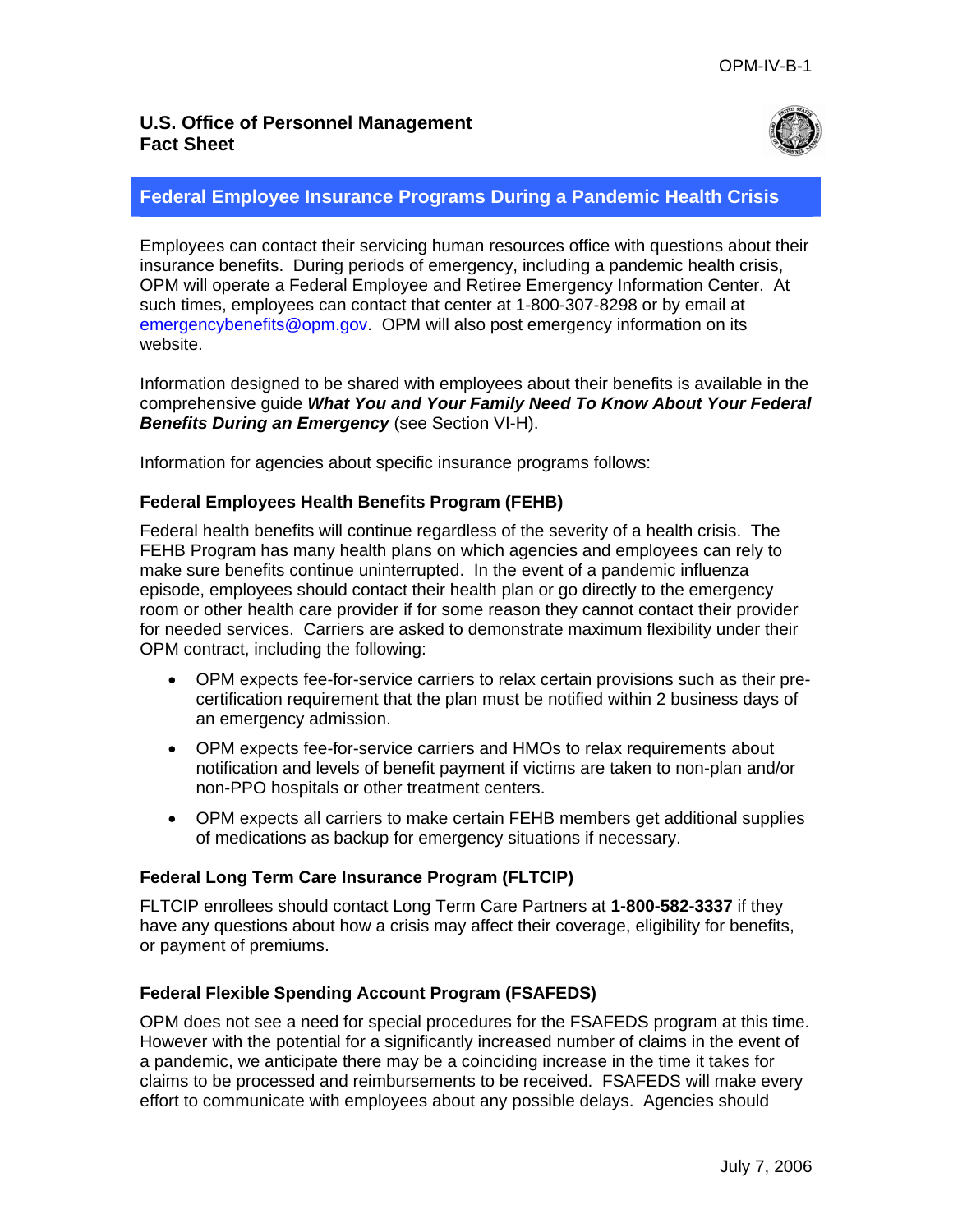contact **fsa@opm.gov** if any issues involving FSAFEDS allotments or claims are causing a hardship for employees and their families.

### **Federal Employees' Group Life Insurance Program (FEGLI)**

The FEGLI Program has had experience with other emergency situations. If and when necessary, the FEGLI Program will apply expedited procedures used successfully in the past. In the event of a pandemic, an alert will be sent to agencies giving details of expedited procedures (such as payment of applicable life insurance benefits without a death certificate).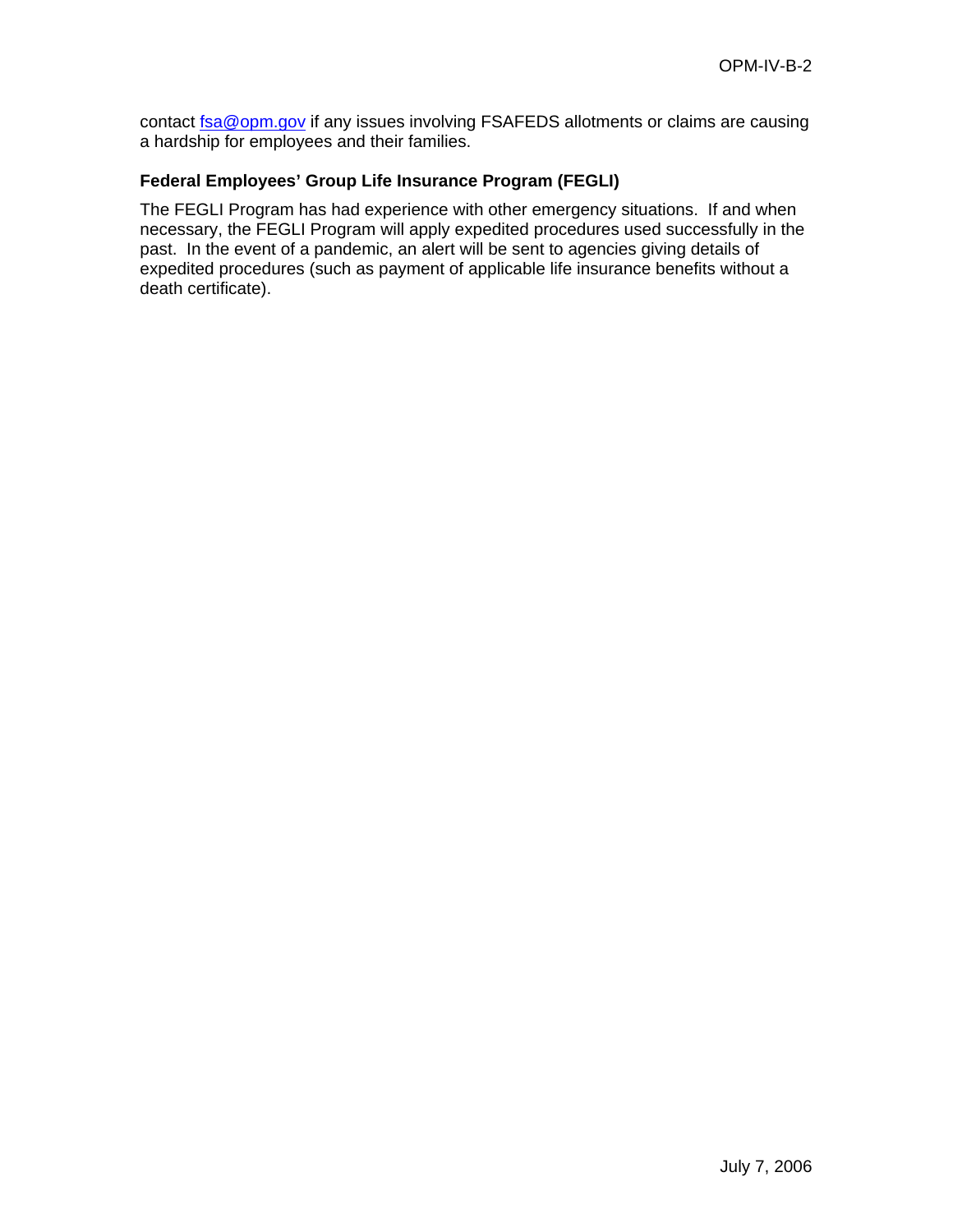

### **Information for Managers About Flexible Work Arrangements**

### **Alternative Work Schedules (AWS) - Flexible Work Schedules (FWS)**

- FWS consist of workdays with core and flexible hours. Core hours are the designated period of the day when all employees must be at work. Flexible hours are the part of the workday employees may (within limits or "bands") choose their time of arrival and departure.
- FWS are voluntary work schedules subject to approval by supervisors/managers.
- Various types of FWS arrangements provide different degrees of flexibility:
	- o **Flexitour** is a schedule in which an employee is allowed to select starting and stopping times within the flexible hours. Once selected, the hours are fixed until the agency provides the opportunity to select different starting and stopping hours.
	- o A **gliding schedule** is a schedule in which a full-time employee has a basic work requirement of 8 hours in each day and 40 hours in each week. The employee may select a starting and stopping time each day, and may change starting and stopping times daily within the established flexible hours.
	- o A **variable day** schedule is a work schedule containing core hours on each workday in the week in which a full-time employee has a basic work requirement of 40 hours in each week of a biweekly pay period. However, the employee may vary the number of hours on a given workday within the limits established for the organization.
	- o A **variable workweek** schedule is a work schedule containing core hours on each workday in the biweekly pay period in which a full-time employee has a basic work requirement of 80 hours for the biweekly pay period. The employee may vary the number of hours worked on a given workday or the number of hours each week within the limits established for the organization.
	- o A **maxiflex** schedule is a work schedule that contains core hours on fewer than 10 workdays in the biweekly pay period in which a full-time employee has a basic work requirement of 80 hours for the biweekly pay period. The employee may vary the number of hours worked on a given workday or the number of hours each week within the limits established for the organization.
- The following provisions apply to using credit hours under an FWS program:
	- o Credit hours are any hours within an FWS in excess of an employee's basic work requirement (e.g., 40 hours a week) in which the employee elects to work to vary the length of a workweek or a workday. Agencies may limit or restrict the earning and use of credit hours.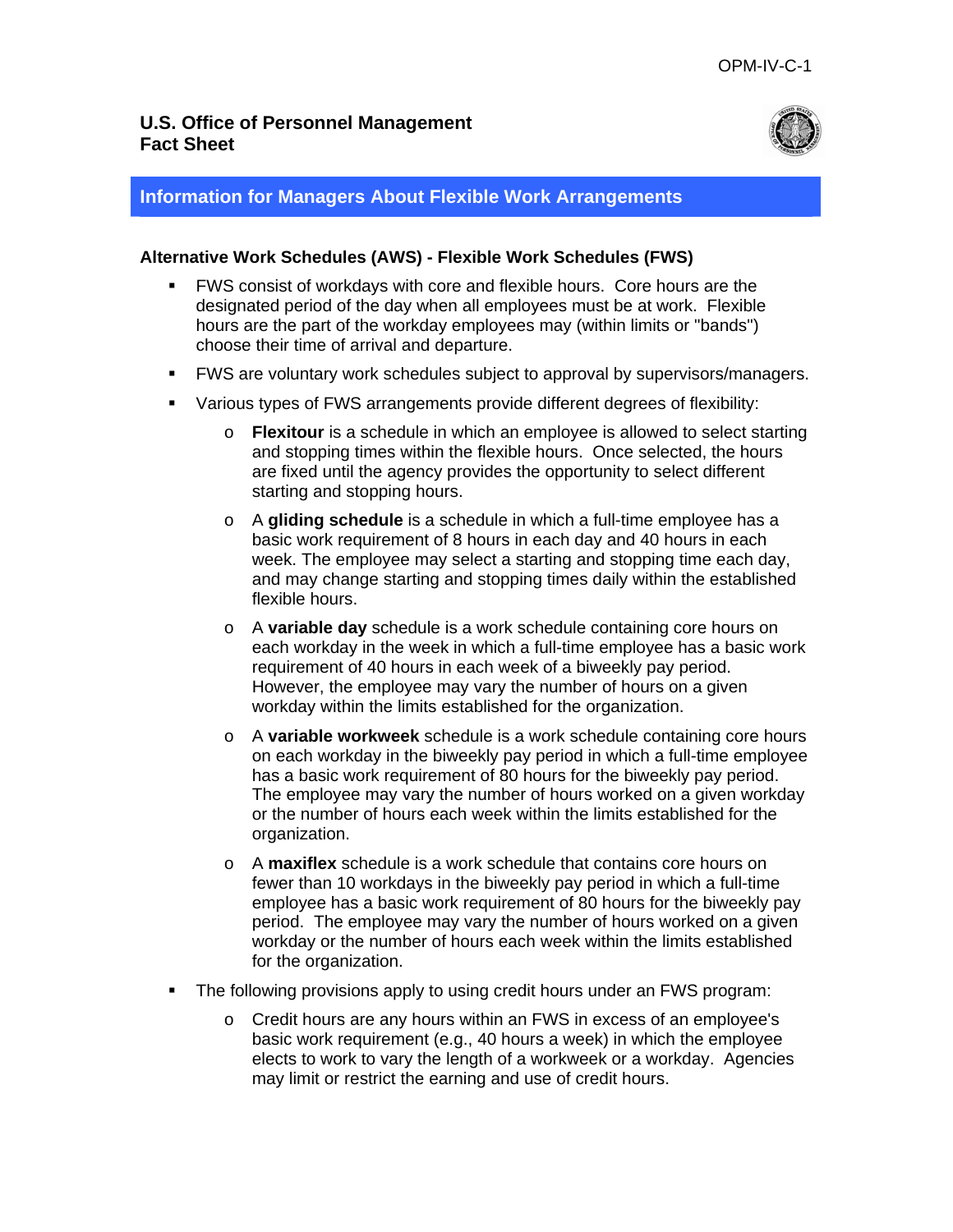- o OPM regulations prohibit Senior Executive Service (SES) members from accumulating credit hours under AWS programs (5 CFR 610.408).
- o An employee who is not a member of the SES may request compensatory time off in lieu of payment for irregular or occasional overtime work or regularly scheduled overtime work (5 U.S.C. 6123(a)(1)).
- o The law prohibits carrying over more than 24 credit hours from one pay period to the next (5 U.S.C. 6126).
- Premium pay for night work generally is not paid to a General Schedule (GS) employee solely because the employee elects to work credit hours, or elects a time of arrival or departure, at a time when night pay is authorized.
- Agencies must pay night pay for all designated core hours worked between 6 p.m. and 6 a.m. and for any regularly scheduled overtime work between those hours.
- A full-time FWS employee is limited to 8 hours of basic pay on holidays.
- A part-time FWS employee is entitled to basic pay for the number of hours scheduled for the holiday, not to exceed 8 hours (5 U.S.C. 6124).
- **If an Executive order is issued granting a "half-day" holiday, full-time FWS** employees are entitled to basic pay for the last half of their "basic work requirement" (i.e., non-overtime hours) on that day, not to exceed 4 hours.
- A full-time FWS employee earns Sunday premium pay for an entire non-overtime regularly scheduled tour of duty (not to exceed 8 hours) that begins or ends on Sunday. Sunday premium pay may not be paid for periods of nonwork, including leave, holidays, and excused absence.

### **Alternative Work Schedules (AWS) – Compressed Work Schedules (CWS)**

- Compressed Work Schedules (CWS) are fixed work schedules that allow fulltime employees to complete the basic 80-hour biweekly work requirement in less than 10 workdays, subject to the following provisions:
	- o *For employees in a bargaining unit:* The agency must successfully negotiate a CWS program with the union for a represented group of employees prior to implementation (5 U.S.C. 6130).
	- o *For employees not in a bargaining unit:* The agency must secure a favorable vote from the majority of employees in the affected group before implementing a CWS program (5 U.S.C. 6127(b)(1)).
- **Credit hours are not permitted under a CWS program.**
- An employee on a CWS may request compensatory time off only for the performance of irregular or occasional overtime work.
- Compensatory time off may not be approved for any member of the SES.
- The normal premium pay rules apply for night pay. See 5 CFR 550.121 and 122 for GS employees and 5 CFR 532.505 for prevailing rate (wage) employees.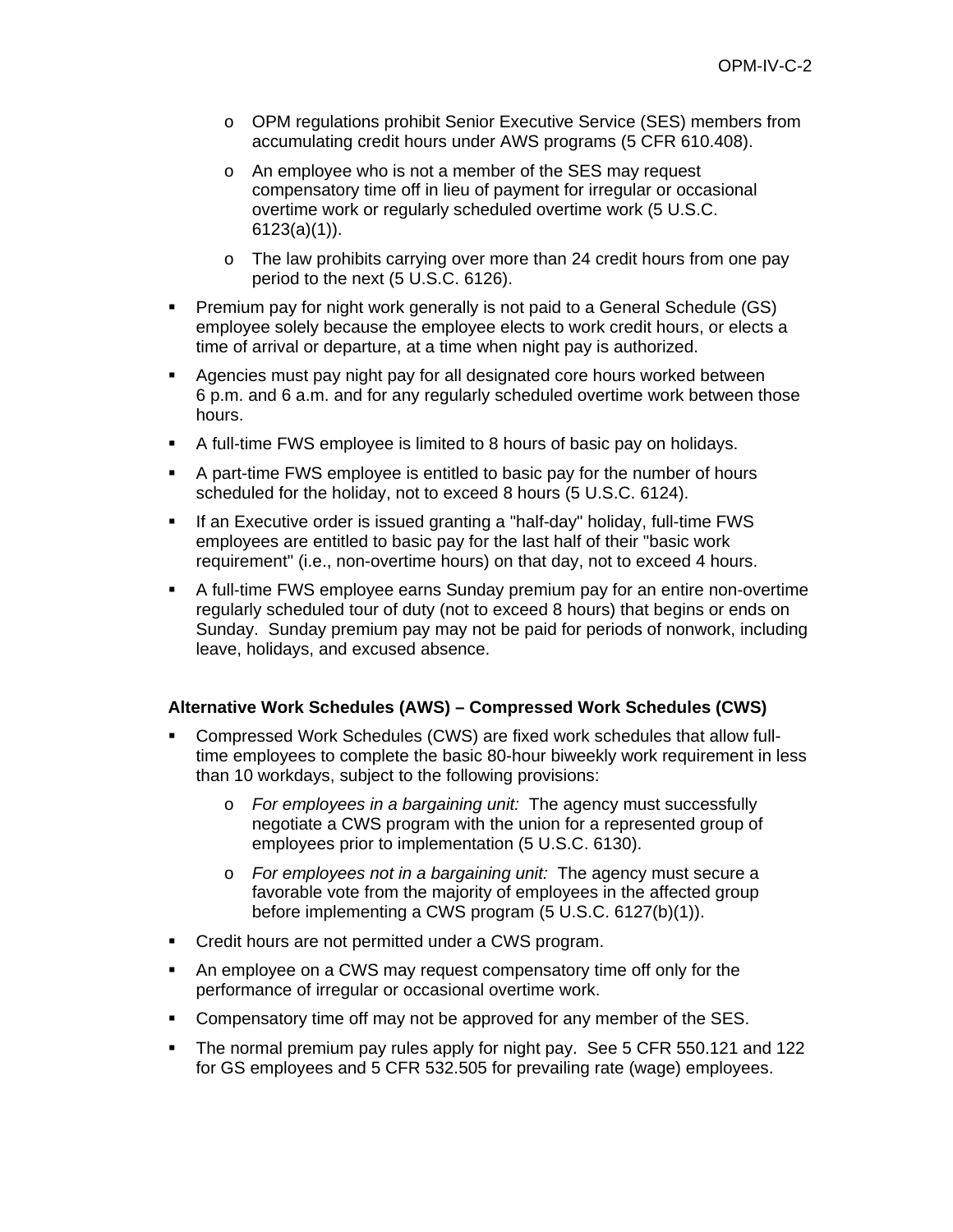- An employee normally is excused from work and entitled to basic pay for the number of hours of his or her CWS on a holiday.
- **If the President issues an Executive order granting a "half-day" holiday, full-time** CWS employees are normally excused from work during the last half of their "basic work requirement" (i.e., non-overtime hours) on that day.
- Holiday premium pay (equal to 100 percent of the rate of basic pay) is paid for non-overtime hours of work that fall within the hours regularly scheduled on the holiday.
- Sunday premium pay is paid for non-overtime work performed by full-time employees.

Sunday premium pay is paid for the entire non-overtime regularly scheduled tour of duty that begins or ends on Sunday for an employee on a CWS. Sunday premium pay may not be paid for periods of non-work, including leave, holidays, and excused absence.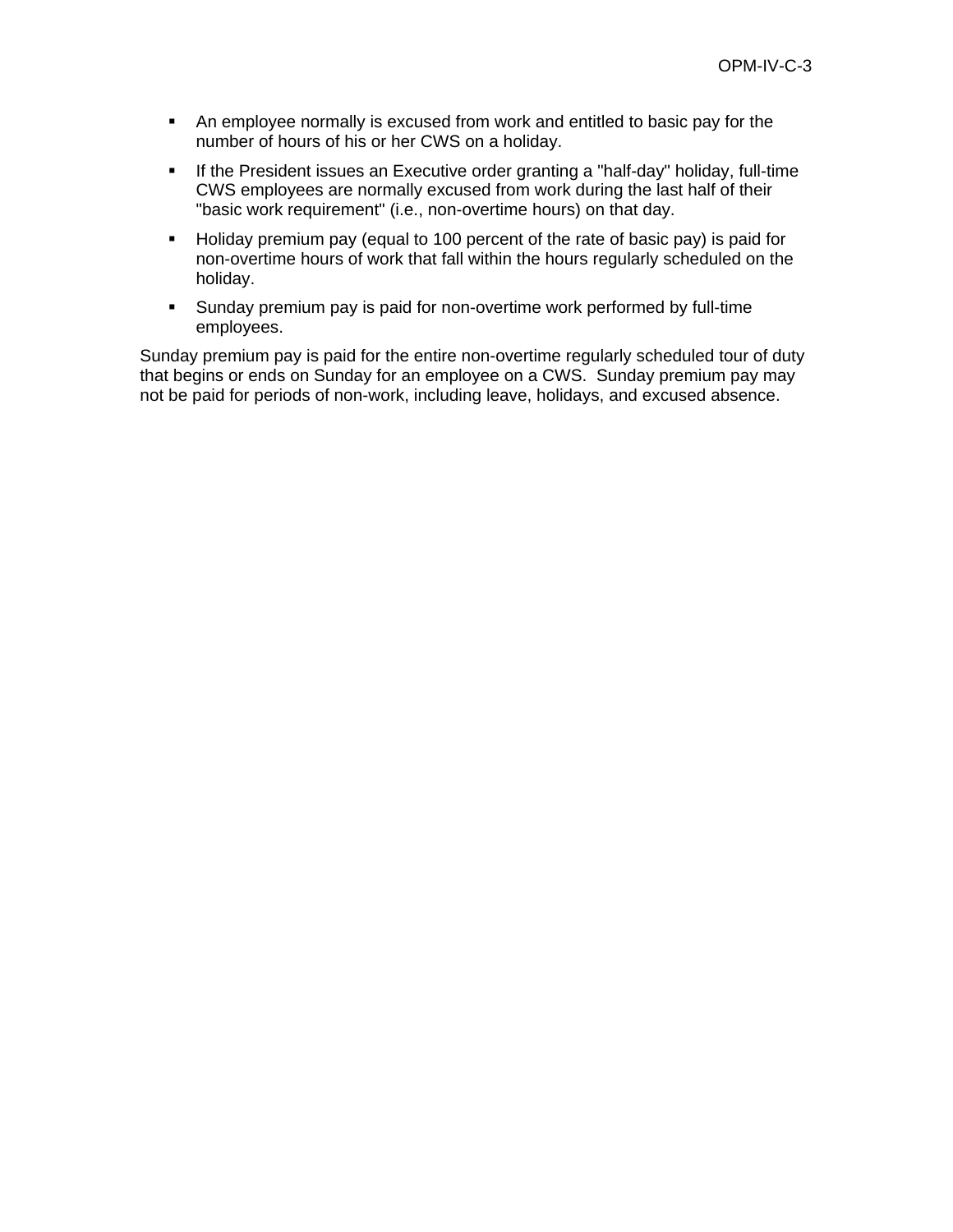

### **Information for Managers and Work/Life Coordinators About the Employee Assistance Program (EAP)**

- An Employee Assistance Program (EAP) is a voluntary, work-based program that provides confidential assessment, short-term counseling, referral, and follow-up services at no cost to employees who have personal and/or work-related problems that affect attendance, work performance, and/or conduct
- Every agency EAP has the goal of restoring valuable employees to full productivity. Following are examples of issues for which an employee may wish to contact an Employee Assistant Program counselor:
	- o Alcoholism
	- o Drug abuse
	- o Divorce
	- o Death of a loved one
	- o Bankruptcy
	- o Other family or workplace crisis
- Services provided by an EAP:
	- o Confidential, no cost to employee, short-term counseling to identify and assess problem(s) and help employees in problem solving
	- o Referral, where appropriate, to a community service or professional resource that provides treatment and/or rehabilitation.
	- o Follow up services to help an employee readjust to his or her job during and after treatment, e.g., back-to-work conferences
	- o Training sessions for managers and supervisors on handling work-related problems that may be related to substance abuse or other personal and/or health-related problems
	- o Briefings to educate management and union officials on the role of EAPs
- EAPs can be important in
	- o Preventing and responding to workplace violence incidents
	- o Delivering critical incident stress debriefings
	- o Providing assistance to management and employees during agency restructuring or other major organizational transitions or developments
- In cases of patterns of deficient or deteriorating performance and/or conduct, managers should let the employee know about the services of the EAP and its potential benefits.
- Agencies may grant periods of excused absence to an employee for participation in the agency's EAP for problem identification and referral to an outside resource and for general employee orientation or education activities.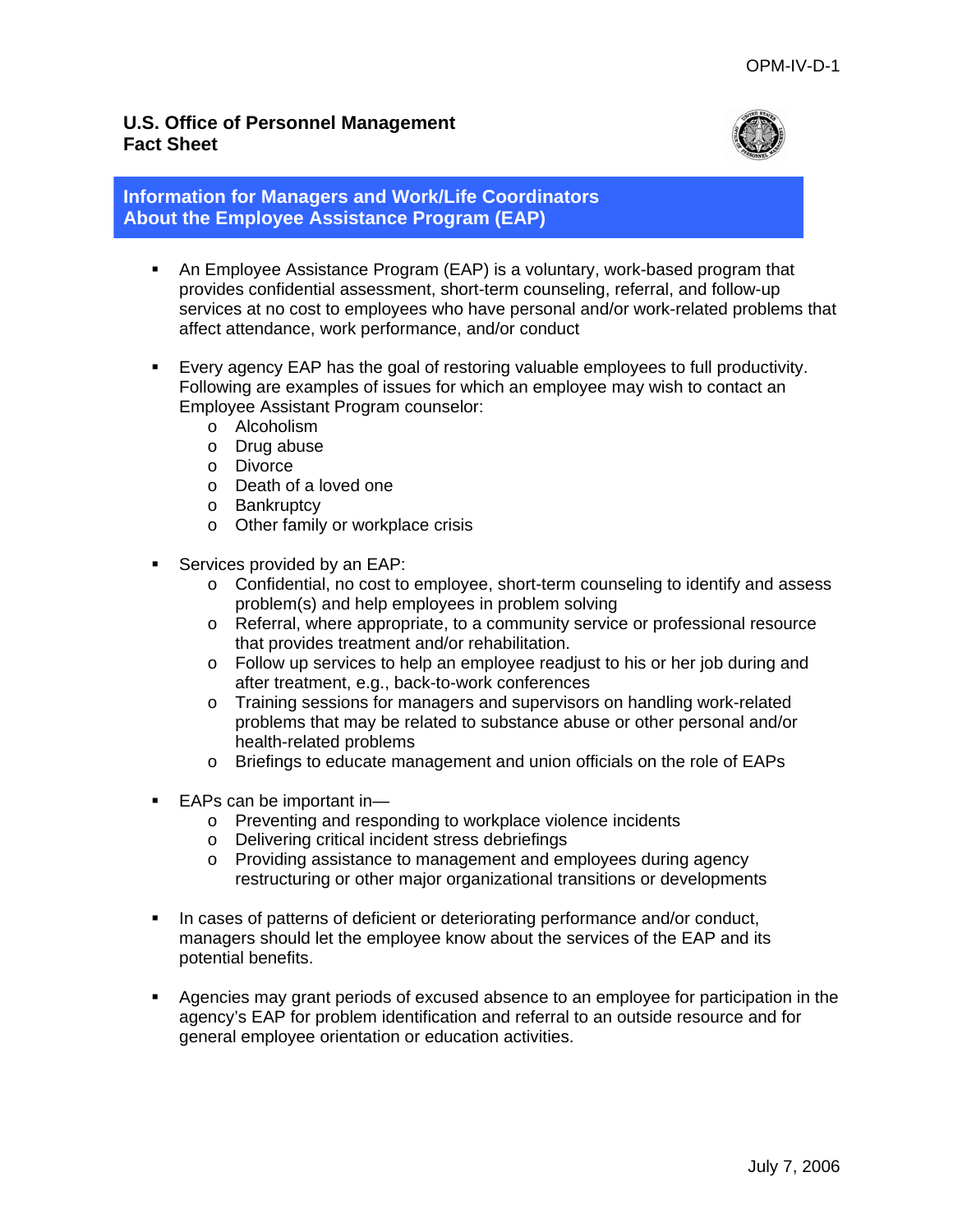- The following provisions apply to employee records and confidentiality:
	- o Privacy Act (5 U.S.C. 552a) covers all EAP records. The EAP staff should provide an employee with a written notice concerning the confidential nature of EAP records along with the conditions where information discussed in counseling may be disclosed.
	- o There are three types of disclosure:
		- **Disclosure with consent** employee's written consent is obtained before any information is released, except where disclosure without the consent of the client is allowed
		- **Disclosure without consent** only permissible in a few instances, such as the following:
			- to medical personnel in a medical emergency
			- in response to a court order
			- to comply with Executive Order 12564, *"Drug Free Federal Workplace"*
			- an EAP is required by law to report incidents of suspected child abuse and neglect (in some States, elder and spouse abuse) to the appropriate State and local authorities
			- an EAP may make a disclosure to appropriate individuals, such as law enforcement authorities and persons being threatened, if the client has committed, or threatens to commit, a crime that would physically harm someone. This may be done only if the disclosure does not identify the EAP client as an alcoholic or drug abuser
		- **Secondary disclosure-** any information disclosed with the employee's consent must be accompanied by a statement that prohibits further disclosure unless the consent expressly permits further disclosures. Only those individuals working directly with the program's client have access to EAP client records. Clients of the EAP have the right to access their own EAP records
	- o Only those individuals working directly with the program's client have access to EAP client records
	- o Clients of the EAP have the right to access their own EAP records
	- o All EAP records are the property of the Federal department or agency sponsoring the program
- The legal authorities for EAP are as follows:

Sec. 201 of Public Law 91-616, 84 Stat. 1849, as amended and transferred to Sec. 520 of the Public Health Services Act by Sec. 2(b)(13) of Public Law 98-24 (42 U.S.C. 290dd-1).

Sec. 413 of Public Law 92-255, 88 Stat. 84, as amended and transferred to Sec. 525 of the Public Health Services Act by Sec. 2(b)(16)(a) of Public Law 96-24 (42 U.S.C. 290ee-1), and Sec. 7361 and Sec. 7362 of Public Law 99-570.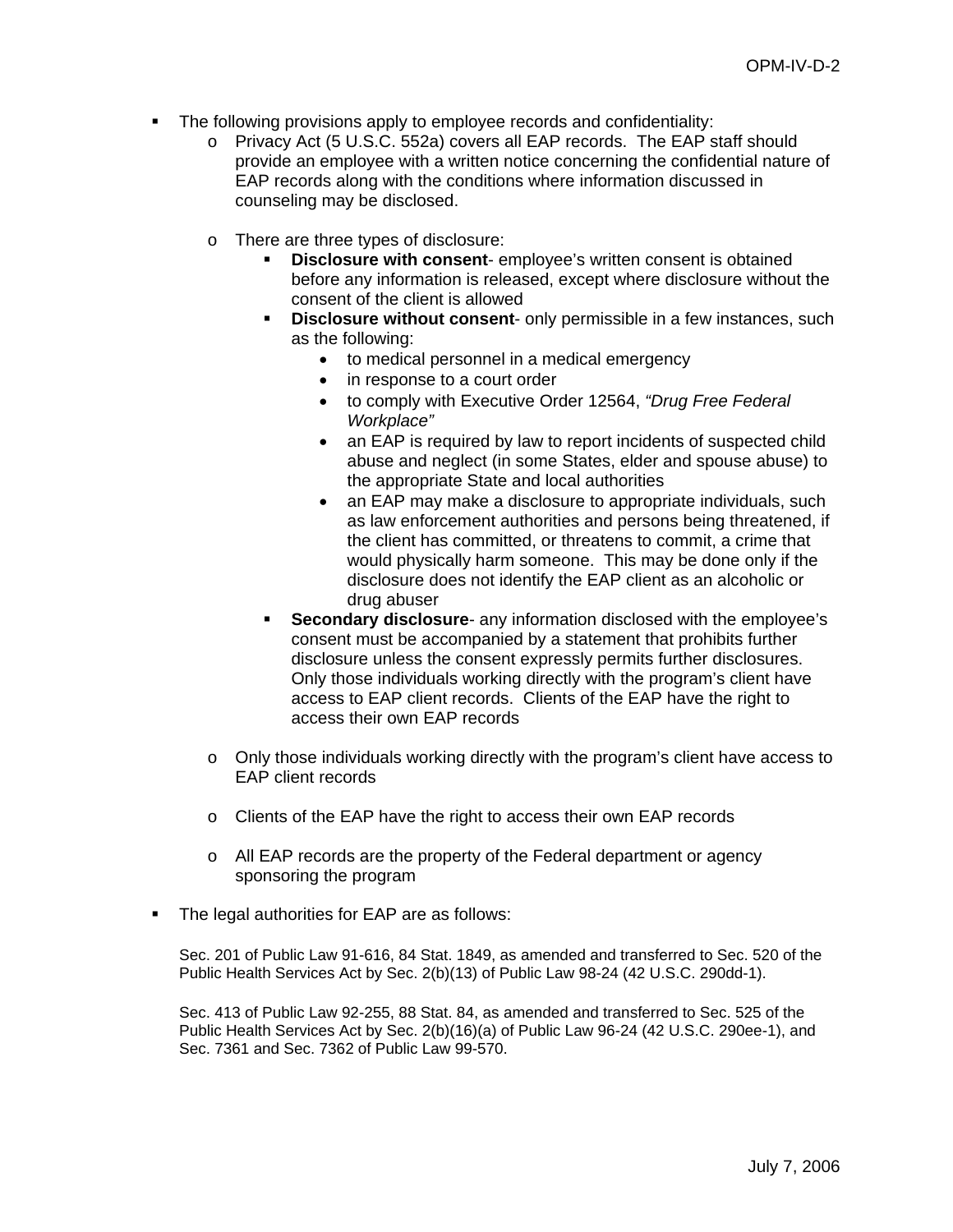Public Law 99-570 (5 U.S.C. 7361 and 7362), The Federal Employee Substance Abuse Education and Treatment Act of 1986 and 5 CFR part 792 require Federal agencies to establish appropriate prevention, treatment, and rehabilitative programs and services for alcohol and drug abuse problems for Federal civilian employees.

Public Laws 96-180 and 96-181 authorize the agency to extend counseling services, to the extent feasible, to family members of employees who have alcohol and drug problems and to employees with family members who have substance abuse problems.

Public Law 79-658 authorizes the head of agency to establish health services programs for employees. It also forms the basis for expanding counseling programs from those dealing solely with substance abuse to broad range programs which provide counseling for other personal problems, e.g., family, financial, marital issues.

Executive Order 12564 requires an agency to establish a drug-free Federal workplace program, including an EAP, as an essential element in achieving a drug-free workforce. Agencies must refer all employees to the EAP for assessment, counseling, and referral for appropriate treatment or rehabilitation if the employee has been found using illegal drugs.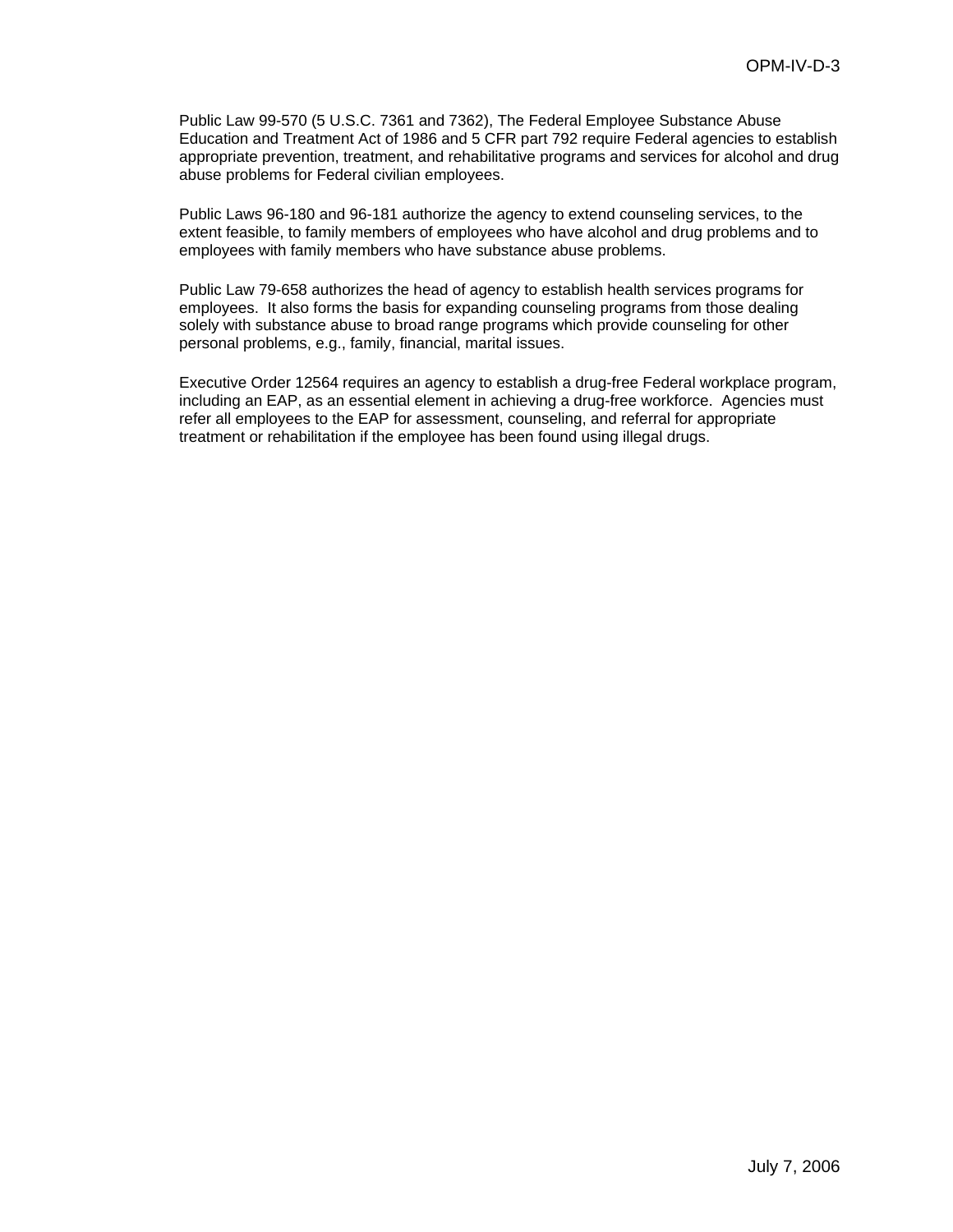# **Human Resources Information Specifically for Employees**

The following Fact Sheets are designed specifically to provide Federal employees with a quick summary of the basic facts and sources of information relating to such matters as flexible work arrangements, Employee Assistance Programs, health benefits and insurance programs, and pay and leave flexibilities. In addition, we have consolidated information about Federal benefits into a comprehensive guide entitled, "What You and Your Family Need To Know about Your Federal Benefits During an Emergency." Information about these benefits and programs designed specifically for use by managers, supervisors, and human resources officials and specialists can be found in Section IV of this Guide. In addition, Section II of this Guide contains a Fact Sheet on telework.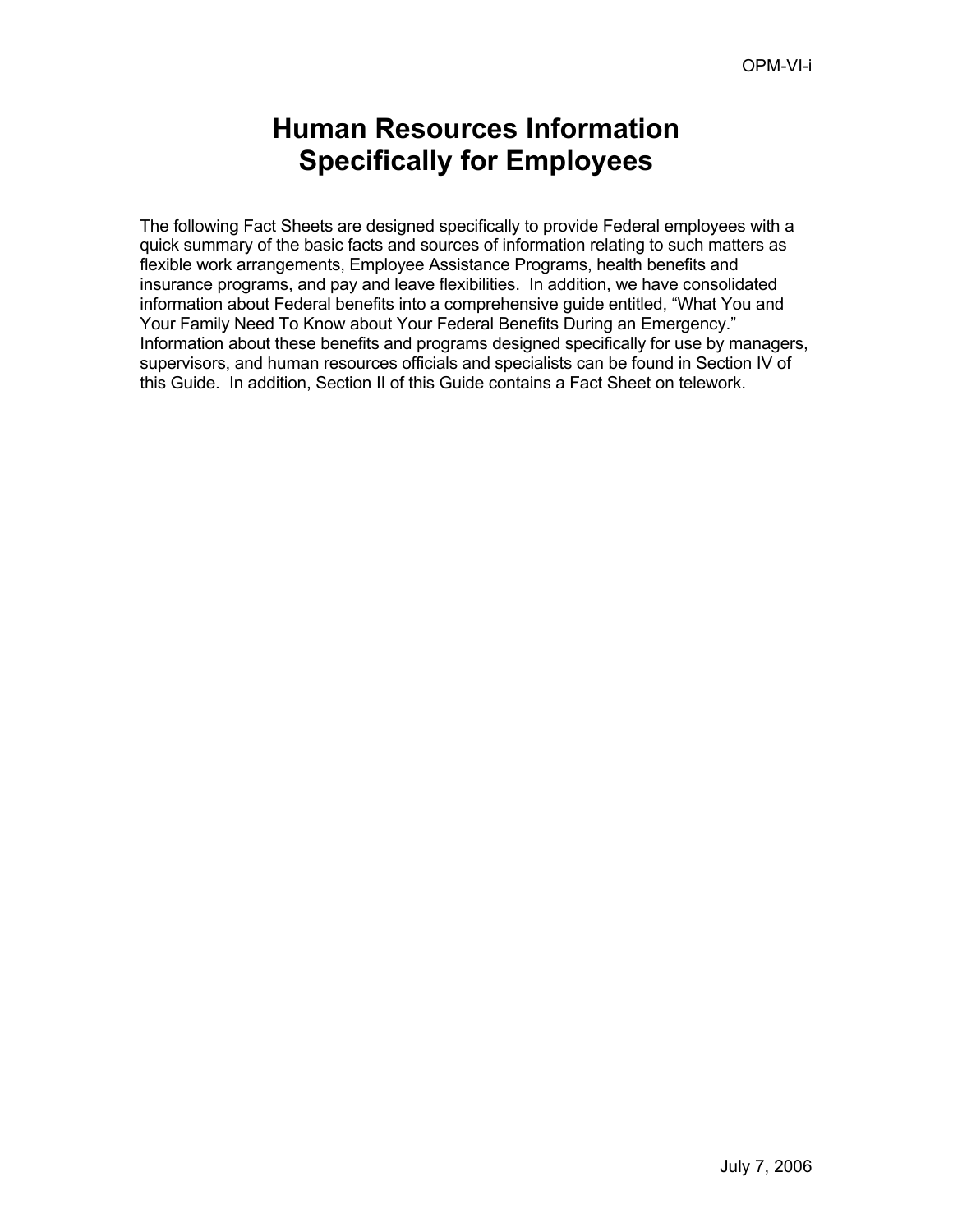

### **Information For Employees About Flexible Work Arrangements**

#### **Alternative Work Schedules (AWS) – Flexible Work Schedules (FWS)**

- Flexible Work Schedules (FWS) can enable employees to select and alter their work schedules to better fit personal needs and help balance work, personal, and family responsibilities within limits set by their agencies.
- FWS consist of workdays with core hours and flexible hours. Core hours are the designated period of the day all employees must be at work. Flexible hours are the part of the workday, outside of core hours, when employees may choose their time of arrival and departure.
- FWS are voluntary and subject to approval of the supervisor or manager.
- The types of FWS arrangements are:
	- o **Flexitour** is a schedule in which an employee is allowed to select starting and stopping times within the flexible hours. Once selected, the hours are fixed until the agency provides the opportunity to select different starting and stopping hours.
	- o A **gliding schedule** is a schedule in which a full-time employee has a basic work requirement of 8 hours in each day and 40 hours in each week. The employee may select a starting and stopping time each day and may change starting and stopping times daily within the established flexible hours.
	- o A v**ariable day** schedule is a work schedule containing core hours on each workday in the week in which a full-time employee has a basic work requirement of 40 hours in each week of a biweekly pay period. However, the employee may vary the number of hours on a given workday within the limits established for the organization.
	- o A **variable workweek** schedule is a work schedule containing core hours on each workday in the biweekly pay period in which a full-time employee has a basic work requirement of 80 hours for the biweekly pay period. The employee may vary the number of hours worked on a given workday or the number of hours each week within the limits established for the organization.
	- o A **maxiflex** schedule is a work schedule that contains core hours on fewer than 10 workdays in the biweekly pay period in which a full-time employee has a basic work requirement of 80 hours for the biweekly pay period. The employee may vary the number of hours worked on a given workday or the number of hours each week within the limits established for the organization.
- The following provisions apply to using credit hours under an FWS program: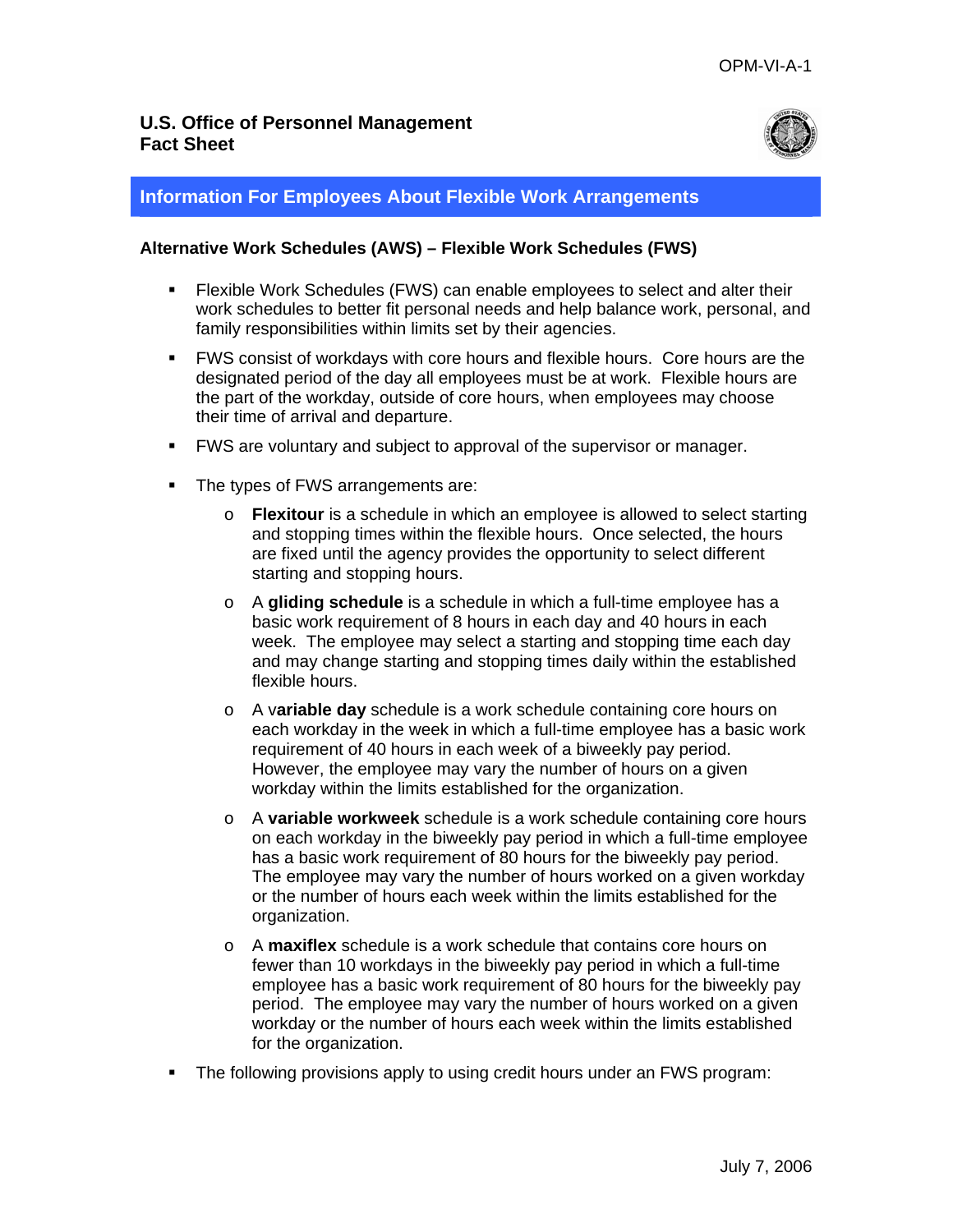- o Credit hours are any hours within an FWS that are in excess of an employee's basic work requirement (e.g., 40 hours a week) which the employee elects to work to vary the length of a workweek or a workday.
- o Agencies may limit or restrict the earning and use of credit hours.
- o OPM regulations prohibit SES members from accumulating credit hours under AWS programs (5 CFR 610.408.)
- o The law prohibits carrying over more than 24 credit hours from one pay period to the next (5 U.S.C. 6126.)

#### **Alternative Work Schedules (AWS) – Compressed Work Schedules (CWS)**

- Compressed Work Schedules (CWS) are fixed work schedules that allow fulltime employees to complete the basic 80-hour biweekly work requirement in less than 10 workdays, subject to the following provisions:
	- o *For employees in a bargaining unit:* The agency must successfully negotiate a CWS program with the union for a represented group of employees prior to implementation (5 U.S.C. 6130.)
	- o *For employees not in a bargaining unit:* The agency must secure a favorable vote from the majority of employees in the affected group before implementing a CWS program (5 U.S.C. 6127(b)(1))
	- o Credit hours are not permitted under a CWS program.
	- o For full-time employees, all hours worked in excess of the established CWS are overtime hours.
	- o Employees on a CWS may request compensatory time off only for the performance of irregular or occasional overtime work. Compensatory time off may not be approved for any member of the Senior Executive Service (SES.)
	- o An employee normally is excused from work and entitled to basic pay for the number of hours of his or her CWS on a holiday.
	- o If the President issues an Executive order granting a "half-day" holiday, full-time CWS employees are normally excused from work during the last half of their "basic work requirement" (i.e., nonovertime hours) on that day.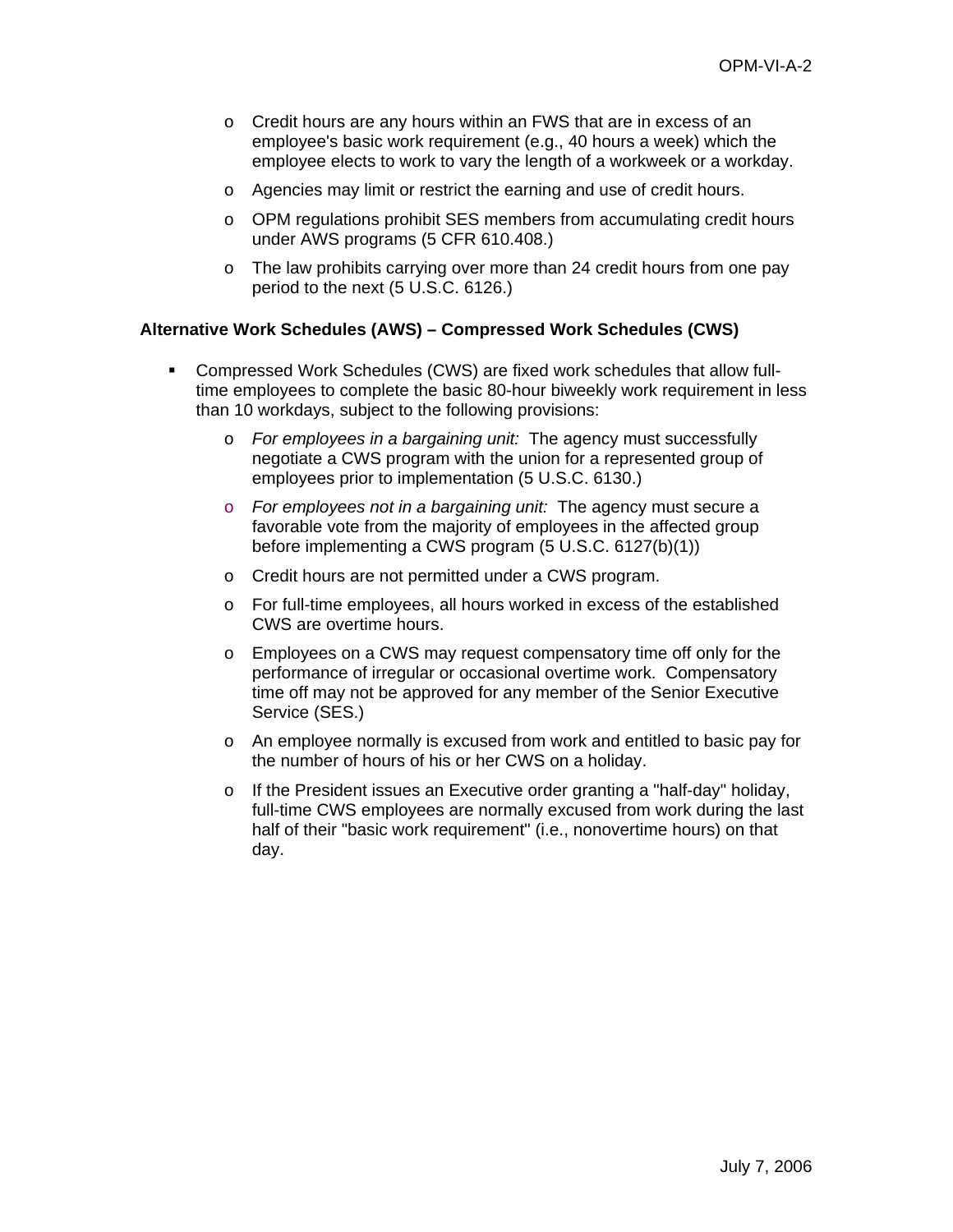

# **Information for Employees About the Employee Assistance Program (EAP)**

- An Employee Assistance Program (EAP) is a voluntary, work-based program that provides confidential assessment, short-term counseling, referral, and follow-up services at no cost to employees who have personal and/or work-related problems that affect attendance, work performance, and/or conduct.
- Every agency EAP has the goal of restoring valuable employees to full productivity. Following are examples of issues for which an employee may wish to contact an Employee Assistant Program Counselor:
	- o Alcoholism
	- o Drug abuse
	- o Divorce
	- o Death of a loved one
	- o Bankruptcy
	- o Other family or workplace crisis
- **There is no cost to employees who receive counseling and other services provided by** the agency's EAP. Costs for outside treatment and professional services, which can result in personal expense, may be covered by your Federal Employee Health Benefits plan or private insurance. The EAP counselor will work with the employee to identify the best available outside treatment program and services in line with your individual finances.
- **Services provided by an EAP include the following:** 
	- o Confidential, free, short-term counseling to identify and assess problem(s) and help employees in problem solving
	- $\circ$  Referral, where appropriate, to a community service or professional resource that provides treatment and/or rehabilitation.
	- $\circ$  Follow up services to help an employee readjust to his or her job during and after treatment, e.g., back-to-work conferences.
	- o Training sessions for managers and supervisors on handling work-related problems that may be related to substance abuse or other personal, and/or health-related problems.
	- o Briefings to educate management and union officials on the role of EAPs
- Appointments are made easily with a telephone call to the EAP. EAP operating hours are usually flexible so the employees can make appointments before, during, and after the workday. For specific information on hours of operation and procedures for making appointments, employees should check the agency's bulletin board, intranet, telephone directory, or call the agency's EAP office.
- EAPs can be important in
	- o Preventing and intervening in workplace violence incidents
	- o Delivering critical incident stress debriefings
	- o Providing assistance to management and employees during agency restructuring or other major organizational transitions or developments.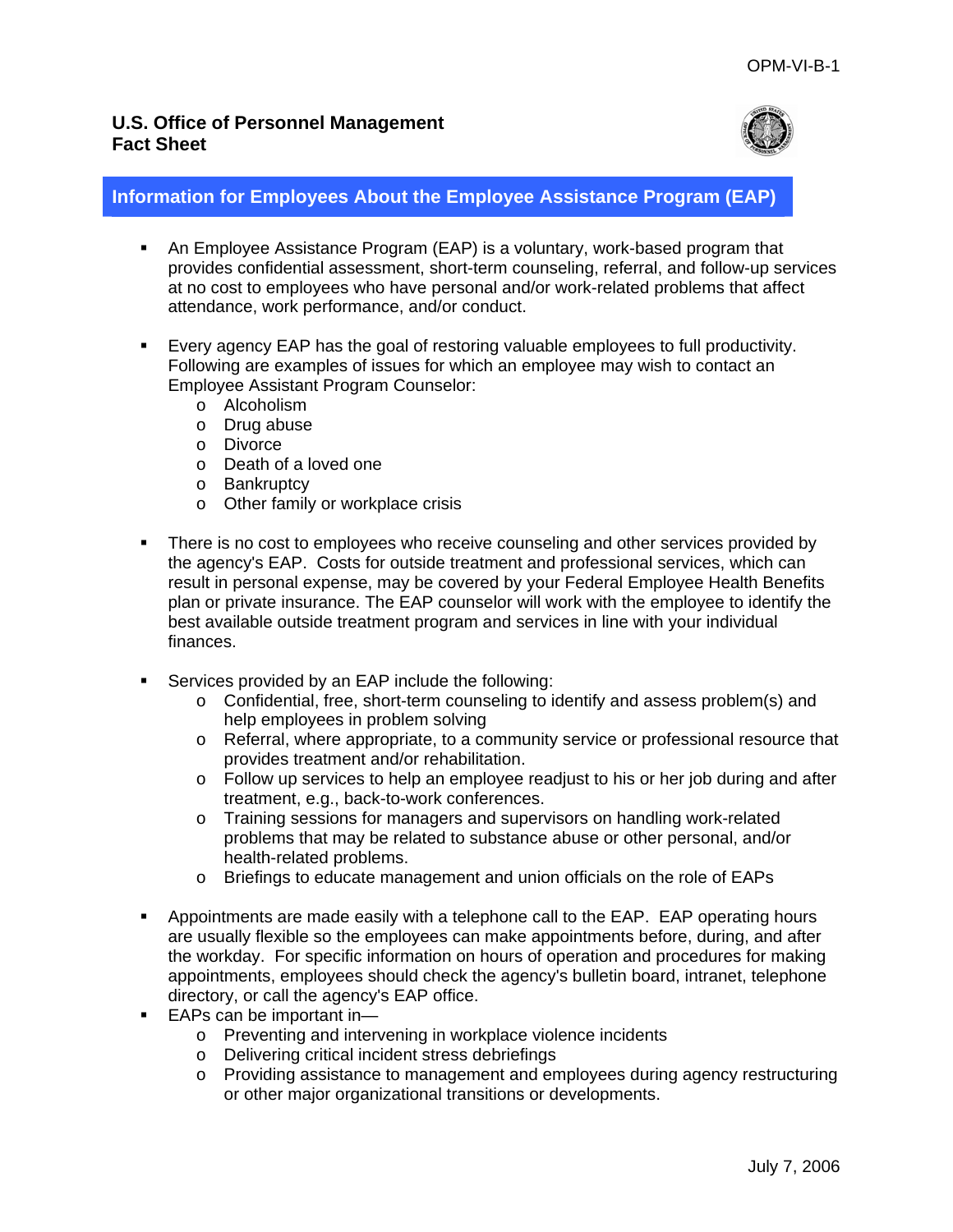- Agencies may grant periods of excused absence to an employee for participation in the agency's EAP for problem identification and referral to an outside resource and for general employee orientation or education activities.
- The following provisions apply to employee records and confidentiality:
	- o The Privacy Act (5 U.S.C. 552a) covers all EAP records. The EAP staff should provide an employee with a written notice concerning the confidential nature of EAP records along with the conditions where information discussed in counseling may be disclosed.
	- o There are three types of disclosure:
		- **Disclosure with consent** employee's written consent is obtained before any information is released, except where disclosure without the consent of the client is allowed.
		- **Disclosure without consent-** only permissible in a few instances, such as the following:
			- to medical personnel in a medical emergency
			- in response to an order of a court of competent jurisdiction
			- to comply with Executive Order 12564, *"Drug Free Federal Workplace"*
			- an EAP is required by law to report incidents of suspected child abuse and neglect (in some States, elder and spouse abuse) to the appropriate State and local authorities
			- an EAP may make a disclosure to appropriate individuals, such as law enforcement authorities and persons being threatened, if the client has committed, or threatens to commit, a crime that would physically harm someone. This can be done only if the disclosure does not identify the EAP client as an alcoholic or drug abuser
	- o **Secondary disclosure** any information disclosed with the employee's consent must be accompanied by a statement that prohibits further disclosure unless the consent expressly permits further disclosures.
	- o Clients of the EAP have the right to access their own EAP records.

All EAP records are the property of the Federal department or agency sponsoring the program.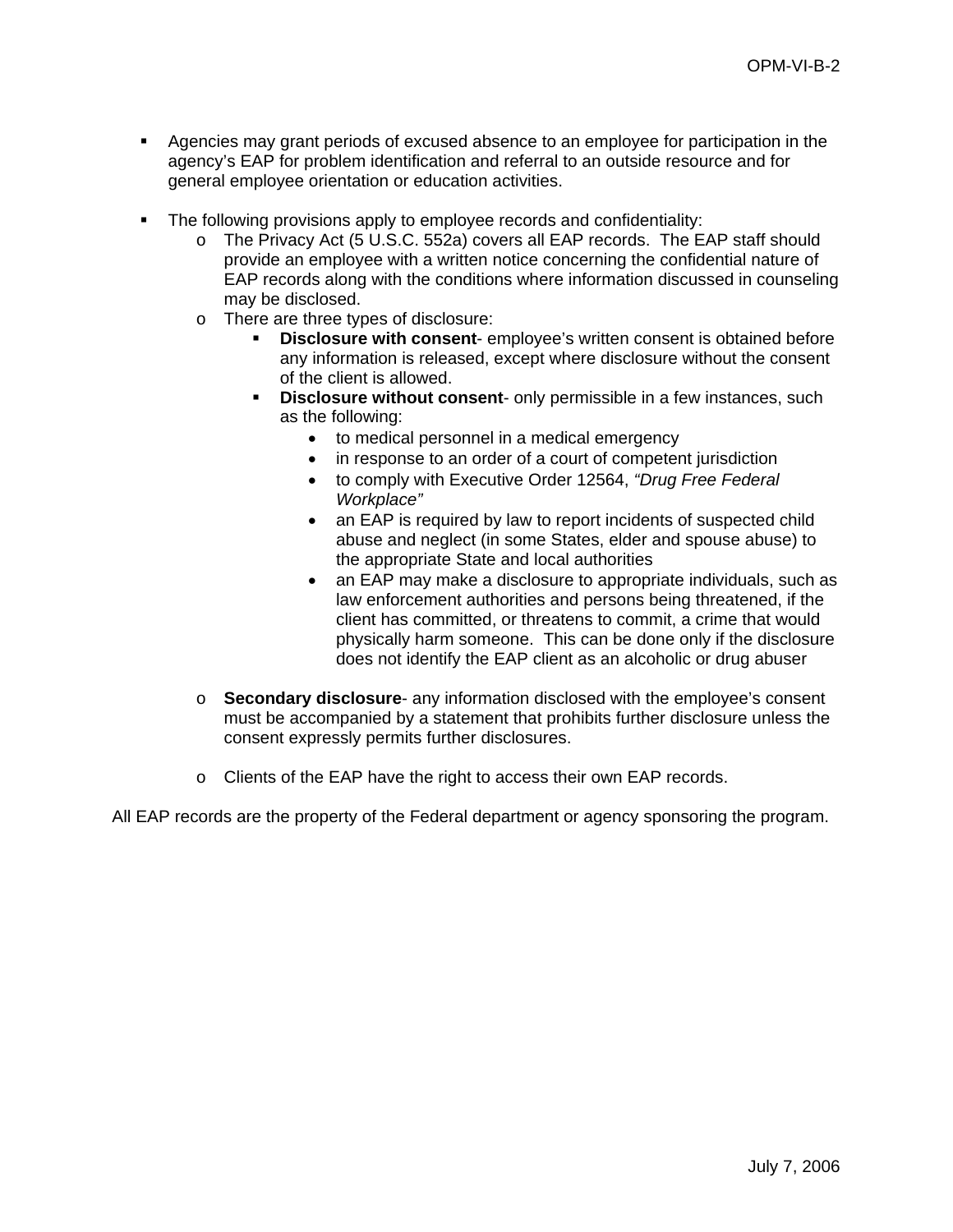

## **Information for Employees About Health Benefits During a Pandemic**

During a pandemic health crisis, don't worry about your FEHB health benefits. Your benefits will continue regardless of the severity of the crisis. We have many health plans in the FEHB Program on which we can rely to make sure your benefits continue uninterrupted. During an emergency, continue to see your medical providers as you have previously done. Contact your health plan or go directly to the emergency room or other health care provider for services if for some reason you cannot contact your provider for needed services. In certain situations, we will ask our health plans to demonstrate maximum flexibility to assure your benefits coverage, including the following:

- Fee-for-service carriers will be expected to relax certain provisions, such as their precertification requirement that the plan must be notified within 2 business days of an emergency admission.
- Fee-for-service carriers and HMOs will be expected to relax requirements about notification and levels of benefit payment if victims are taken to non-plan and/or non-PPO hospitals or other treatment centers.
- Carriers will be expected to make certain FEHB members get additional supplies of medications as backup for emergency situations if necessary.

During a pandemic, you may continue to use medical providers as before, and your plan will reimburse you or pay your providers directly for covered services if you are covered by a **feefor-service plan** (see list below). Present your ID card to your provider when you receive services. If you do not have your ID card, you or your provider should call your plan to verify your coverage.

Names, telephone numbers, and Web links of the fee-for-service plans in the FEHB Program are listed below.

| <b>Plan Name and Web Address</b>                                     | <b>Telephone Number</b> |
|----------------------------------------------------------------------|-------------------------|
| APWU Health Plan www.apwuhp.com                                      | 800-222-2798            |
| Blue Cross and Blue Shield Service Benefit Plan www.fepblue.org      | Local phone number      |
| <b>GEHA Benefit Plan www.geha.com</b>                                | 800-821-6136            |
| Mail Handlers www.mhbp.com                                           | 800-410-7778            |
| NALC www.nalc.org/depart/hbp                                         | 888-636-6252            |
| Association Benefit Plan www.mutualofomaha.com                       | 800-634-0069            |
| Foreign Service Benefit Plan www.afspa.org                           | 202-833-4910            |
| Rural Carrier Benefit Plan www.nrlca.org                             | 800-638-8432            |
| Special Agents Mutual Benefit Association (SAMBA) www.sambaplans.com | 800-638-6589            |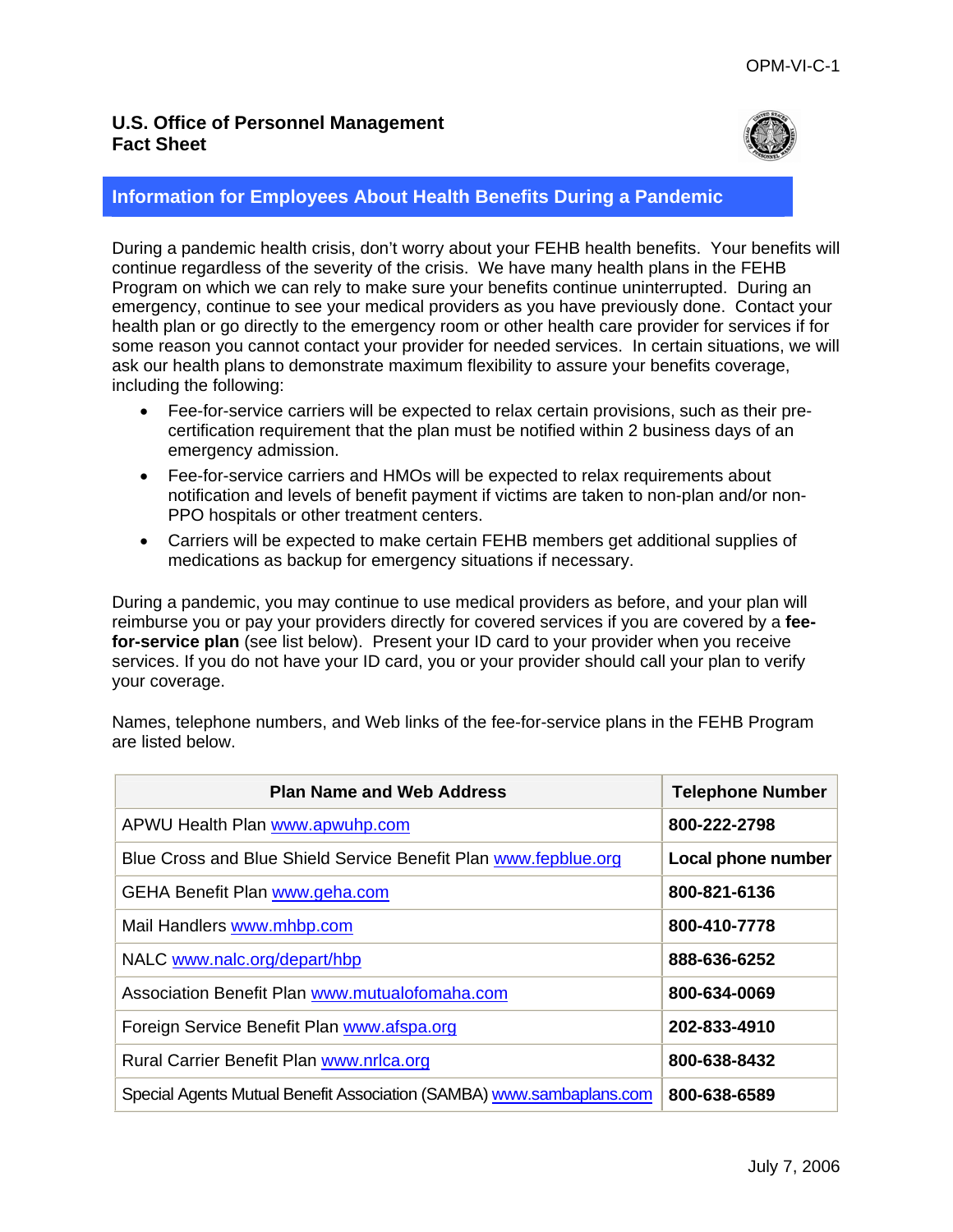If you are covered by an HMO, you should continue to use the HMO's medical providers as before and contact your HMO customer service representative for any questions about out-ofarea services.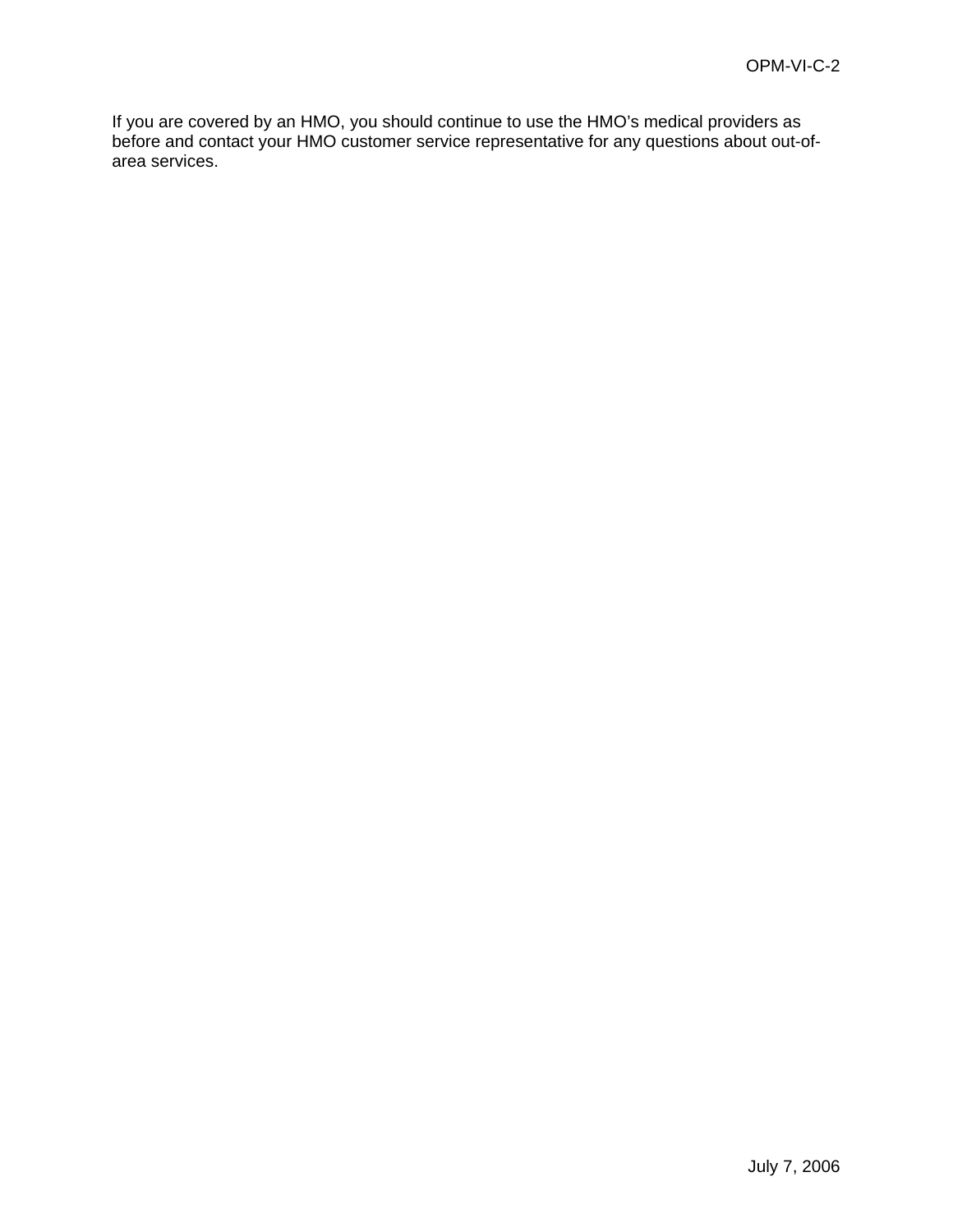

**Federal Long Term Care Insurance Program (FLTCIP) and Federal Flexible Spending Account Program (FSAFEDS**)

### **Federal Long Term Care Insurance Program (FLTCIP)**

Contact Long Term Care Partners at **1-800-582-3337** if you and/or your family member are enrolled in the FLTCIP and have any questions about your coverage or eligibility for benefits.

### **Federal Flexible Spending Account Program (FSAFEDS**)

FSAFEDS is a program allowing employees (but not retirees) to contribute pre-tax salary to an account(s) that may be used to pay for out-of-pocket medical expenses and dependent care expenses. Agencies in the executive branch and a few other agencies offer FSAFEDS, which is administered by OPM. Other agencies may administer their own flexible spending account (FSA) program. Your employing agency can tell you if you are enrolled in FSAFEDS or another FSA program.

In an emergency, it is possible, though rare, that a payroll servicing agency may miss taking an FSAFEDS allotment from an employee's pay for one or more pay periods. That should be rare, because these agencies make changes in FSAFEDS allotments only if there is a change in the amount of the allotment. For most enrollees, there is no change in FSAFEDS allotments from one pay period to the next. No further funds would be contributed to an FSA if an FSAFEDS enrollee dies. Claims will be accepted for expenses paid on behalf of any surviving spouse and dependents until all previously allotted funds are reimbursed.

Please email [fsa@opm.gov](mailto:fsa@opm.gov) or call FSAFEDS at **1-877-372-3337** (TTY **1-800-952-0450**) if any issues involving FSAFEDS allotments or claims are causing a hardship for you or your family.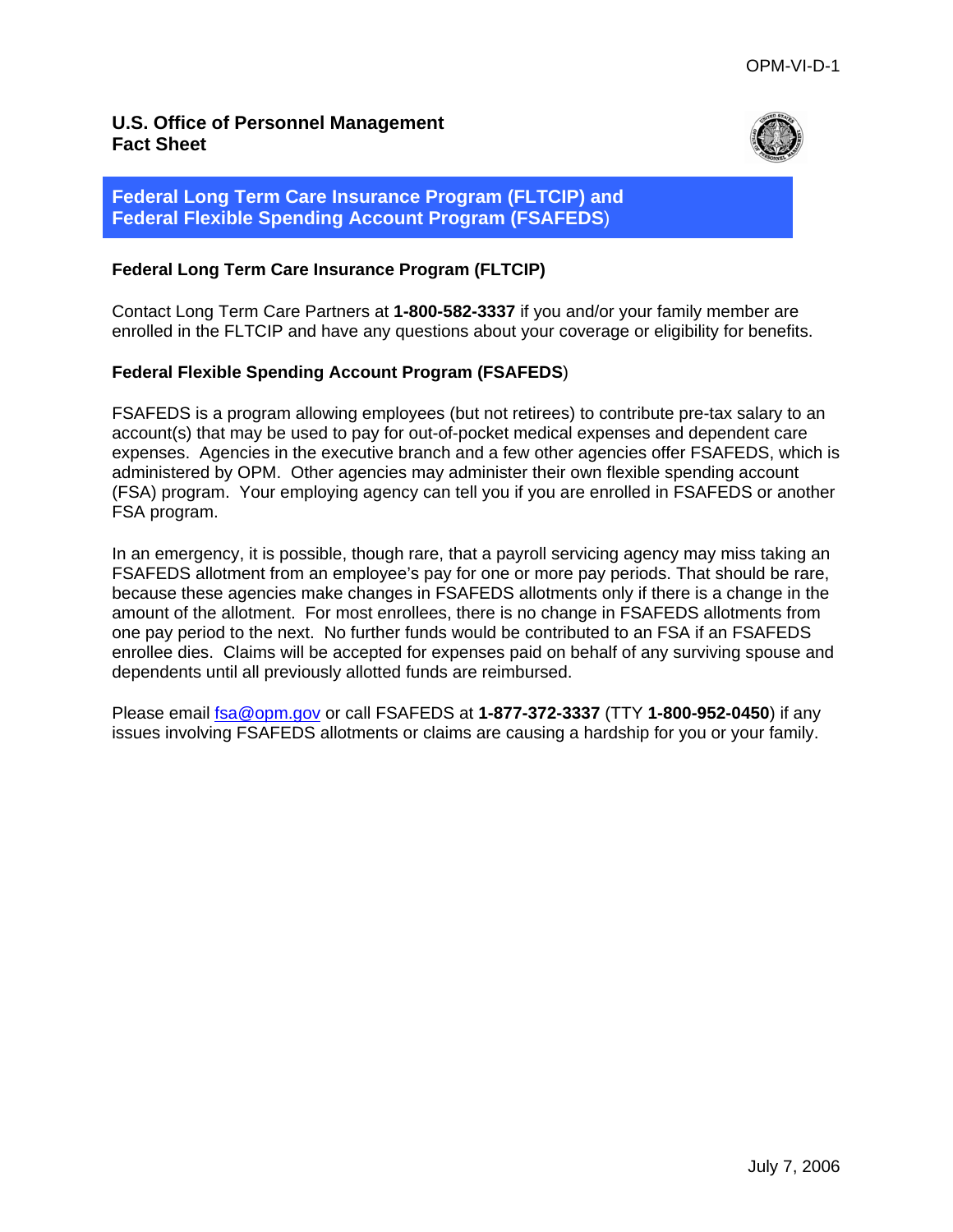

### **Information for Employees About Applying for Federal Employees' Group Life Insurance Benefits**

### **Filing a Federal Employees' Group Life Insurance (FEGLI) Claim**

When a Federal employee has died or been dismembered, or when an eligible member of an employee's family has died, please contact the employee's Federal agency to learn whether the employee had coverage under the FEGLI Program. The agency maintains the FEGLI records of its employees.

If a Federal retiree or eligible family member has died, contact OPM at **1-800-307-8298\*.** OPM will provide the appropriate claim forms and information about any FEGLI coverage.

Please call the Office of Federal Employees' Group Life Insurance (OFEGLI) at **1-800-633-4542** to file a FEGLI claim. When making the call, mention the emergency situation. Specially designated personnel will take your claim over the phone. OFEGLI will follow special procedures in a pandemic health crisis and will expedite all life insurance claims related to the emergency and pay them as soon as possible. If you prefer, you may submit a paper claim form, which can be found at [www.opm.gov/insure/life](http://www.opm.gov/insure/life) or obtained from any Federal agency. If submitting a paper claim, please mail it to the address shown on the form as soon as possible. Don't wait for a death certificate or agency certification.

\*NOTE: The 1-800-307-8298 emergency phone number provided in this fact sheet will be available only during emergencies. Emergency information will be posted on OPM's Website at www.opm.gov. If you are unable to contact the employing agency during an emergency, please contact OPM at 1-800-307-8298. During periods when there is no emergency, you must call the main OPM Retirement and Insurance phone at 1-888-767-6738.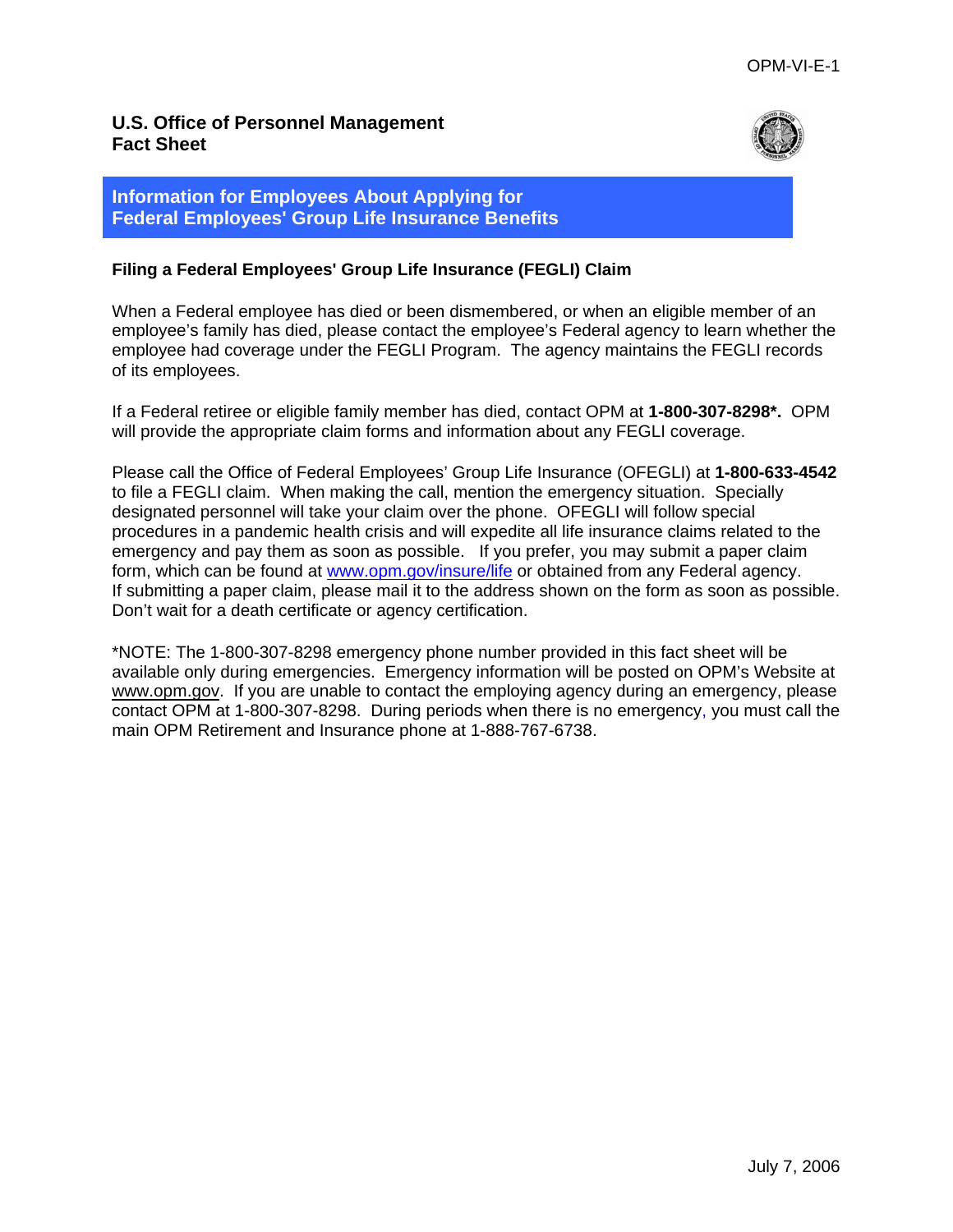# **What You and Your Family Need To Know About Your Federal Benefits During an Emergency**

**Federal employees and retirees may contact the Federal Employee and Retiree Emergency Information Center at 1-800-307-8298 or by email at emergencybenefits@opm.gov.** 

Additional Federal benefits information and all publications of the Office of Personnel Management listed here are available on the OPM Website: [www.opm.gov/](http://www.opm.gov/)benefits

### **Index**

- **Introduction**
- **Insurance Benefits**
- Federal Employees Health Benefits Program (FEHB)
- Federal Employees' Group Life Insurance Program (FEGLI)
	- o Filing a FEGLI Claim
	- o FEGLI Coverage
	- o FEGLI Accidental Death and Dismemberment Benefits
- Federal Long Term Care Insurance Program (FLTCIP)
- Federal Flexible Spending Account Program (FSAFEDS)
- **Retirement Benefits**
- Retirees and Survivors
- Disability Applicants
- Civil Service Retirement System (CSRS)
	- o CSRS Disability Benefits
	- o CSRS Death Benefits
		- CSRS Death Benefits For Spouses of Annuitants
		- **EXALGE SHOW COSES DEATH** Benefits For Spouses of Employees
		- **CSRS Children's Benefits**
	- **EXALGE A.1 CORS Benefits For Survivors of Unmarried Retirees or Employees**
- Federal Employees Retirement System (FERS)
	- o FERS Disability Benefits
	- o FERS Death Benefits
		- **FERS Death Benefits For Spouses of Annuitants**
		- **FERS Death Benefits For Spouses of Employees**
		- **FERS Children's Benefits**
		- FERS Benefits For Survivors of Unmarried Retirees or Employees
- Thrift Savings Plan
- Unpaid Compensation
- Social Security Benefits
	- o Social Security Disability Benefits
	- o Social Security Survivor Benefits
	- o Social Security Lump-Sum Death Payment
- Workers' Compensation Benefits
	- o Workers' Compensation Disability Benefits
	- o Workers' Compensation Survivor Benefits
- Death Gratuity Payment Under Public Law 104-208
- Public Safety Officers' Benefits
- **Additional Information**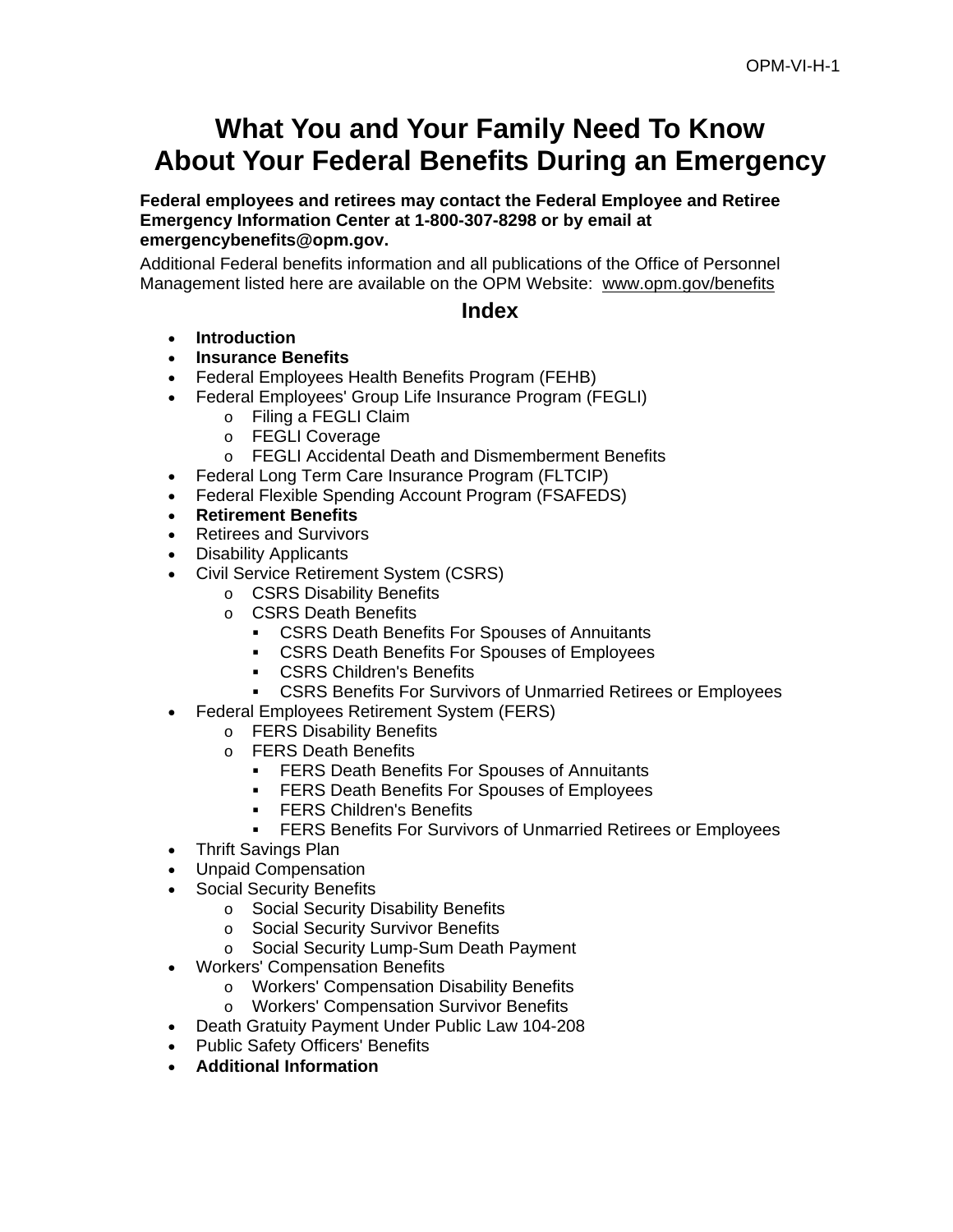## **Introduction**

This material focuses on benefits issues Federal employees, retirees and their survivors may face as a result of an emergency such as a hurricane, pandemic health crisis, or terrorist attack. The information that follows is an overview prepared by the Office of Personnel Management (OPM). More detailed information on each benefit program is available from the agency that administers the program.

Employees or their survivors should seek more detailed information from their employing agency, which has the employee's records. Employing agencies also have needed forms and can provide assistance in completing them.

The 1-800-307-8298 emergency phone number provided here will only be available during emergencies. Emergency information will be posted on OPM's Website at [www.opm.gov](http://www.opm.gov/). If you are unable to contact your agency during an emergency, please contact OPM at 1-800- 307-8298 During non-emergency periods, please call the main OPM Retirement and Insurance phone at 1- 888-767-6738.

If you are already a retiree or survivor, or if you are unable to contact your employing agency, call OPM at **1-800-307-8298**. OPM will assist you in contacting your employing agency.

# **Insurance Benefits**

# **Federal Employees Health Benefits Program (FEHB)**

In an emergency situation, don't worry about your FEHB health benefits. Your benefits coverage will continue regardless of the severity of the emergency. We have many health plans in the FEHB Program on which we can rely to make sure your benefits continue uninterrupted. During an emergency, continue to see your medical providers as you have previously done. Contact your health plan or go directly to the emergency room or other health care provider for services if for some reason you cannot contact your provider for needed services. Depending on the nature of the emergency, FEHB carriers will be asked to demonstrate maximum flexibility under their OPM contract, including the following:

- Fee-for-service carriers are expected to relax certain provisions such as their precertification requirement that the plan must be notified within 2 business days of an emergency admission.
- Fee-for-service carriers and HMOs are expected to relax requirements about notification and levels of benefit payment if victims are taken to non-plan and/or non-PPO hospitals or other treatment centers.
- All carriers are expected to make certain FEHB members get additional supplies of medications as backup for emergency situations if necessary.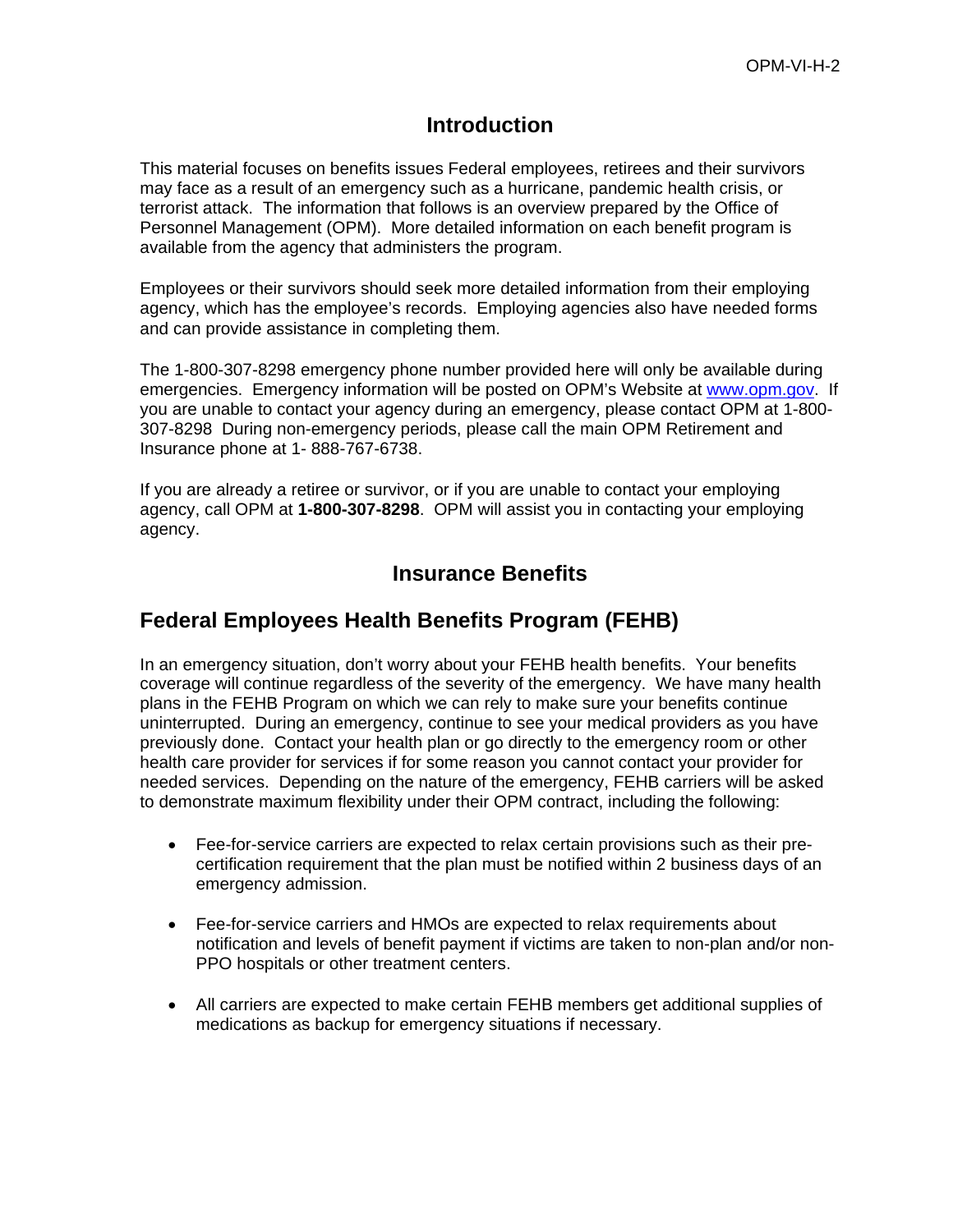If you are covered by a **fee-for-service plan,** (see list below), you may use any medical provider as before, and your plan will reimburse you or pay your provider directly for all covered services. If you have your plan ID card, present it to the provider when you receive services. If you do not have your ID card, you or your provider should call your plan to verify your coverage.

Names, telephone numbers, and Web addresses of all the fee-for-service plans in the FEHB Program are listed below.

| <b>Plan Name and Web Address</b>                                        | <b>Telephone Number</b> |
|-------------------------------------------------------------------------|-------------------------|
|                                                                         | <b>Nationwide</b>       |
| APWU Health Plan<br><u>www.apwuhp.com</u>                               | 800-222-2798            |
| Blue Cross and Blue Shield Service Benefit Plan<br>www.fepblue.org      | local phone number      |
| <b>GEHA Benefit Plan</b><br>www.geha.com                                | 800-821-6136            |
| <b>Mail Handlers</b><br>www.mhbp.com                                    | 800-410-7778            |
| <b>NALC</b><br>www.nalc.org/depart/hbp                                  | 888-636-6252            |
| <b>Association Benefit Plan</b><br>www.mutualofomaha.com                | 800-634-0069            |
| Foreign Service Benefit Plan<br>www.afspa.org                           | 202-833-4910            |
| <b>Rural Carrier Benefit Plan</b><br>www.nrlca.org                      | 800-638-8432            |
| Special Agents Mutual Benefit Association (SAMBA)<br>www.sambaplans.com | 800-638-6589            |

# **Federal Employees' Group Life Insurance Program (FEGLI)**

### **Filing a FEGLI Claim**

When a Federal employee has died or been dismembered, or when an eligible member of an employee's family has died, please contact the employee's Federal agency to learn whether the employee had coverage under the FEGLI Program.

If a Federal retiree or eligible family member has died, please contact OPM at **1-800-307-8298.** OPM will provide the appropriate claim forms and information about any FEGLI coverage. The employing agency maintains the FEGLI records of its employees.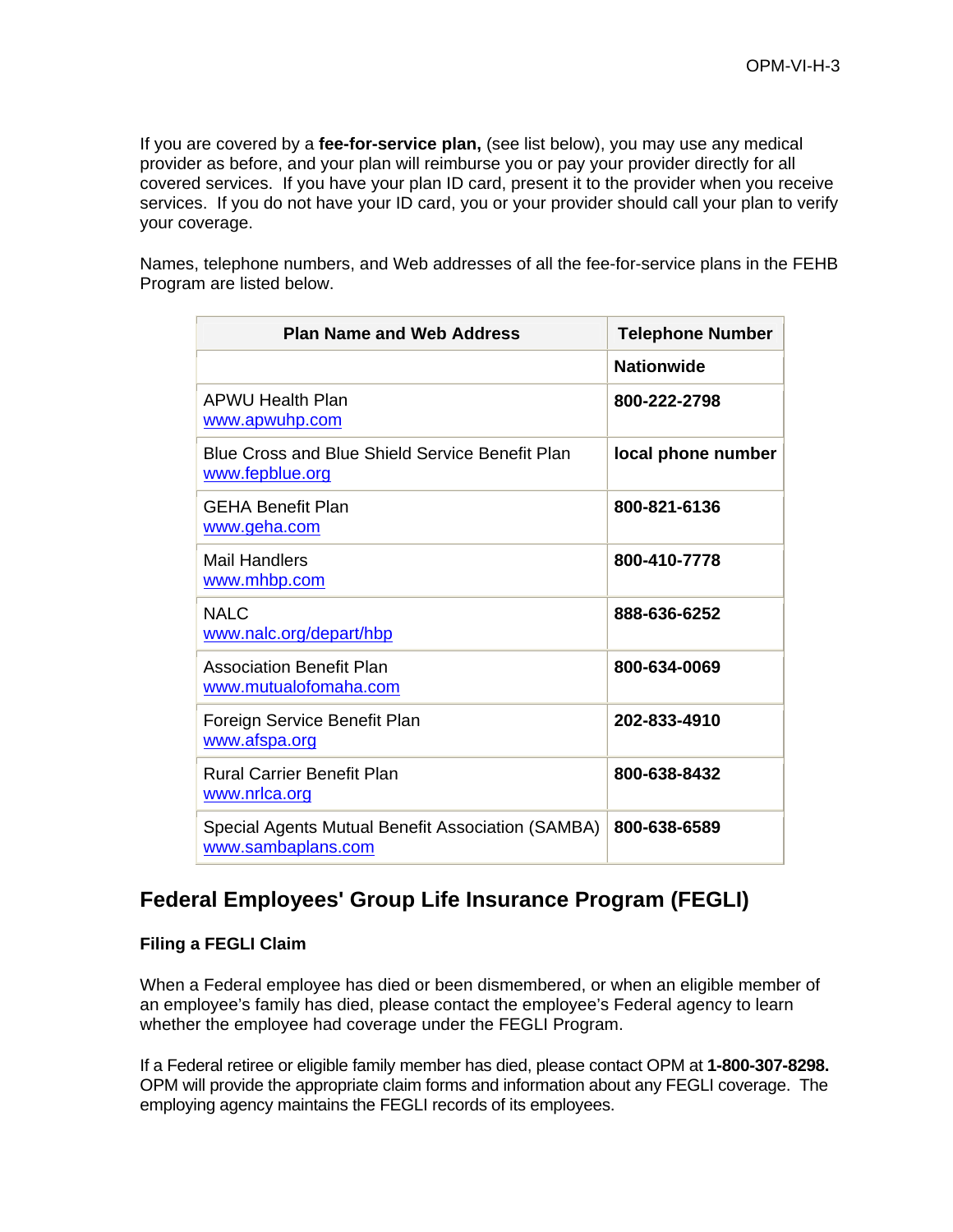Please call the Office of Federal Employees' Group Life Insurance (OFEGLI) at **1-800-633-4542** to file a FEGLI claim. When you call, mention the emergency situation. Specially designated personnel will take your claim over the phone. OFEGLI will follow special procedures in emergency situations and will expedite all life insurance claims related to the emergency and will pay them as soon as possible. If you prefer, you may submit a paper claim form, which can be found at [www.opm.gov/insure/life](http://www.opm.gov/insure/life) or obtained from any Federal agency. If you are submitting a paper claim, mail it to the address shown on the form as soon as possible. Don't wait for a death certificate or agency certification.

### **FEGLI Coverage**

Unless they waive coverage, most Federal employees have Basic Life Insurance under the Federal Employees' Group Life Insurance Program. Basic Life Insurance is equal to the actual rate of annual basic pay (rounded to the next \$1,000) plus \$2,000, or \$10,000, whichever is greater. In addition, there is an Extra Benefit for employees under age 45: double life insurance benefits until age 36, decreasing at 10 percent per year until age 45, at which time the extra coverage will end.

Some employees also may have FEGLI optional insurance coverage. Optional coverage for employees may be \$10,000 (Option A - Standard, which doubles in case of accidental death), and/or one to five multiples of pay (Option B - Additional). Option C – Family, insures your eligible family members from one to five multiples of coverage, with each multiple equal to \$5,000 upon the death of a spouse and \$2,500 upon the death of an eligible child.

Federal retirees may have FEGLI coverage if they met the requirements to carry FEGLI into retirement. The OPM Retirement office will be able to verify whether a retiree is enrolled in the FEGLI Program.

Life insurance benefits are paid under a statutory order of precedence, as follows:

First, to the designated beneficiary;

Second, if none designated, to the surviving spouse;

Third, if none of the above, to the child or children and descendants of deceased children, by representation;

Fourth, if none of the above, to any surviving parents;

Fifth, if none of the above, to the duly appointed executor or administrator of the estate;

Sixth, if none of the above, to the next of kin as determined by the laws of the state where retiree lived.

There are exceptions to this order if the insurance coverage has been assigned to someone or if there is an eligible court order specifying a different order.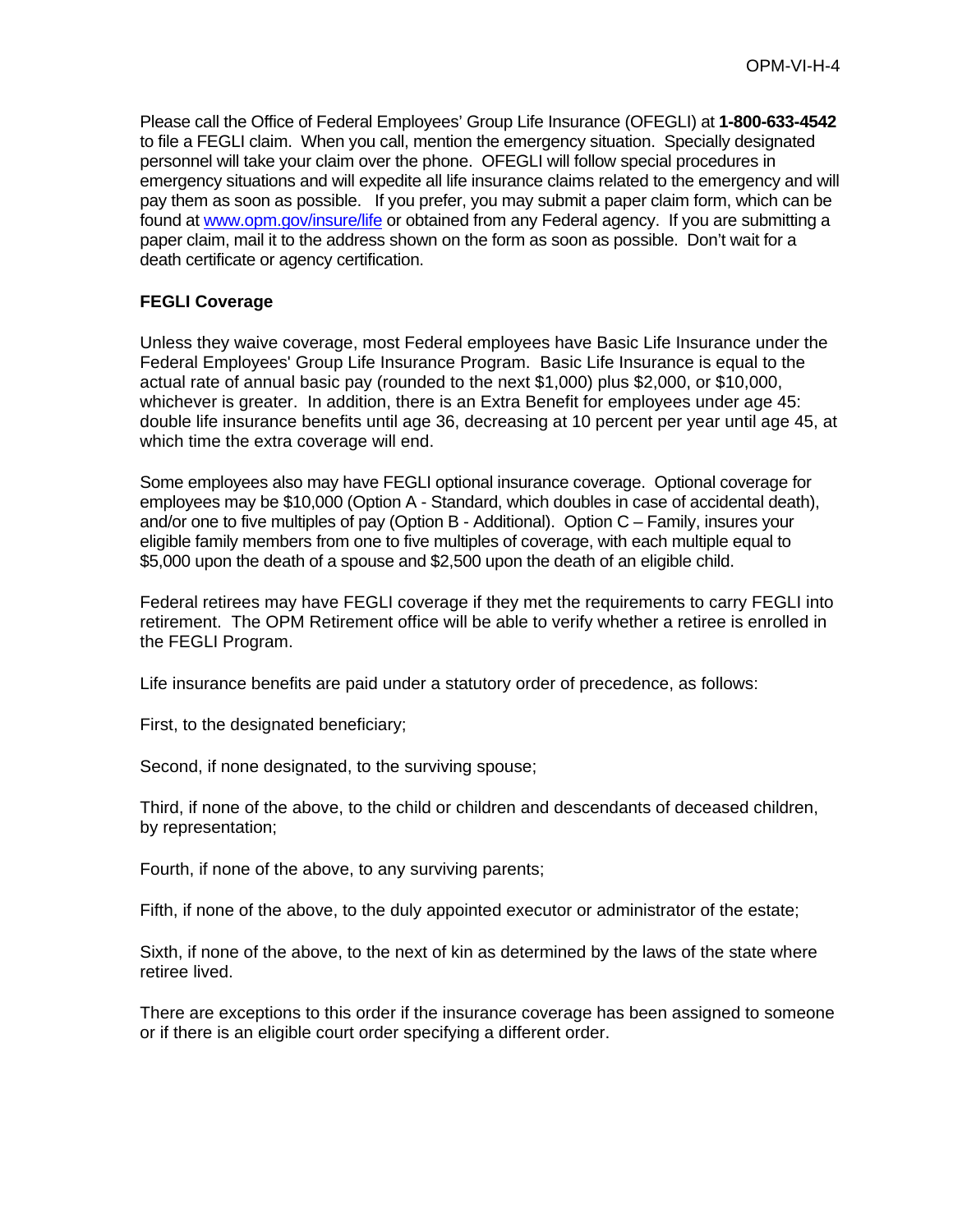### **FEGLI Accidental Death and Dismemberment Benefits (Employees Only)**

Basic Life Insurance also includes Accidental Death and Dismemberment coverage for employees (not for retirees). Accidental death benefits under Basic are equal to the amount of Basic Insurance, without the Extra Benefit. Accidental death benefits are also available with Option A coverage, providing an additional \$10,000 of coverage. Accidental death benefits under Basic and Option A are paid in addition to any other payable FEGLI coverage.

If you are an employee enrolled in the FEGLI program and you lose a limb or your eyesight (in one or both eyes), you may be eligible for Accidental Dismemberment benefits. These benefits are available under Basic Insurance and Option A, for Federal employees only.

Life insurance benefits under the FEGLI program would be paid in addition to any workers' compensation, Social Security, Civil Service Retirement System or Federal Employees Retirement System survivor benefit, or savings plan payment. Read the Federal Employees Group Life Insurance Program Booklet, FE 76-21 (FE 76-20 for Postal employees) on the FEGLI homepage at [www.opm.gov/insure/life](http://www.opm.gov/insure/life) for more information about life insurance.

Please contact FEGLI at [fegli@opm.gov,](mailto:fegli@opm.gov) your employing agency, or OPM at **1-800-307-8298** if you have questions.

# **Federal Long Term Care Insurance Program (FLTCIP)**

If you and/or your family member are enrolled in the FLTCIP and have any questions about your coverage or eligibility for benefits, contact Long Term Care Partners at **1-800-582- 3337**.

# **Federal Flexible Spending Account Program (FSAFEDS)**

FSAFEDS is a program allowing employees (but not retirees) to contribute pre-tax salary to an account(s) that may be used to pay for out-of-pocket medical expenses and dependent care. Agencies in the executive branch offer FSAFEDS, which is administered by OPM. Several other agencies administer their own flexible spending account (FSA) program. Your employing agency can tell you if you are enrolled in FSAFEDS or another FSA program.

In an emergency, it is possible, though rare, that a payroll servicing agency may miss taking an FSAFEDS allotment from an employee's pay for one or more pay periods. That should be rare, because these agencies make changes in FSAFEDS allotments only if there is a change in the amount of the allotment. For most enrollees, there is no change in FSAFEDS allotments from one pay period to the next. If an FSAFEDS enrollee dies, no further funds would be contributed to an FSA. Claims will be accepted for expenses paid on behalf of any surviving spouse and dependents until all previously allotted funds are reimbursed.

Please email [fsa@opm.gov](mailto:fsa@opm.gov) or call FSAFEDS at **1-877-372-3337** (TTY **1-800-952-0450**) if there are any issues with FSAFEDS allotments or claims causing a hardship on you or your family.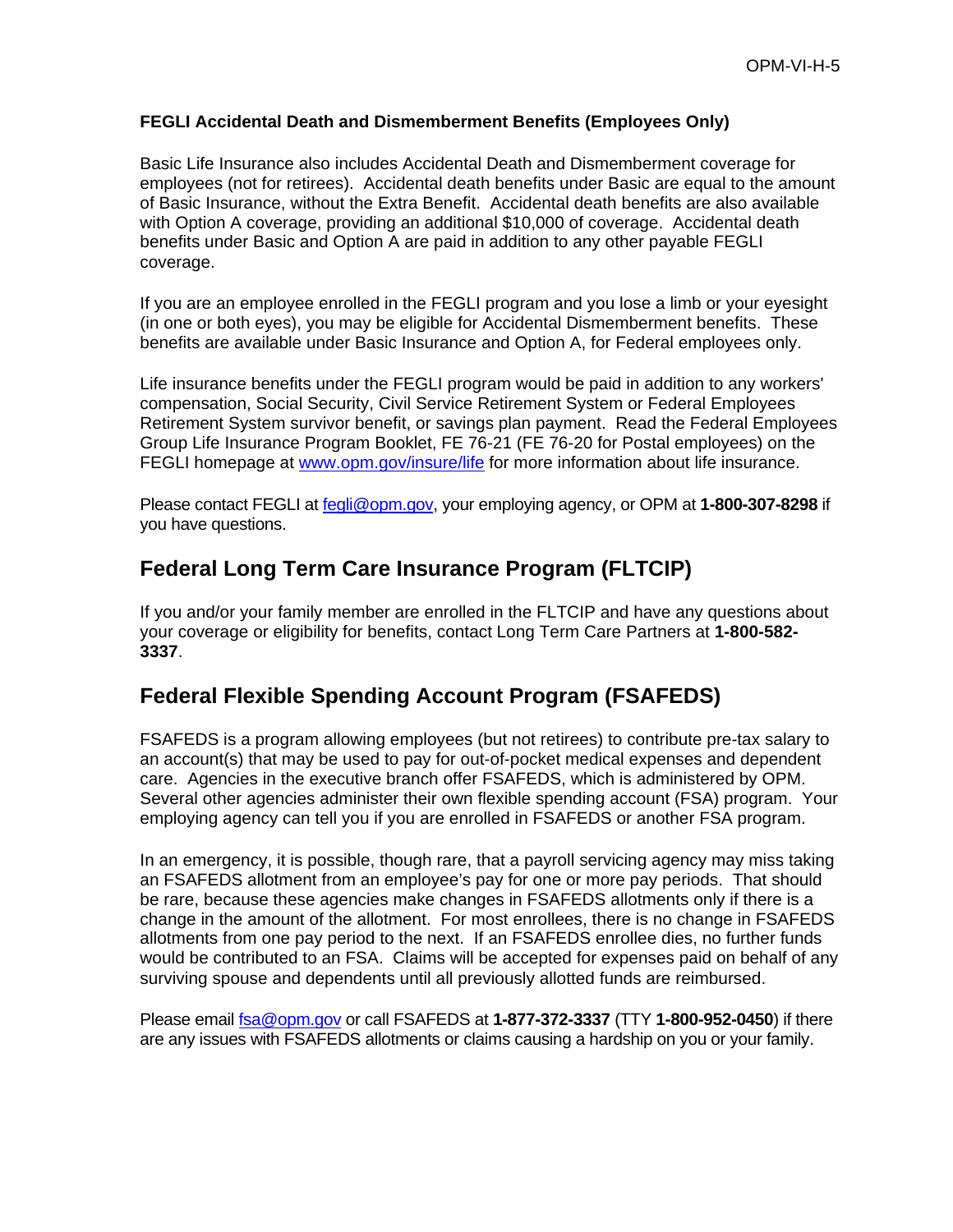# **Retirement Benefits**

# **Retirees and Survivors**

If you have already retired or are already receiving survivor benefits under the Civil Service Retirement System (CSRS) or the Federal Employees Retirement System (FERS) and you experience problems receiving your retirement, survivor check, or electronic funds transfer, please call **1-800-307-8298**.

Due to the extraordinary conditions caused by an emergency, OPM may institute expedited procedures for replacement of monthly annuity checks not received in the areas affected. If you receive your monthly annuity by check and mail and service has been interrupted, please call **1- 800-307-8298**. Upon verification of identity, OPM will arrange for a replacement payment.

# **Disability Applicants**

Inquiries concerning Federal disability retirement applications currently in review should be directed to the emergency Hotline at (**202) 606-0270**. Individuals handling calls on this line can also provide information to those who are considering filing for a disability retirement. Additionally, the Hotline can provide updates for individuals who have pending reconsideration requests and appeals concerning decisions made on their retirement benefits.

# **Civil Service Retirement System (CSRS)**

### **CSRS Disability Benefits**

Disability retirement benefits are payable to Federal employees under CSRS if they are unable to perform useful and efficient service in their position because of disease or injury. However, if you are a CSRS employee, you would not be considered disabled if you decline your agency's offer of a position which accommodates your disability and is at the same grade or pay level and is within your commuting area. To qualify, the disabling condition must be expected to last at least 1 year, and you must have completed 5 years of Federal civilian service and have been covered under CSRS when disabled. The amount of annuity payable depends on the amount of Federal service you have and your salary level. There is also a guaranteed minimum benefit.

CSRS disability benefits can be applied for through your employing agency.

Your disability benefit would be offset by the part of your Social Security benefit that is based on your CSRS Offset service if you are also covered by Social Security as a Civil Service Retirement System (CSRS) Offset employee. You must apply for Social Security disability benefits if you are a CSRS Offset employee.

Read 'Disability Retirement under the Civil Service Retirement System" (RI 83-4) and "Survivor Benefits Under the Civil Service Retirement System" (RI 83-5) for more information about CSRS disability and survivor benefits. Information about how to obtain these pamphlets is on page OPM-VI-H-14.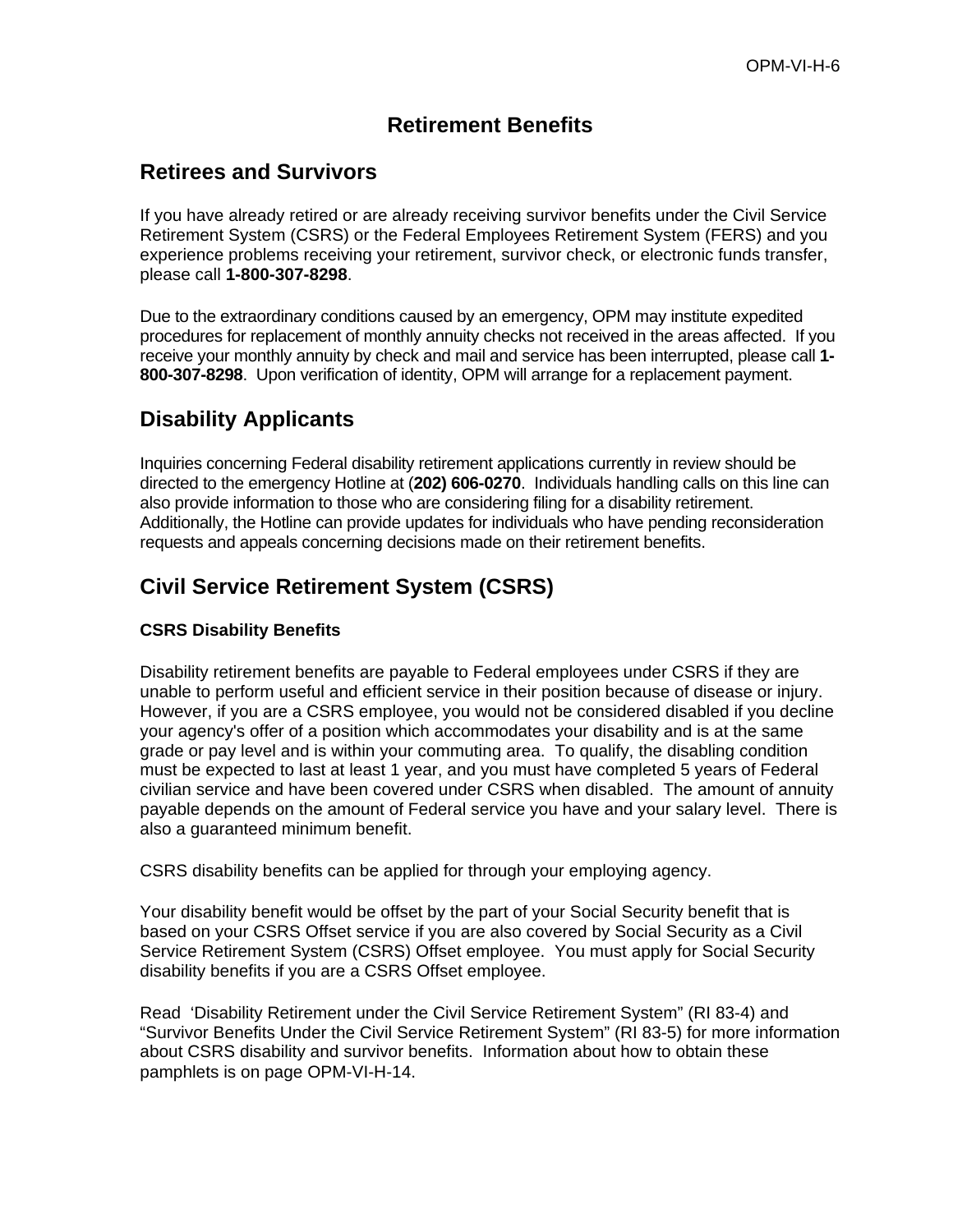#### **CSRS Death Benefits**

### *CSRS Death Benefits For Spouses of Annuitants*

If your spouse or relative is a CSRS retiree and your spouse has died as a result of an emergency, contact OPM at **1-800-307-8298** to report the death.

If you are the surviving spouse or former spouse of a Federal retiree, you may be entitled to a survivor annuity depending on the survivor benefits choices you and your spouse made when your spouse retired or when you divorced. If you are entitled to a survivor annuity, you may also be entitled to continue your Federal Employees Health Benefits (FEHB) coverage if your deceased spouse was enrolled for self and family at the time of death., OPM will be able to assist you in determining the benefits for which you are eligible when you report the death of your spouse.

#### *CSRS Death Benefits for Spouses of Employees*

If your spouse or former spouse is a Federal employee and died as a result of an emergency, you should first try to contact the local servicing human resources office or employing agency. If you are unable to contact the agency, call OPM's Center for Retirement and Insurance Services at **1-800-307-8298** to receive information on how to apply for survivor benefits.

As the surviving spouse or former spouse of a Federal employee, you may be entitled to an annuity. To qualify for a survivor annuity, the length of marriage must total 9 months. This requirement does not apply if there is a child born of the marriage or if your spouse's death is accidental.

If you qualify for an annuity, you will receive the higher of 55 percent of the amount you would have received if your spouse had been retired at the time of death or the lesser of: 22 percent of their highest 3 years average salary or 55 percent of the amount their annuity would have been if you had continued working until age 60 at the same "high-3." OPM will honor a valid court order for spousal benefits.

The survivor annuity ends when you die or if you remarry before age 55.

If you are entitled to a survivor annuity, you may also be entitled to continue your Federal Employees Health Benefits (FEHB) Program coverage if your spouse was enrolled for self and family at the time of death.

Survivor benefits of CSRS Offset employees may be subject to an offset equal to the value of the offset service in the Social Security survivor benefit. The offset applies only if the survivor is eligible for Social Security benefits based on the deceased employee's employment.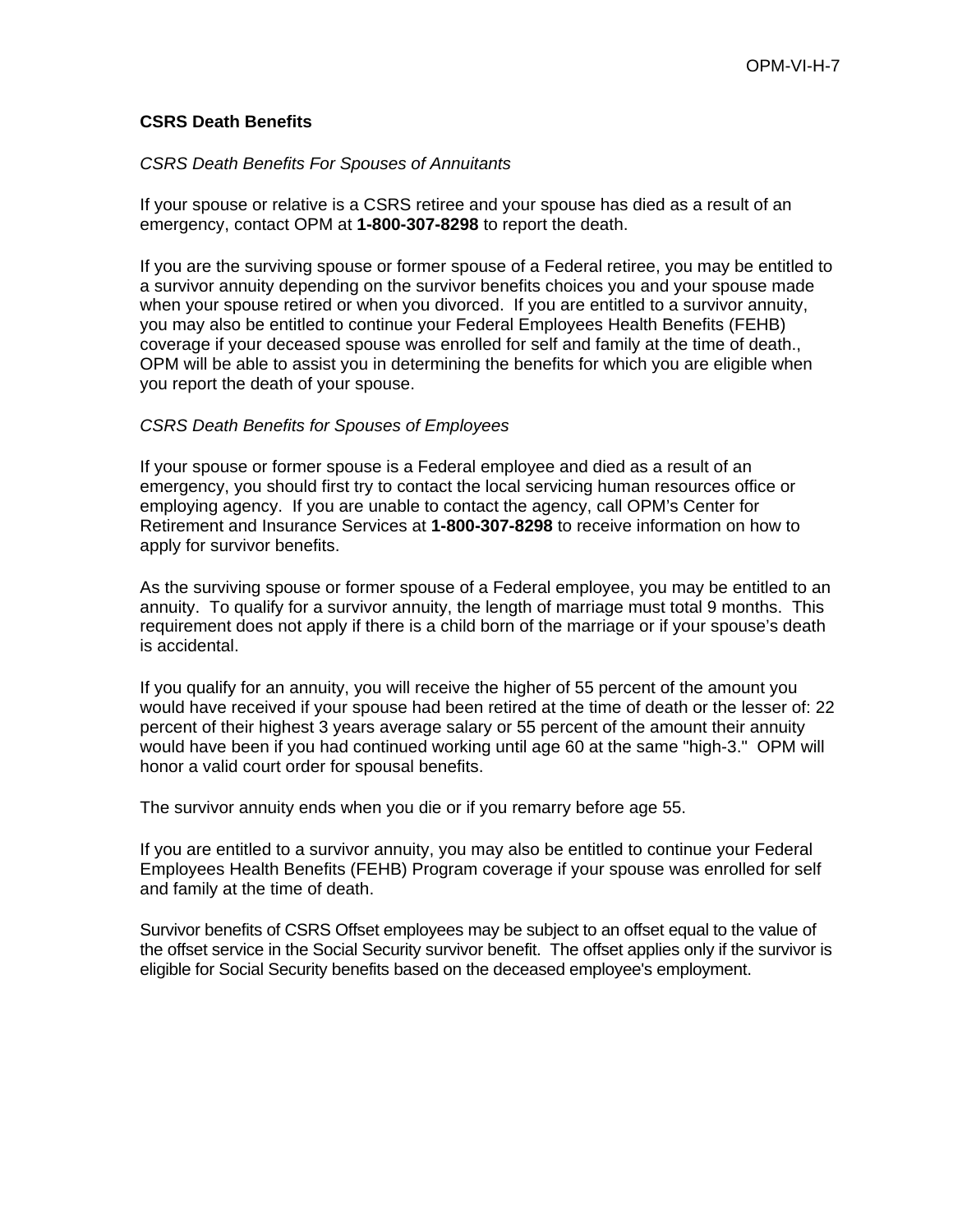### *Children's Death Benefits For Survivors of Retirees or Employees*

Children qualify for survivor annuities if they are under 18 and unmarried. A child 18 or older may also qualify for a survivor annuity if incapable of self support because of a disability incurred prior to reaching age 18. In addition, a son or daughter 18 or older may be eligible for a survivor annuity up to age 22 if he or she is a full-time student at a high school, college, or other recognized educational institution. Each child of a surviving spouse or former spouse will be entitled to a monthly benefit. A child who has no surviving parent or whose surviving parent was never married to the deceased Federal employee will be entitled to a slightly larger monthly benefit. Monthly benefit amounts are reduced proportionally if more than three children are eligible for survivor annuities. The amount of children's benefits is periodically increased by cost-of-living increases. Please consult the OPM Website at [www.opm.gov/benefits](http://www.opm.gov/benefits) to obtain the current monthly benefit amounts.

The child's survivor benefit ends at age 18 or age 22, if he or she is a full time student between the ages 18 and 22. The child's survivor benefits could also end if the child marries, dies, or ceases to be a full time student.

#### *CSRS Benefits for Survivors of Unmarried Retirees or Employees*

If the deceased Federal employee was unmarried and had no dependent children or living or former spouses eligible for benefits, no monthly survivor annuity benefit is payable. If applicable, a lump sum of the Federal employee's retirement contributions would be paid to the survivors under the statutory order of precedence, as follows: first, to the designated beneficiary; if none designated, to the surviving spouse; if none, to the child or children and descendants of deceased children, by representation; if none, to any surviving parents; if none, to the duly appointed executor or administrator of the estate; if none, to the next of kin.

# **Federal Employees Retirement System (FERS)**

### **FERS Disability Benefits**

The eligibility requirements for FERS disability benefits are similar to those under the Civil Service Retirement System (CSRS), with one exception: A FERS employee needs only 18 months of Federal civilian service, instead of 5 years. FERS disabled employees also may qualify for Social Security disability benefits if they are unable to work in any substantial gainful activity. FERS disability benefits are offset if the employee is also eligible for Social Security disability benefits. Therefore, if you are a FERS employee, you must apply for Social Security benefits through your agency at the same time you file an application for FERS disability benefits. The rules concerning the concurrent receipt of compensation benefits and disability retirement benefits are the same as those for CSRS employees.

#### **FERS Death Benefits**

#### *FERS Death Benefits For Spouses of Annuitants*

If your spouse is a FERS retiree who died as a result of an emergency, you should contact OPM at **1-800-307-8298** to report the death.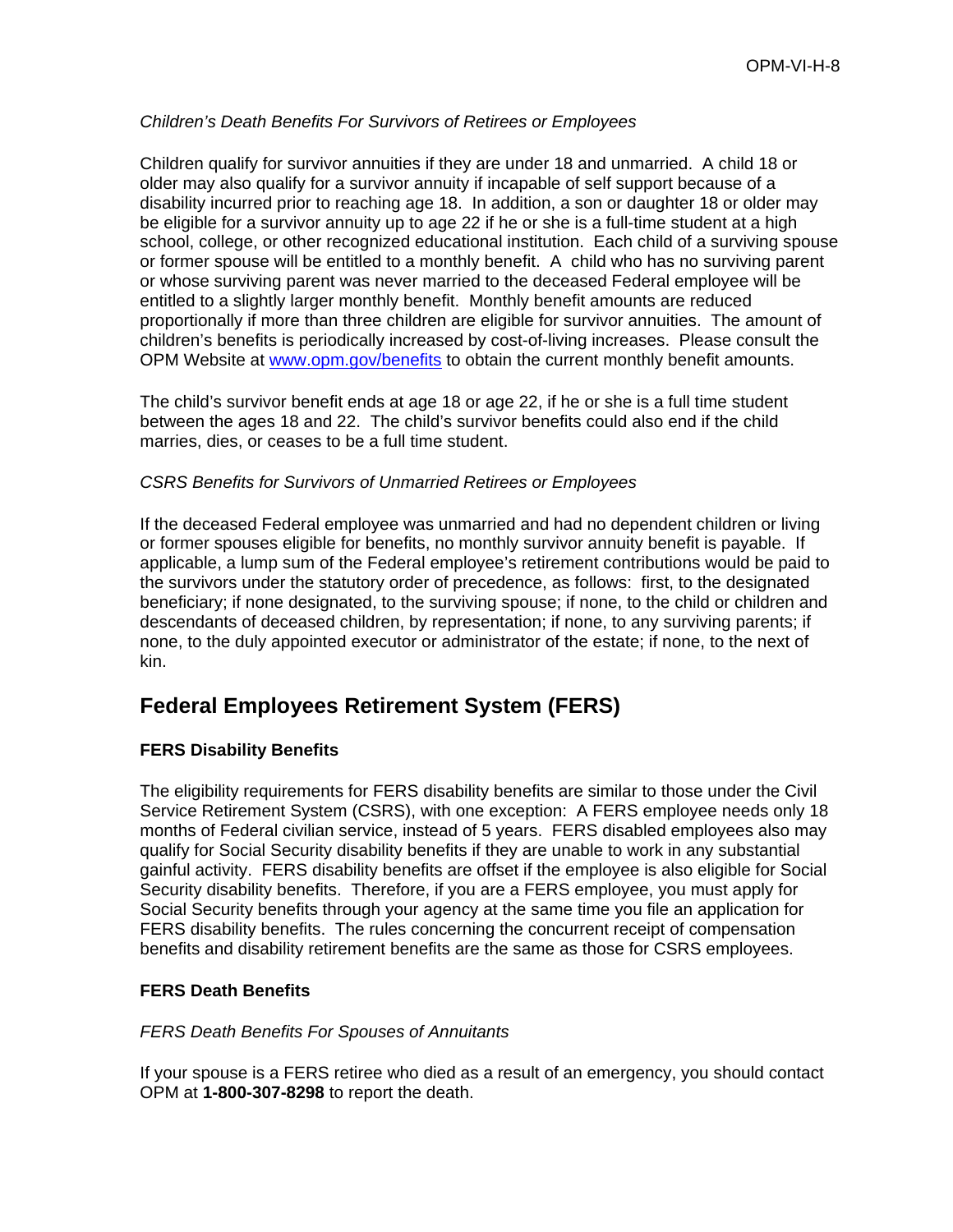If you are the surviving spouse or former spouse of a FERS retiree, you may be entitled to a survivor annuity depending on the survivor benefits choices you and your deceased spouse made when they retired or when you divorced. If you are entitled to a survivor annuity, you may also be entitled to continue Federal Employees Health Benefits (FEHB) coverage if your spouse was enrolled for self and family at the time of death. OPM will be able to assist you in determining the benefits for which you are eligible when you report the death.

#### *FERS Death Benefits For Spouses of Employees*

If your spouse or former spouse is a Federal employee who died as a result of an emergency, you should first try to contact the local servicing human resources office or employing agency. If you are unable to contact the agency, call OPM's Center for Retirement and Insurance Services at **1-800-307-8298** to apply for survivor benefits.

As the surviving spouse or former spouse of a Federal employee, you may be entitled to an annuity. To qualify for a survivor annuity, the length of marriage must total 9 months. This requirement does not apply if there is a child born of the marriage or if your spouse's death is accidental. The deceased employee must also have 10 years of Federal service.

If the deceased Federal employee was married and worked for the Federal Government for at least 18 months, the surviving spouse may receive a lump-sum payment. ,The lump-sum payment (called the Basic Employee Death Benefit) is an amount equal to the higher of one half of the deceased employee's annual pay rate at death or one half of your high-3 average pay, plus an additional amount that is adjusted annually based on changes in the cost of living. Please consult the OPM Website at [www.opm.gov/benefits](http://www.opm.gov/benefits) to obtain the current amount.

If you are entitled to a survivor annuity, you may also be entitled to continue your Federal Employees Health Benefits (FEHB) Program coverage if your spouse was enrolled for self and family at the time of death.

#### *Children's Death Benefits For Survivors of Retirees or Employees*

The FERS children's benefits rates for retirees and employees are the same as CSRS children's benefits for retirees and employees, with one difference: the way in which benefits are paid. A FERS child benefit will be offset by any children's Social Security benefits any eligible children may be receiving.

#### *FERS Benefits for Survivors of Unmarried Retirees or Employees*

If the deceased Federal employee was unmarried and had no dependent children or a living or former spouses eligible for benefits, no monthly survivor annuity benefit is payable. If applicable, a lump sum of the Federal employee's retirement contributions would be paid to their survivors with interest under the statutory order of precedence, as follows: first, to the designated beneficiary; if none designated, to the surviving spouse; if none, to the child or children and descendants of deceased children, by representation; if none, to any surviving parents; if none, to the duly appointed executor or administrator of the estate; if none, to the next of kin.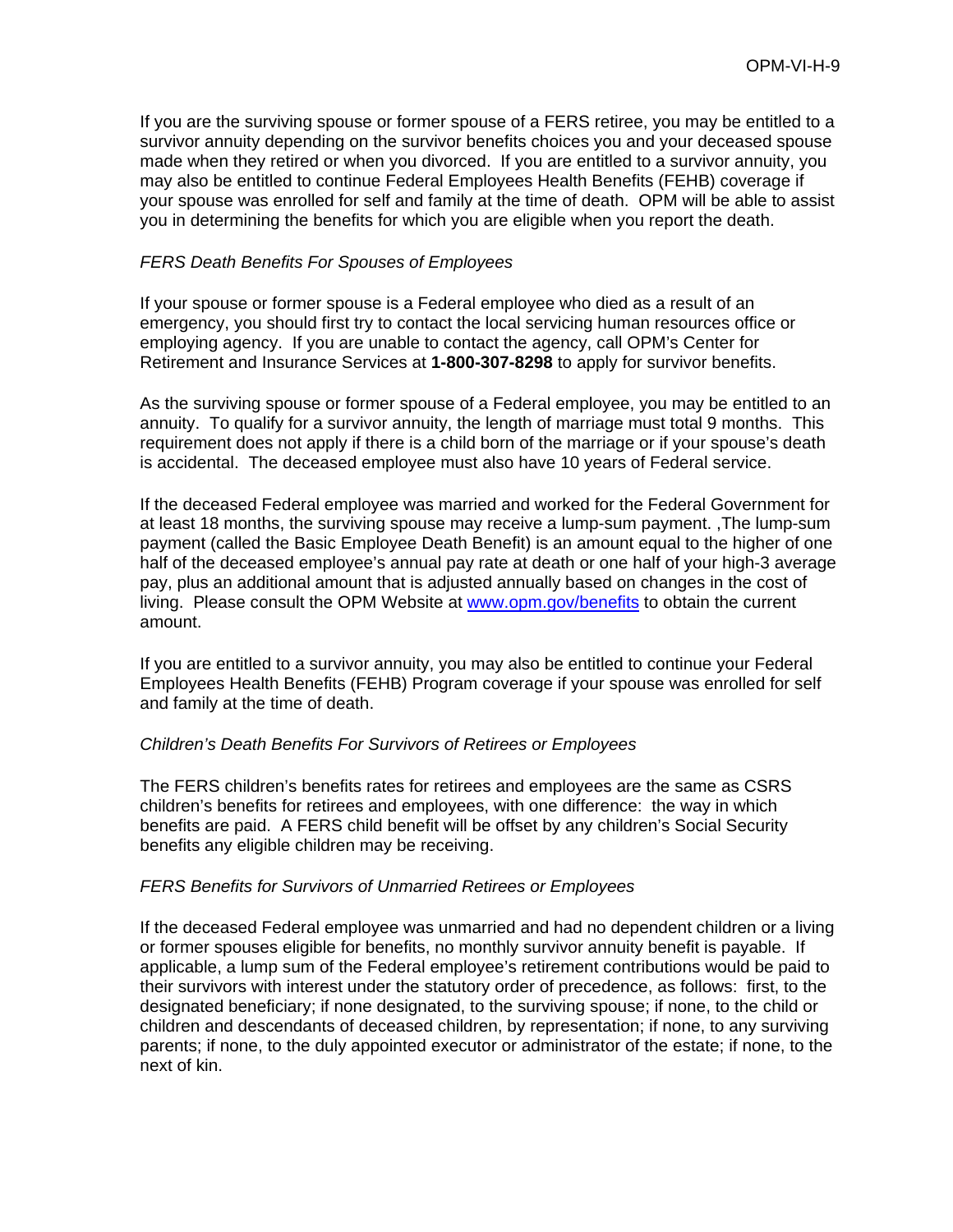# **Thrift Savings Plan**

If a Federal employee died with a Thrift Savings Plan (TSP) account, his or her beneficiaries would be entitled to the entire account balance. The balance will be distributed according to their Designation of Beneficiary if the form was completed. If a Designation of Beneficiary was not completed, the account will be distributed according to the statutory order of precedence, as follows: to the surviving spouse; if none, to the child or children and descendants of deceased children, by representation; if none, to any surviving parents; if none, to the duly appointed executor or administrator of the estate; if none, to the next of kin.

The surviving spouse may have the TSP transfer or "roll over" all or any part of the payment to an Individual Retirement Arrangement to postpone paying Federal income taxes. If the surviving spouse rolls over the account, no Federal income tax would be paid on the funds until withdrawal from the Individual Retirement Arrangement. A surviving spouse who receives the payment directly may roll all or any part of the payment over into an Individual Retirement Arrangement within 60 days. However, if the payment is made directly to the spouse, the TSP must withhold 20 percent for Federal income taxes. If the TSP transfers the payment directly to the Individual Retirement Arrangement, there is no Federal income tax withholding.

The Thrift Savings Plan (TSP) is administered by the Federal Retirement Thrift Investment Board. For more information about death benefit payments and tax consequences, ask the Federal employee's employing agency representative or the TSP for the notice, "Important Tax Information About Thrift Savings Plan Death Benefit Payments." The tax advantages of a rollover are not available to the deceased employee's children, parents, or estate.

The above mentioned TSP brochure, as well as more TSP information, is available at [www.tsp.gov](http://www.tsp.gov/).

# **Unpaid Compensation**

If a Federal employee dies in service, his or her survivors will receive a lump-sum payment covering the employee's final pay and unused annual leave. The lump sum is paid by the Federal employee's agency under the same order of precedence as the other payments described above.

# **Social Security Benefits**

### **Social Security Disability Benefits**

A Federal employee covered by Social Security may apply for disability benefits from Social Security, provided he or she has worked long enough under Social Security to qualify for benefits. The amount of covered employment needed depends upon age. Also, some of the covered employment must be recent, although some exceptions apply. Disability under Social Security means the individual is so severely disabled that he or she cannot perform any substantial gainful work, and the disability is expected to last at least 1 year or to result in death. Benefits do not begin until after a 5-month waiting period. If you qualify for disability benefits, the amount of the benefit is computed based on your earnings under Social Security, with no reduction for early retirement. The Social Security benefit may be reduced if you are also receiving a benefit based on employment covered by the Civil Service Retirement System.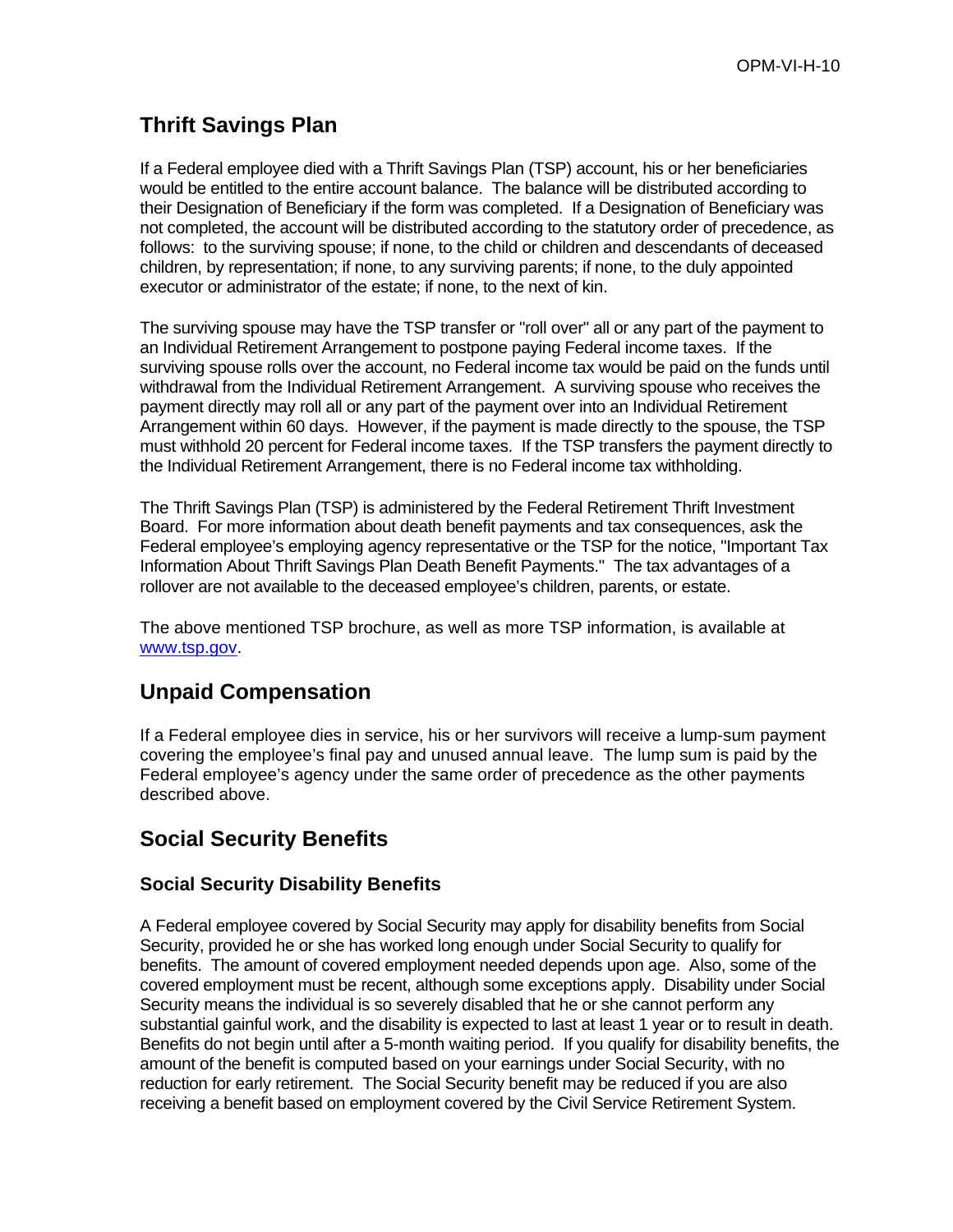The Social Security disability benefit may be reduced if you are also receiving workers' compensation. The total of all disability benefits (Social Security, workers' compensation, and benefits under the Civil Service Retirement System or Federal Employees Retirement System) may not exceed 80 percent of your earnings before the disability began.

### **Social Security Survivor Benefits**

Social Security will pay survivor benefits to the surviving spouse and dependent children of a Federal employee who is covered by Social Security. To qualify for benefits, a spouse must be age 60, or between the ages of 50 and 59 and disabled, or any age and caring for a child under age 16 or a disabled child. Children may qualify for benefits if they are under age 18 (or under age 19, if in high school) or disabled. Dependent parents and former spouses also may qualify for survivor benefits. The amount of the benefit depends upon your Social Security earnings and the number of survivors eligible for benefits. The Social Security spousal benefit may be reduced if the survivor is eligible for benefits based on his or her own employment and that employment was not covered by Social Security, such as employment under the Civil Service Retirement System.

### **Social Security Lump-Sum Death Payment**

A lump sum of \$255 is payable to the surviving spouse of someone covered by Social Security, provided the deceased employee and the spouse were living together at the time of death or the surviving spouse is entitled to survivor benefits. If there is no surviving spouse, the lump sum is paid to children eligible for benefits. Otherwise, the lump sum is not payable.

Social Security benefits are administered by the Social Security Administration. To file a claim for Social Security benefits, you or your survivors should visit a Social Security District Office, which will initiate the claim. For answers to questions and to set up appointments with a District Office, call 1-800-772-1213 between 7:00 a.m. and 7:00 p.m., Eastern Time.

## **Workers' Compensation Benefits**

Workers' compensation benefits are available to employees and their families if an employee is injured or killed on the job. Compensation benefits are administered by the Department of Labor's Office of Workers' Compensation Programs. All related medical costs are covered in full.

#### **Workers' Compensation Disability Benefits**

If you qualify for either a CSRS or FERS disability retirement and workers' compensation benefits, you will generally be allowed to choose the higher compensation benefit over the Federal disability retirement. If your agency separates you, apply for CSRS or FERS disability retirement to protect you and your survivor's future annuity rights. CSRS or FERS disability retirement benefits are suspended while you are receiving compensation benefits, but can be activated if the compensation benefit stop or drop below the amount of the annuity benefit. The exception is if you are entitled to a scheduled award, which may be paid at the same time CSRS or FERS disability benefits are paid.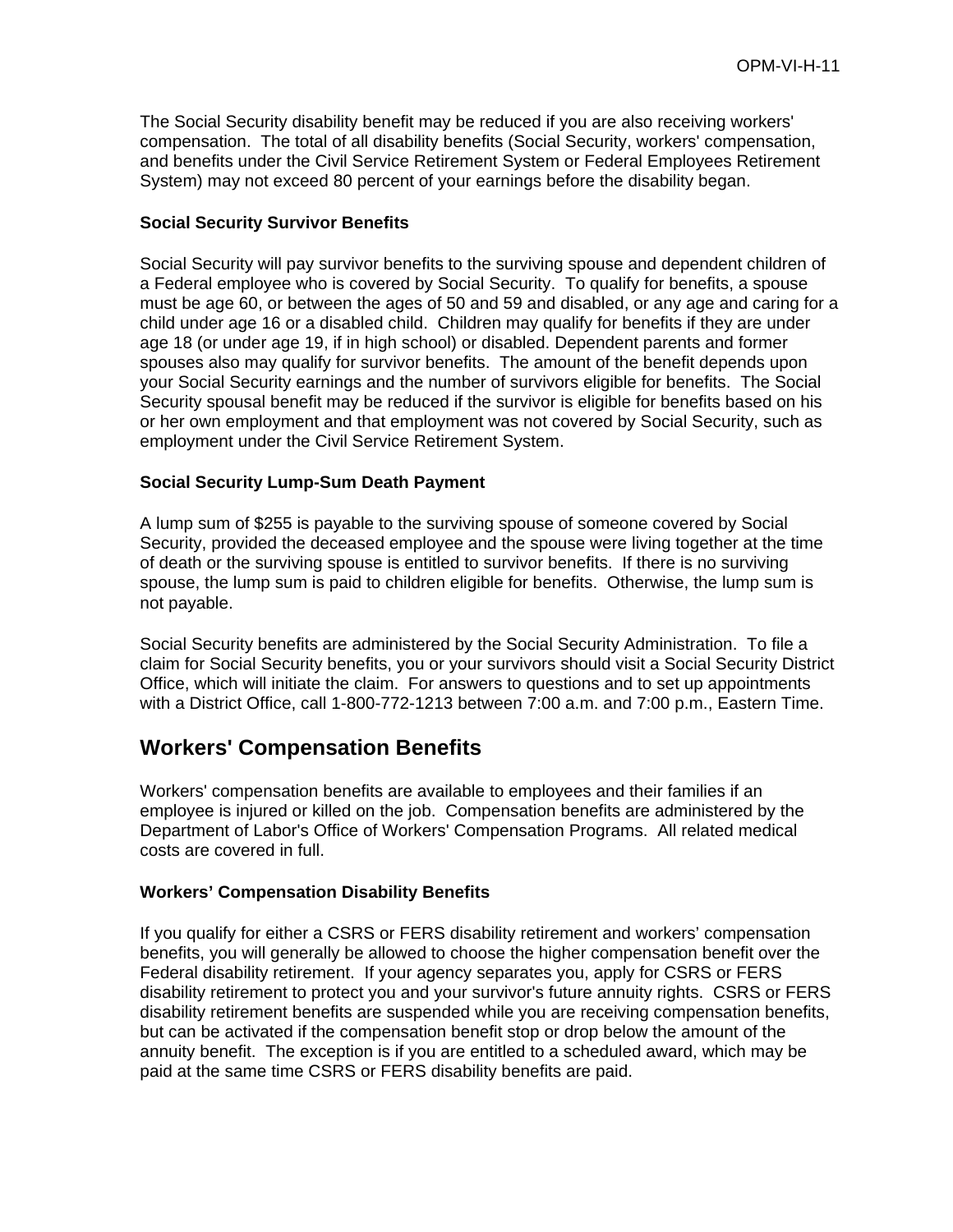Wage loss benefits are paid as part of workers' compensation benefits if the injury results in disability. If the disability is total, compensation is paid at two-thirds of monthly pay. If the deceased employee is married or has one or more dependents, compensation is paid at three-fourths of the pay rate. Dependents may include a spouse, children, and parents.

The Department of Labor also may pay a scheduled award for a permanent impairment to certain members or functions of the body (such as loss of use of an eye or arm, or loss of function or removal of a kidney due to injury). The amounts payable are specified by the Federal Employees Compensation Act. There is an additional award for serious disfigurement of the head, face, or neck.

#### **Workers' Compensation Survivor Benefits**

If an employee dies, the surviving spouse and dependents may qualify for monthly compensation benefits. (However, the surviving spouse must be living with the employee or dependent for support at the time of the death or living apart for reasonable cause or because of desertion.) If no children are eligible, the surviving spouse would receive 50 percent of salary. If there are children, the surviving spouse would receive 45 percent of salary plus an additional 15 percent for each child up to a total of 75 percent of salary. Compensation benefits will be reduced if the employee was covered by the Federal Employees Retirement System, and survivors are eligible for Social Security benefits based on the deceased's Federal employment.

Funeral and burial expenses up to a maximum of \$800 may be paid. In addition, a sum of \$200 may be paid to a personal representative for reimbursement of the costs of termination as a Federal employee.

The benefits from OPM and workers' compensation are not payable for the same period of time, although the Federal employee's survivor may also be eligible for survivor annuity benefits from CSRS or FERS. The survivor must elect which of the two benefits he or she wishes to receive. Most survivors will choose workers' compensation benefits instead of a survivor annuity because workers' compensation normally pays a higher amount. If the survivor elects workers' compensation benefits, he or she may also elect to receive a lumpsum payment of the CSRS or FERS contributions to the retirement fund. The lump sum is paid under a statutory order of precedence described in the "Benefits of Survivors of Unmarried Retirees or Employees" section, above.

# **Discretionary Death Gratuity Payment Under Public Law 104-208**

The personal representative of any Federal employee who dies from an injury sustained in the line of duty may be paid a death gratuity of up to \$10,000 at the discretion of the head of the department or agency. While the payment is discretionary, the Office of the Personnel Management encourages all department and agency heads to make full use of this authority. The gratuity, when combined with certain other payments, may not exceed \$10,000. The other payments considered are (1) benefits of up to \$800 payable by the Department of Labor to a surviving spouse or children for funeral expenses of a Federal employee who died as a result of injuries sustained in the line of duty,(2) the \$200 payable by the Department of Labor for reimbursement of the costs of termination of the deceased employee's status as a Federal employee, and (3) any amount paid under Public Law 103-332 to the representative of any employee of any department or agency with appropriations from a Department of the Interior and Related Agencies Appropriations Act who is killed in the line of duty.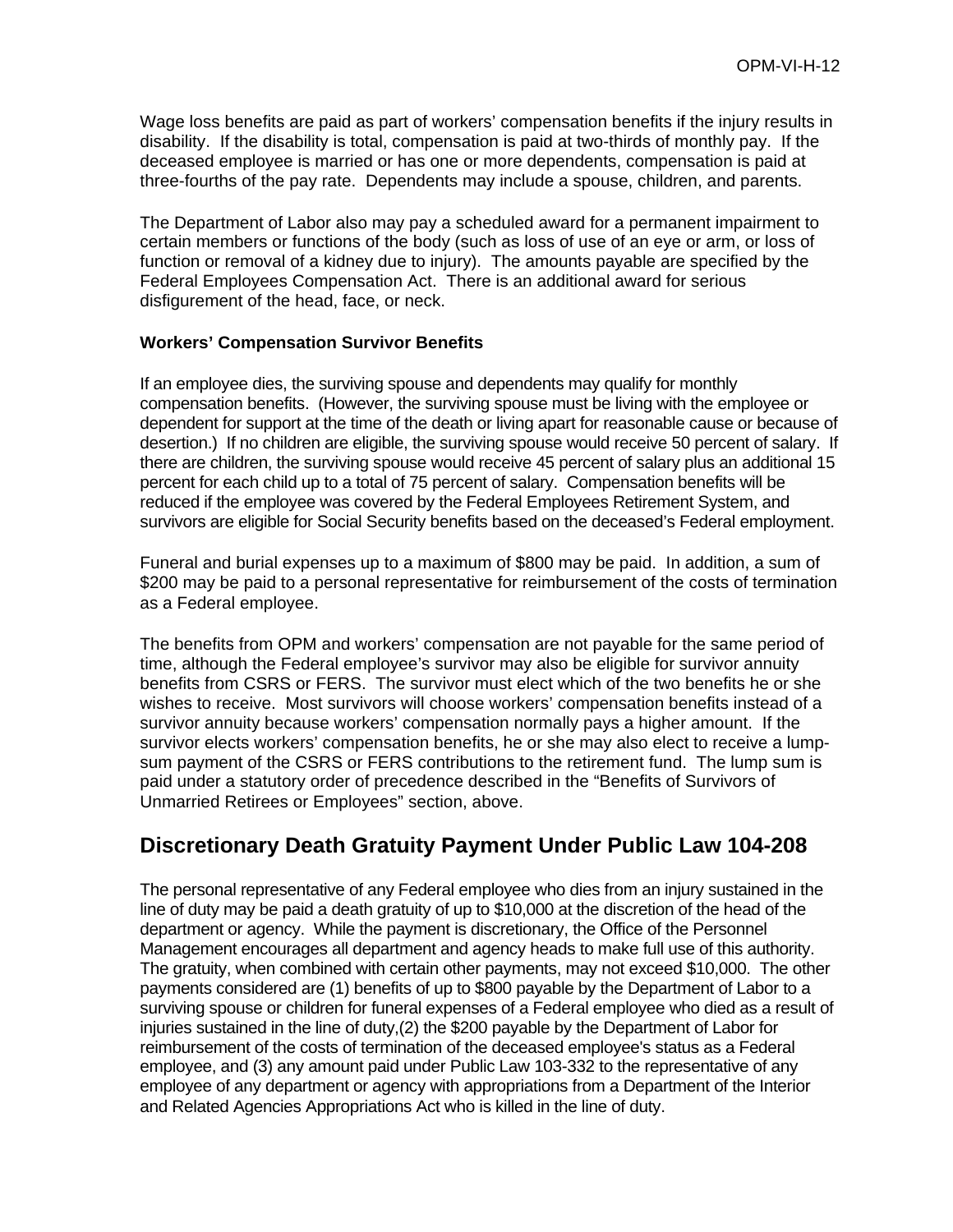# **Public Safety Officers' Benefits**

The Public Safety Officers' Benefits Act of 1976, as amended, authorizes the Bureau of Justice Assistance, Office of Justice Programs, to pay a benefit to specified survivors of public safety officers found to have died as the direct and proximate result of a personal injury or a traumatic injury involving external force sustained in the line of duty and to claimant public safety officers found to have been permanently and totally disabled as the direct result of a catastrophic injury sustained in the line of duty. The amount of this benefit is increased by annual cost-of-living adjustments. Please consult the OPM Website at [www.opm.gov/benefits](http://www.opm.gov/benefits) to obtain the current amount.

A public safety officer is defined to be any individual serving a public agency in an official capacity, with or without compensation, as a law enforcement officer, police, corrections, probation, parole and judicial officer, firefighter, rescue squad member, or ambulance crew member. A public agency is an agency of the United States, the District of Columbia, the Commonwealth of Puerto Rico, and any territory or possession of the United States, or any unit of State or local government.

The death benefit is payable in a lump sum to the spouse and eligible children of a deceased public safety officer. One-half of the benefit would be paid to the spouse, and one-half of the benefit would be paid, in equal amounts, to the eligible children. Eligible children are defined as children 18 years of age or younger, children 19 through 22 years of age who are full-time students, and children 19 years of age or over and incapable of self support because of a physical or mental disability.

The death benefit will be paid to the deceased public safety officer's parents if no surviving spouse or children are eligible for the benefit. If the public safety officer is not survived by any eligible spouse, children, or parents, no benefit will be paid.

The death benefit is payable to a qualified survivor of a Federal employee in addition to death benefits from the Civil Service Retirement System, the Federal Employees Retirement System, and Department of Labor's Office of Workers' Compensation Program under subchapter I of chapter 81 of title 5, U.S. Code.

Public safety officers found to have been permanently and totally disabled as the direct result of a catastrophic injury sustained in the line of duty are also entitled to the payment if they are permanently unable to perform any gainful employment.

More information concerning the Public Safety Officers' Benefits Program can be obtained by contacting the Bureau of Justice Assistance at the following address:

Public Safety Officers' Benefits Program Bureau of Justice Assistance 633 Indiana Avenue, NW. Washington, DC 20531-0001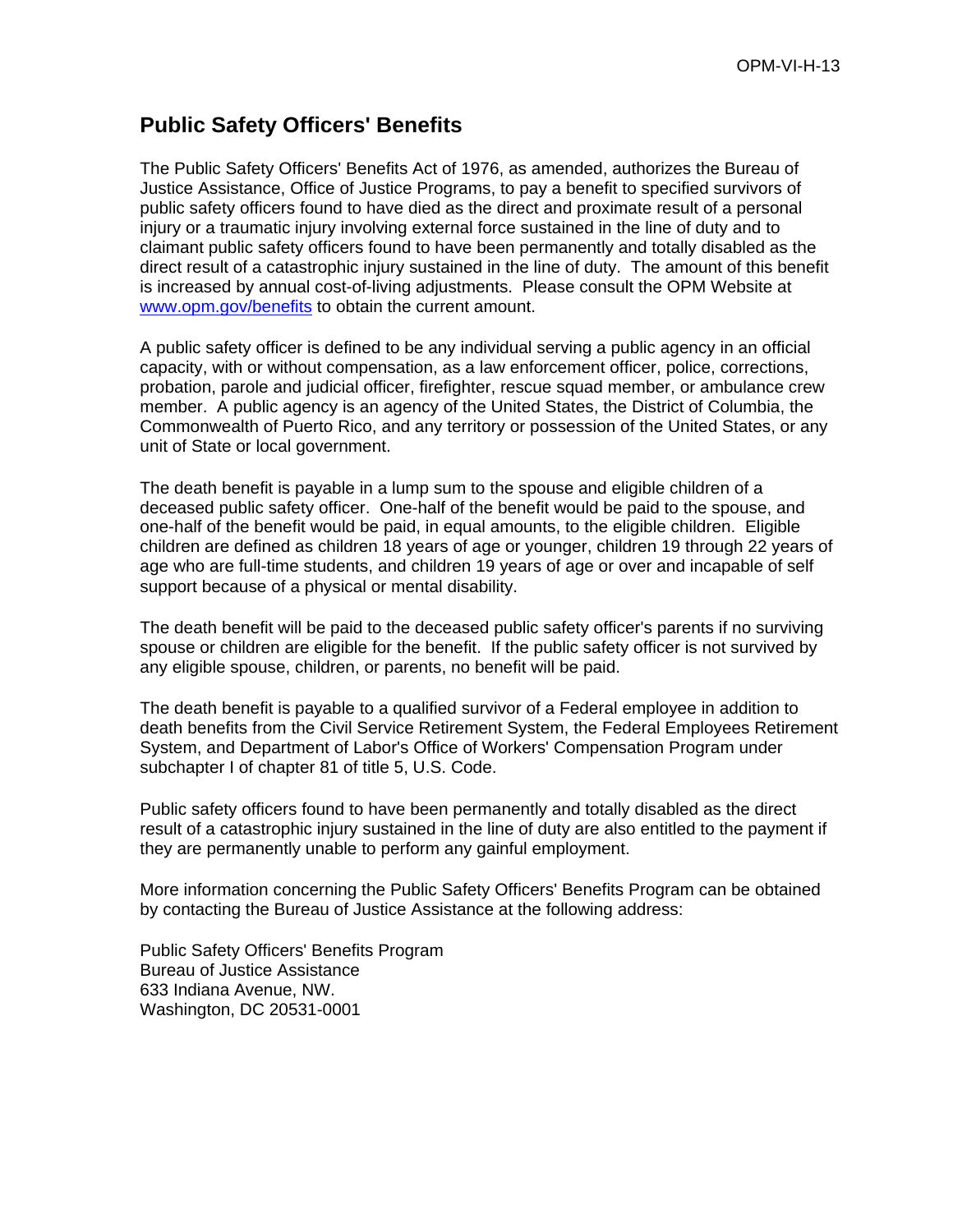# **Additional Information**

You may obtain copies of retirement pamphlets on OPM's Website [\(www.opm.gov/benefits\)](http://www.opm.gov/benefits). You will find pamphlets on a variety of topics, such as CSRS Offset, CSRS and FERS survivor benefits, and more detailed information on the topics covered here.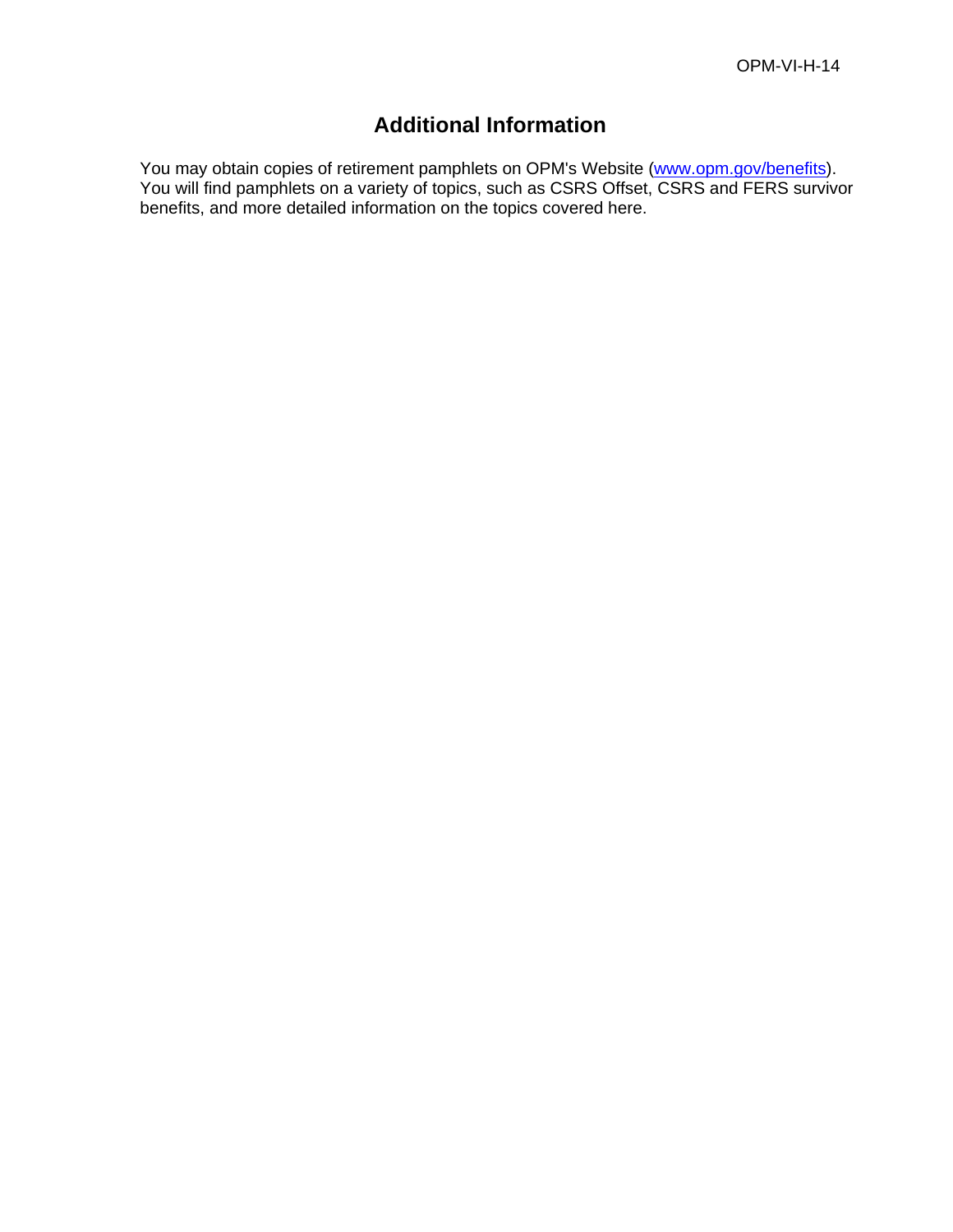# **Collecting Workforce Data During a Pandemic Influenza Episode**

The President, Congress, and heads of agencies will need to know how a pandemic influenza affects the Government's capacity to carry out its many functions by geographic area. That information will allow leaders to intelligently redeploy resources and adjust the means of performing work.

Since there are major difficulties in collecting accurate data on absences and deaths specifically related to a pandemic influenza, OPM will collect indirect measures based on data sources that are largely automated. Payroll providers will supply information on certain categories of paid and unpaid leave, by agency and State, which will be compared to prioryear baseline data. Agencies will report deaths by any cause, and those numbers will also be compared to baseline data. Agencies will also report on employees who are teleworking from alternative worksites, including their homes. Some agencies are able to capture telework data through their time and attendance systems, while others are taking steps to develop this capability.

OPM will notify agencies if and when this reporting needs to begin and will designate the contact point to which reports should be sent. OPM-VIII-C-1 (Attachment A) shows information that will be collected from payroll providers. (In rare cases that will be an in-house payroll function.) OPM VIII-D-1 (Attachment B) shows information that will be collected from agencies through their Chief Human Capital Officer or Human Resources Director.

- A. Instruction Sheet to Payroll Providers for Reporting Federal Workforce Data During a Pandemic Influenza
- B. Instruction Sheet to Departments/Agencies for Reporting Federal Workforce Data During a Pandemic Influenza
- C. Federal Employees Status Report Payroll
- D. Federal Employees Status Report Telework and Deaths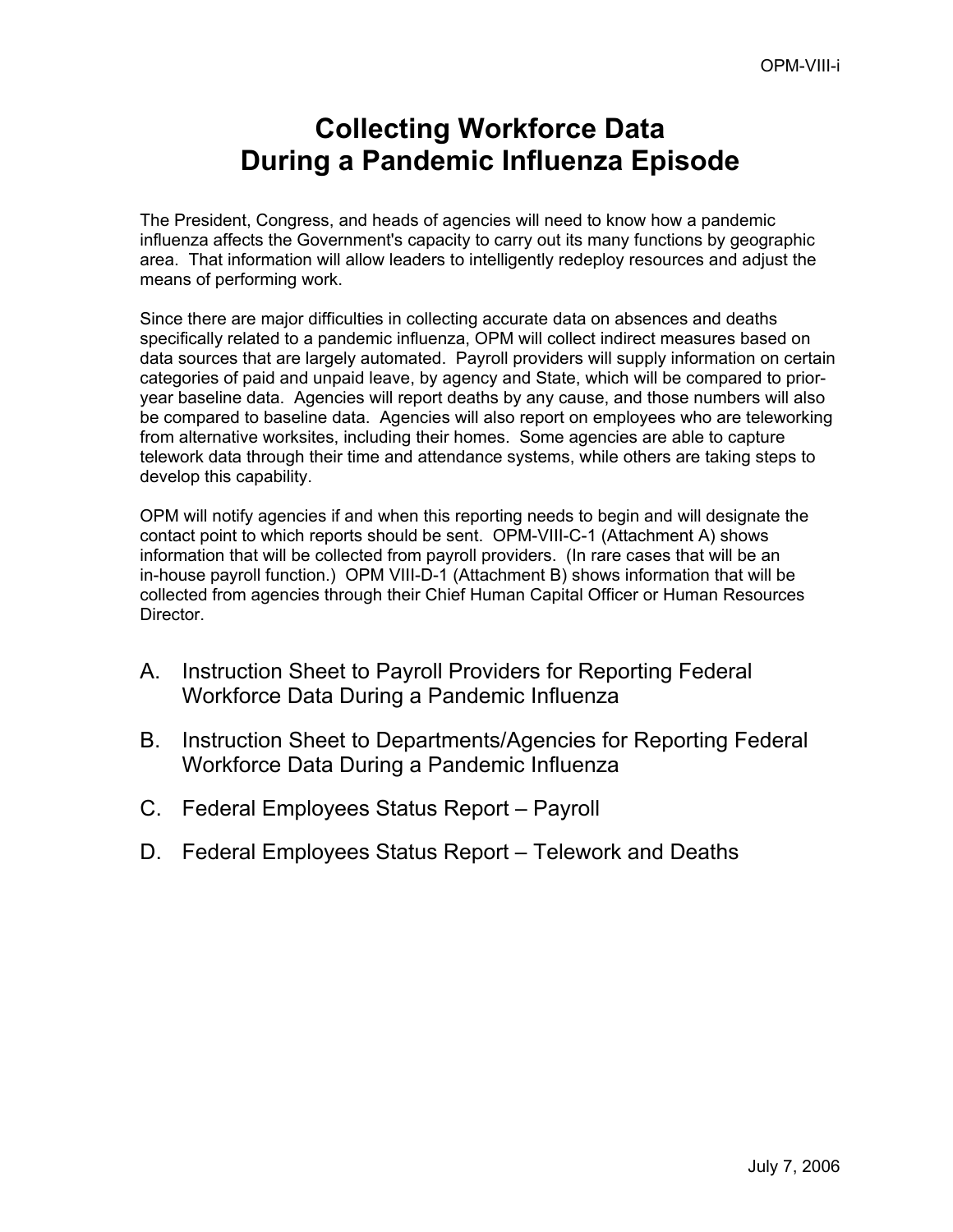# **Instruction Sheet to Payroll Providers For Reporting Federal Workforce Data During a Pandemic Influenza**

| <b>Instructions for:</b>                                                             | Federal Employees Status Report - Payroll (Attachment A)                      |  |
|--------------------------------------------------------------------------------------|-------------------------------------------------------------------------------|--|
| Completed by:                                                                        | Payroll Providers - Data required on all customer agencies.                   |  |
| <b>Base-Line Reporting Periods:</b> 14-day biweekly pay period for the previous year |                                                                               |  |
|                                                                                      | <b>Reporting Periods:</b> Most recent 14-day biweekly pay period              |  |
| <b>Report due:</b>                                                                   | Payroll providers to provide data to OPM after the end of each<br>pay period. |  |

### **Definitions:**

#### *Top Row:*

- *Total # Federal Employees* means the total number of Federal civilian employees employed by the agency on the last day of each reporting period.
- *Total # Hours Paid Leave* means the total number of hours of paid leave used during each reporting period. Paid leave includes annual leave, sick leave, excused absence (i.e., administrative leave), earned compensatory time off, earned compensatory time off for travel, and earned credit hours. Paid leave excludes military leave, home leave, shore leave, military funeral leave, court leave, and bonemarrow/organ donor leave.
- *Total # Hours Unpaid Leave* means the total number of hours of unpaid leave used during each reporting period. Unpaid leave includes leave without pay, leave without pay under the Family and Leave Act, and furlough. Unpaid leave excludes absence without leave (AWOL), suspension, military leave without pay (LWOP-US), and workers' compensation (OWCP) leave without pay.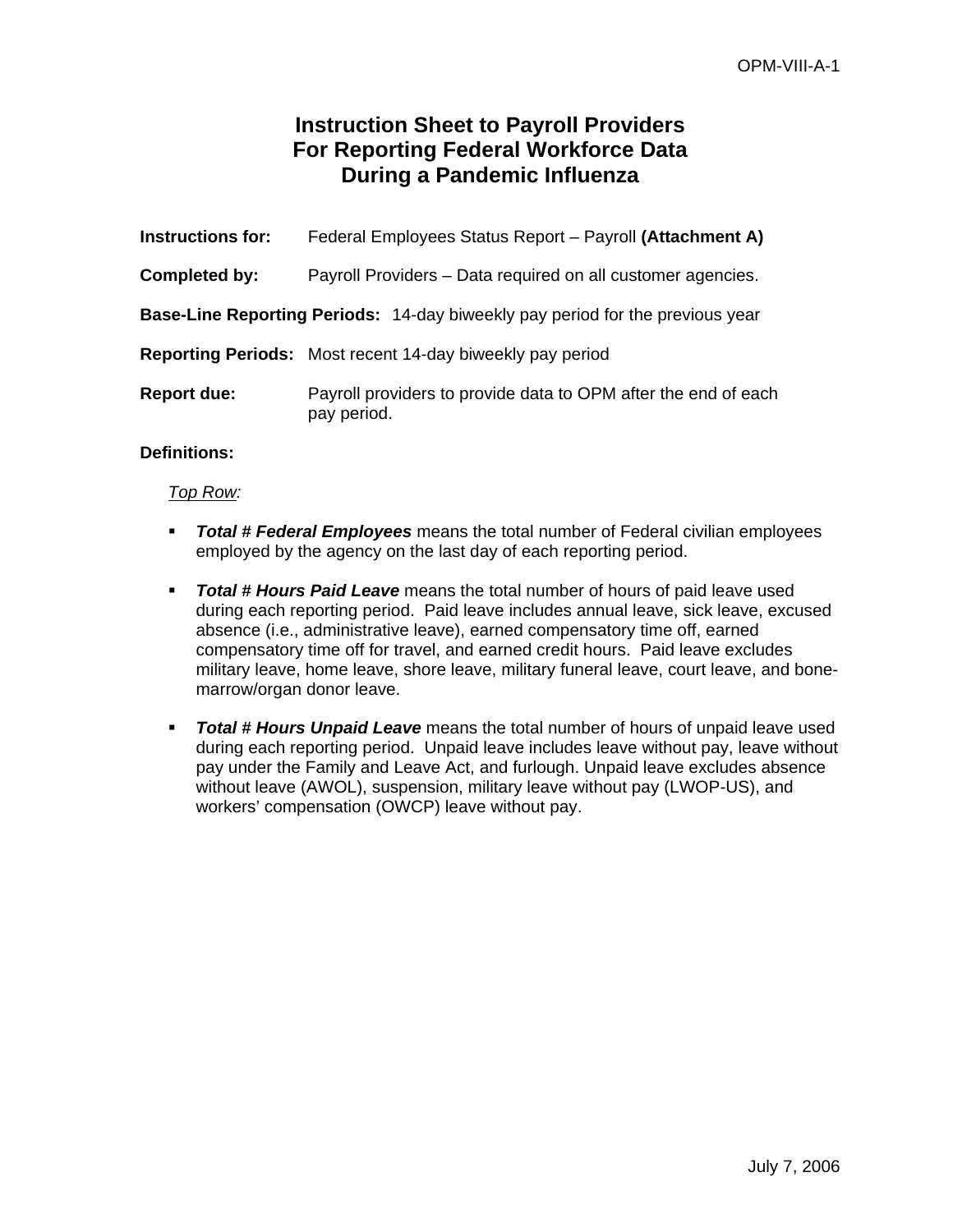### *Left Column:*

- *Outside U.S.* means locations outside the 50 States, outside the District of Columbia, and outside any U.S. territory or possession.
- *U.S. Territories/Possessions* means American Samoa, Navassa Island, Northern Mariana Islands, Jarvis Island, Baker Island, Guam, Howland Island, Johnston Atoll, Kingman Reef, Midway Islands, Palmyra Atoll, Puerto Rico, U.S. Virgin Islands, and Wake Atoll.
- *States* means the 50 United States and the District of Columbia.
- *U.S. Totals* means computed totals for the 50 States and the District of Columbia.
- *Grand Totals* means computed totals for *Outside U.S***.** + *U.S. Territories/Possessions* + *U.S. Totals.*
- *% of Total Federal Employees* means computed percentages for each column based on the *Total # Federal Employees*. OPM will calculate.
- *Wash, DC Metropolitan Area* means the District of Columbia; the counties of Anne Arundel, Baltimore, Calvert, Carroll, Charles, Frederick, Harford, Howard, Montgomery, Prince George's, Queen Anne's, St. Mary's, and Washington in Maryland; the city of Baltimore in Maryland; the counties of Adams and York in Pennsylvania; the counties of Arlington, Clarke, Culpeper, Fairfax, Fauquier, Frederick, King George, Loudoun, Prince William, Spotsylvania, Stafford, and Warren in Virginia; the cities of Alexandria, Fairfax, Falls Church, Fredericksburg, Manassas, Manassas Park, and Winchester in Virginia; and the counties of Berkeley, Hampshire, Jefferson, and Morgan in West Virginia.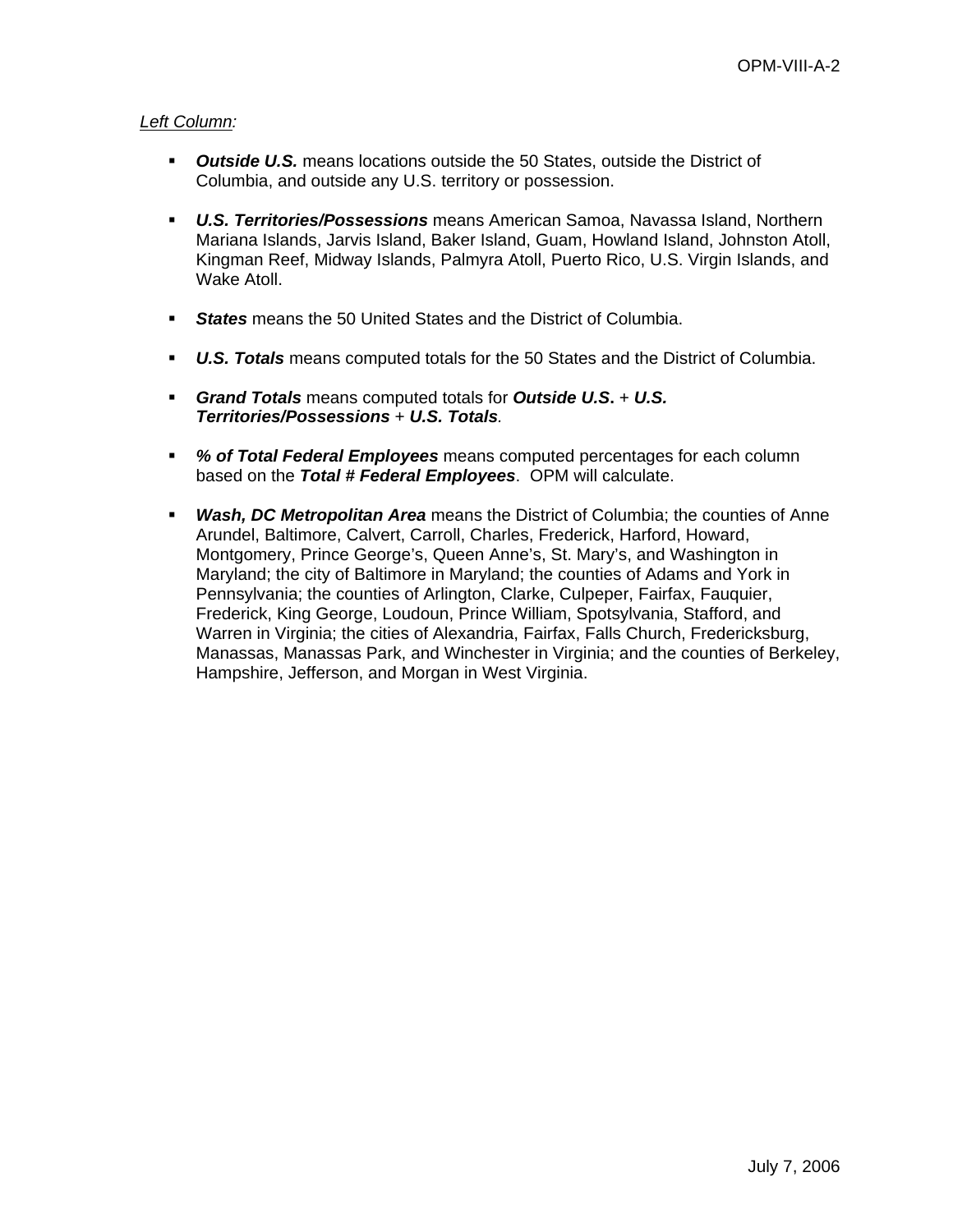# **Instruction Sheet to Departments/Agencies For Reporting Federal Workforce Data During a Pandemic Influenza**

| <b>Instructions for:</b>  | Federal Employees Status Report - Telework and Deaths<br>(Attachment B)             |  |
|---------------------------|-------------------------------------------------------------------------------------|--|
| Completed by:             | Departments and agencies                                                            |  |
| <b>Reporting Periods:</b> | <b>Biweekly</b>                                                                     |  |
| <b>Report due:</b>        | Departments and agencies to provide data to OPM after the<br>end of each pay period |  |

### **Definitions:**

#### *Top Row:*

- *# Federal Employees at Alternate Worksite* means the total number of Federal civilian employees who worked from a location other than their official worksite at any time during the reporting period. Include any telework employees or employees receiving evacuation pay who continue to work from home (or an alternative telework site) during the pandemic influenza. Do not include employees who are on TDY or other travel status.
- *Cumulative # Federal Employee Deaths means the total number of Federal civilian employees who have died since the beginning of the first reporting period, as determined by OPM.*

#### *Left Column:*

- *Outside U.S.* means locations outside the 50 States, outside the District of Columbia, and outside any U.S. territory or possession.
- *U.S. Territories/Possessions* means American Samoa, Navassa Island, Northern Mariana Islands, Jarvis Island, Baker Island, Guam, Howland Island, Johnston Atoll, Kingman Reef, Midway Islands, Palmyra Atoll, Puerto Rico, U.S. Virgin Islands, and Wake Atoll.
- *States* means the 50 United States and the District of Columbia.
- *U.S. Totals* means computed totals for the 50 States and the District of Columbia.
- *Grand Totals* means computed totals for *Outside U.S***.** + *U.S. Territories/ Possessions* + *U.S. Totals.*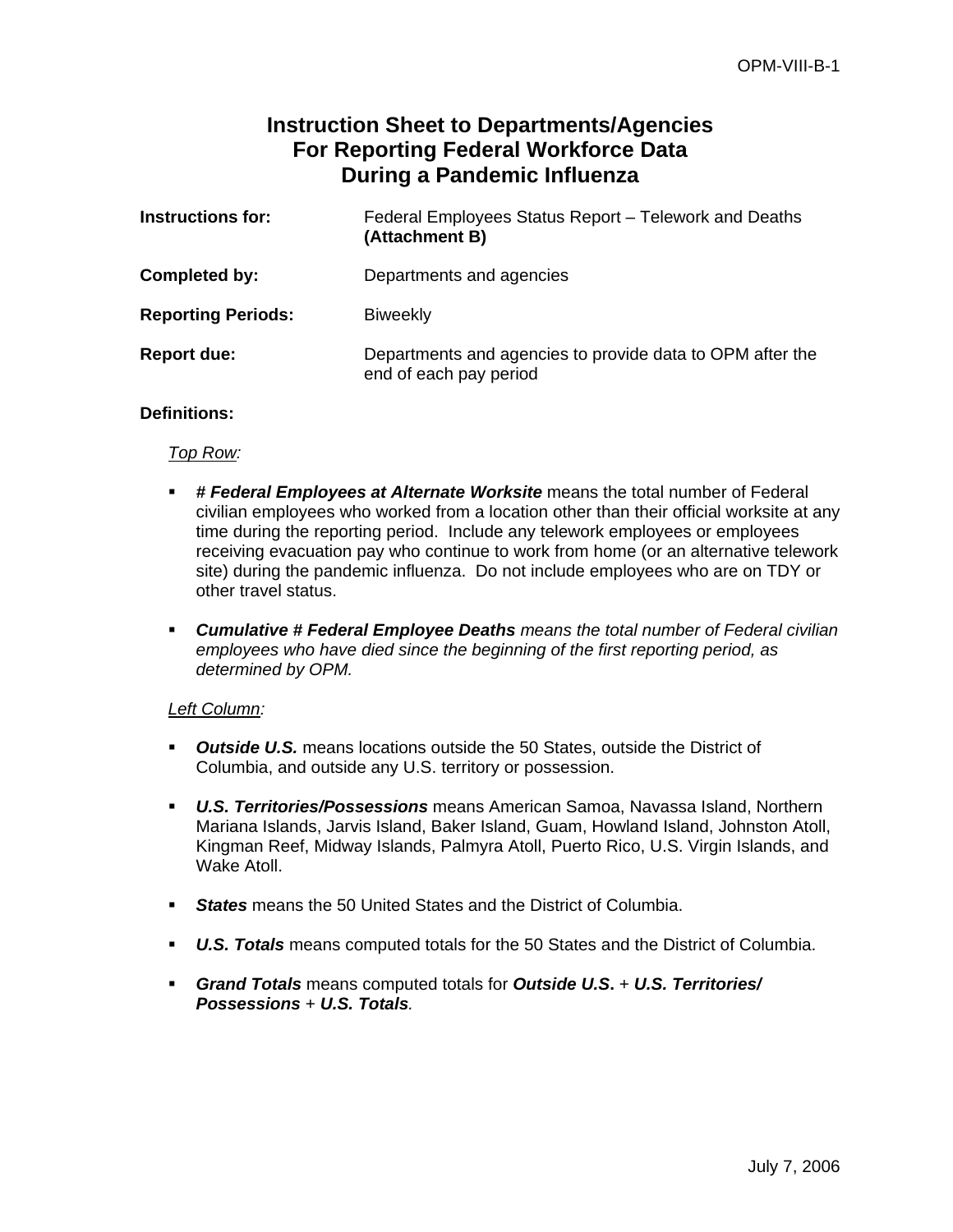*Wash, DC Metropolitan Area* means the District of Columbia; the counties of Anne Arundel, Baltimore, Calvert, Carroll, Charles, Frederick, Harford, Howard, Montgomery, Prince George's, Queen Anne's, St. Mary's, and Washington in Maryland; the city of Baltimore in Maryland; the counties of Adams and York in Pennsylvania; the counties of Arlington, Clarke, Culpeper, Fairfax, Fauquier, Frederick, King George, Loudoun, Prince William, Spotsylvania, Stafford, and Warren in Virginia; the cities of Alexandria, Fairfax, Falls Church, Fredericksburg, Manassas, Manassas Park, and Winchester in Virginia; and the counties of Berkeley, Hampshire, Jefferson, and Morgan in West Virginia.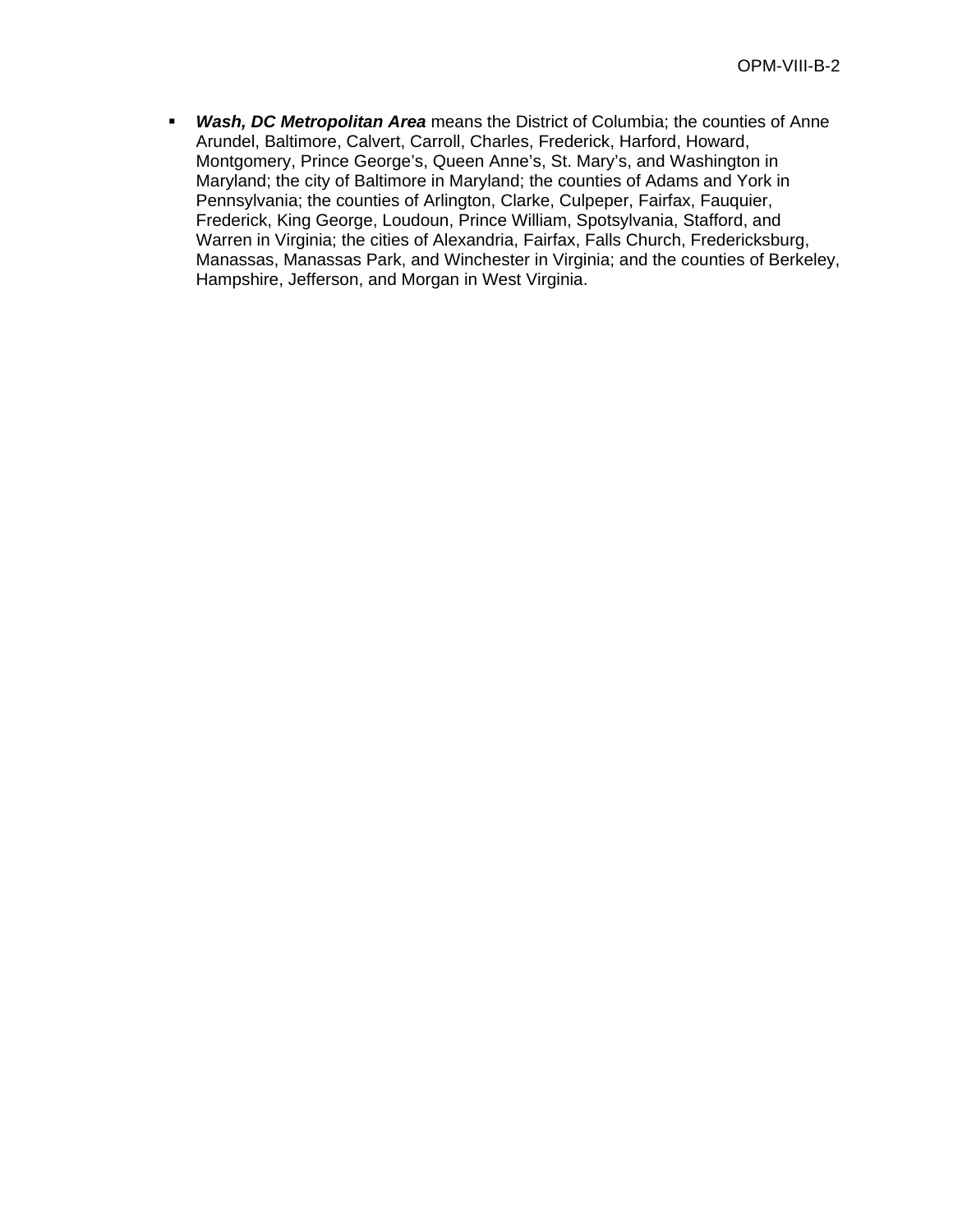## **Federal Employees Status Report – Payroll**

**Department/Agency: \_\_\_\_\_\_\_\_\_\_\_\_\_\_\_\_\_\_\_\_\_\_\_\_\_\_\_\_\_\_\_\_\_\_\_\_\_\_\_\_\_\_\_\_** 

**For Biweekly Payperiod Ending: \_\_\_\_\_\_\_\_\_\_\_\_\_\_\_\_\_\_\_\_\_\_\_\_\_\_\_\_\_\_\_\_\_\_** 

|                                     | Total #<br>Federal<br><b>Employees</b> | Total #<br><b>Hours Paid</b><br>Leave | Total #<br><b>Hours</b><br><b>Unpaid</b><br>Leave |
|-------------------------------------|----------------------------------------|---------------------------------------|---------------------------------------------------|
| <b>OUTSIDE U.S.</b>                 |                                        |                                       |                                                   |
| <b>U.S. TERRITORIES/POSSESSIONS</b> |                                        |                                       |                                                   |
| <b>STATES</b>                       |                                        |                                       |                                                   |
| <b>ALABAMA</b>                      |                                        |                                       |                                                   |
| <b>ALASKA</b>                       |                                        |                                       |                                                   |
| <b>ARIZONA</b>                      |                                        |                                       |                                                   |
| <b>ARKANSAS</b>                     |                                        |                                       |                                                   |
| <b>CALIFORNIA</b>                   |                                        |                                       |                                                   |
| <b>COLORADO</b>                     |                                        |                                       |                                                   |
| <b>CONNECTICUT</b>                  |                                        |                                       |                                                   |
| <b>DELAWARE</b>                     |                                        |                                       |                                                   |
| <b>DISTRICT OF COLUMBIA</b>         |                                        |                                       |                                                   |
| <b>FLORIDA</b>                      |                                        |                                       |                                                   |
| <b>GEORGIA</b>                      |                                        |                                       |                                                   |
| <b>HAWAII</b>                       |                                        |                                       |                                                   |
| <b>IDAHO</b>                        |                                        |                                       |                                                   |
| <b>ILLINOIS</b>                     |                                        |                                       |                                                   |
| <b>INDIANA</b>                      |                                        |                                       |                                                   |
| <b>IOWA</b>                         |                                        |                                       |                                                   |
| <b>KANSAS</b>                       |                                        |                                       |                                                   |
| <b>KENTUCKY</b>                     |                                        |                                       |                                                   |
| <b>LOUISIANA</b>                    |                                        |                                       |                                                   |
| <b>MAINE</b>                        |                                        |                                       |                                                   |
| <b>MARYLAND</b>                     |                                        |                                       |                                                   |
| <b>MASSACHUSETTS</b>                |                                        |                                       |                                                   |
| <b>MICHIGAN</b>                     |                                        |                                       |                                                   |
| <b>MINNESOTA</b>                    |                                        |                                       |                                                   |
| <b>MISSISSIPPI</b>                  |                                        |                                       |                                                   |
| <b>MISSOURI</b>                     |                                        |                                       |                                                   |
| <b>MONTANA</b>                      |                                        |                                       |                                                   |
| <b>NEBRASKA</b>                     |                                        |                                       |                                                   |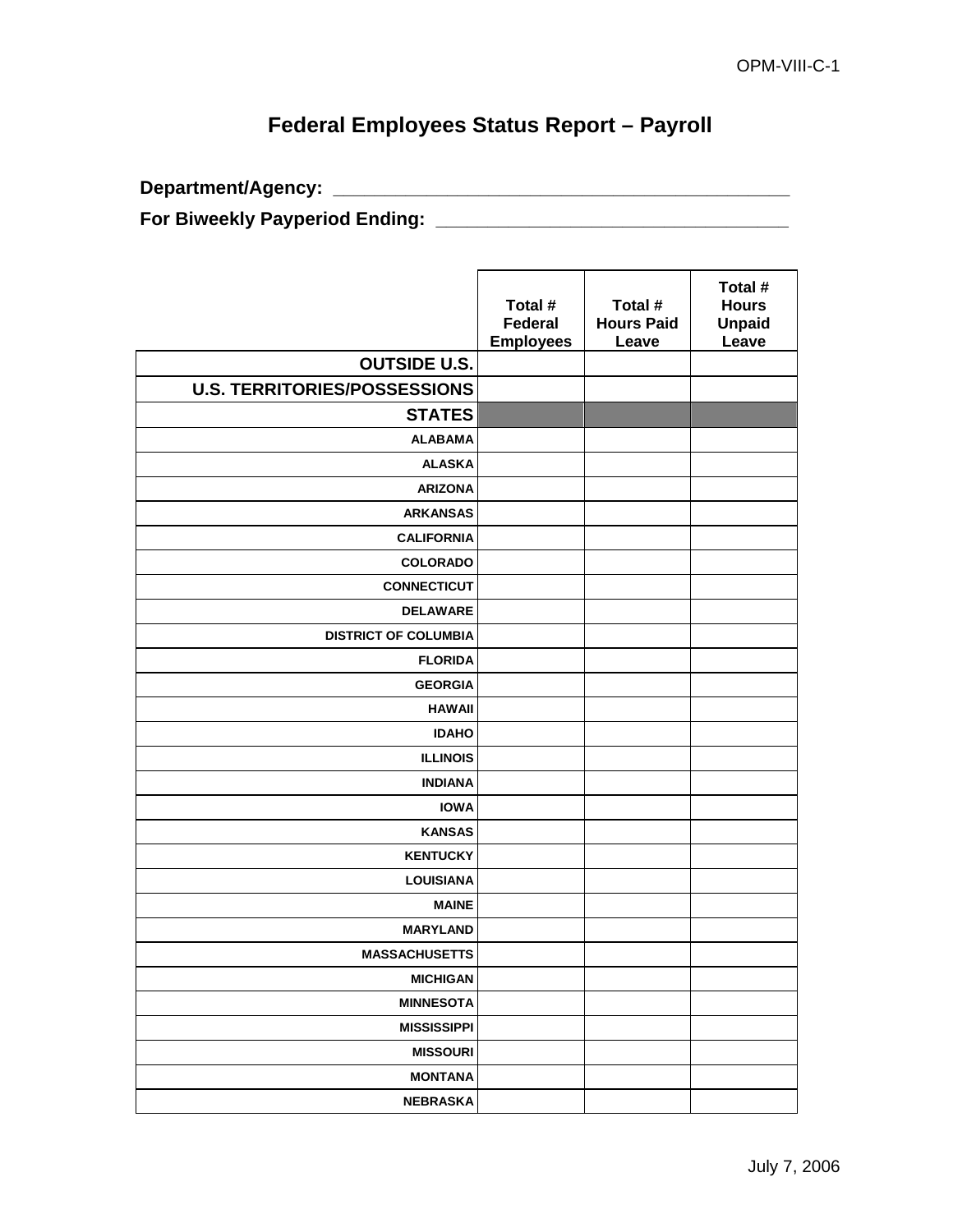|                              | Total #<br><b>Federal</b><br><b>Employees</b> | Total #<br><b>Hours Paid</b><br>Leave | Total #<br><b>Hours</b><br><b>Unpaid</b><br>Leave |
|------------------------------|-----------------------------------------------|---------------------------------------|---------------------------------------------------|
| <b>NEVADA</b>                |                                               |                                       |                                                   |
| <b>NEW HAMPSHIRE</b>         |                                               |                                       |                                                   |
| <b>NEW JERSEY</b>            |                                               |                                       |                                                   |
| <b>NEW MEXICO</b>            |                                               |                                       |                                                   |
| <b>NEW YORK</b>              |                                               |                                       |                                                   |
| <b>NORTH CAROLINA</b>        |                                               |                                       |                                                   |
| <b>NORTH DAKOTA</b>          |                                               |                                       |                                                   |
| <b>OHIO</b>                  |                                               |                                       |                                                   |
| <b>OKLAHOMA</b>              |                                               |                                       |                                                   |
| <b>OREGON</b>                |                                               |                                       |                                                   |
| <b>PENNSYLVANIA</b>          |                                               |                                       |                                                   |
| <b>RHODE ISLAND</b>          |                                               |                                       |                                                   |
| <b>SOUTH CAROLINA</b>        |                                               |                                       |                                                   |
| <b>SOUTH DAKOTA</b>          |                                               |                                       |                                                   |
| <b>TENNESSEE</b>             |                                               |                                       |                                                   |
| <b>TEXAS</b>                 |                                               |                                       |                                                   |
| <b>UTAH</b>                  |                                               |                                       |                                                   |
| <b>VERMONT</b>               |                                               |                                       |                                                   |
| <b>VIRGINIA</b>              |                                               |                                       |                                                   |
| <b>WASHINGTON</b>            |                                               |                                       |                                                   |
| <b>WEST VIRGINIA</b>         |                                               |                                       |                                                   |
| <b>WISCONSIN</b>             |                                               |                                       |                                                   |
| <b>WYOMING</b>               |                                               |                                       |                                                   |
| <b>U.S. TOTALS</b>           |                                               |                                       |                                                   |
| <b>GRAND TOTALS</b>          |                                               |                                       |                                                   |
| % OF TOTAL FEDERAL EMPLOYEES |                                               |                                       |                                                   |
|                              |                                               |                                       |                                                   |

| <b>WASH, DC METROPOLITAN AREA</b> |  |  |
|-----------------------------------|--|--|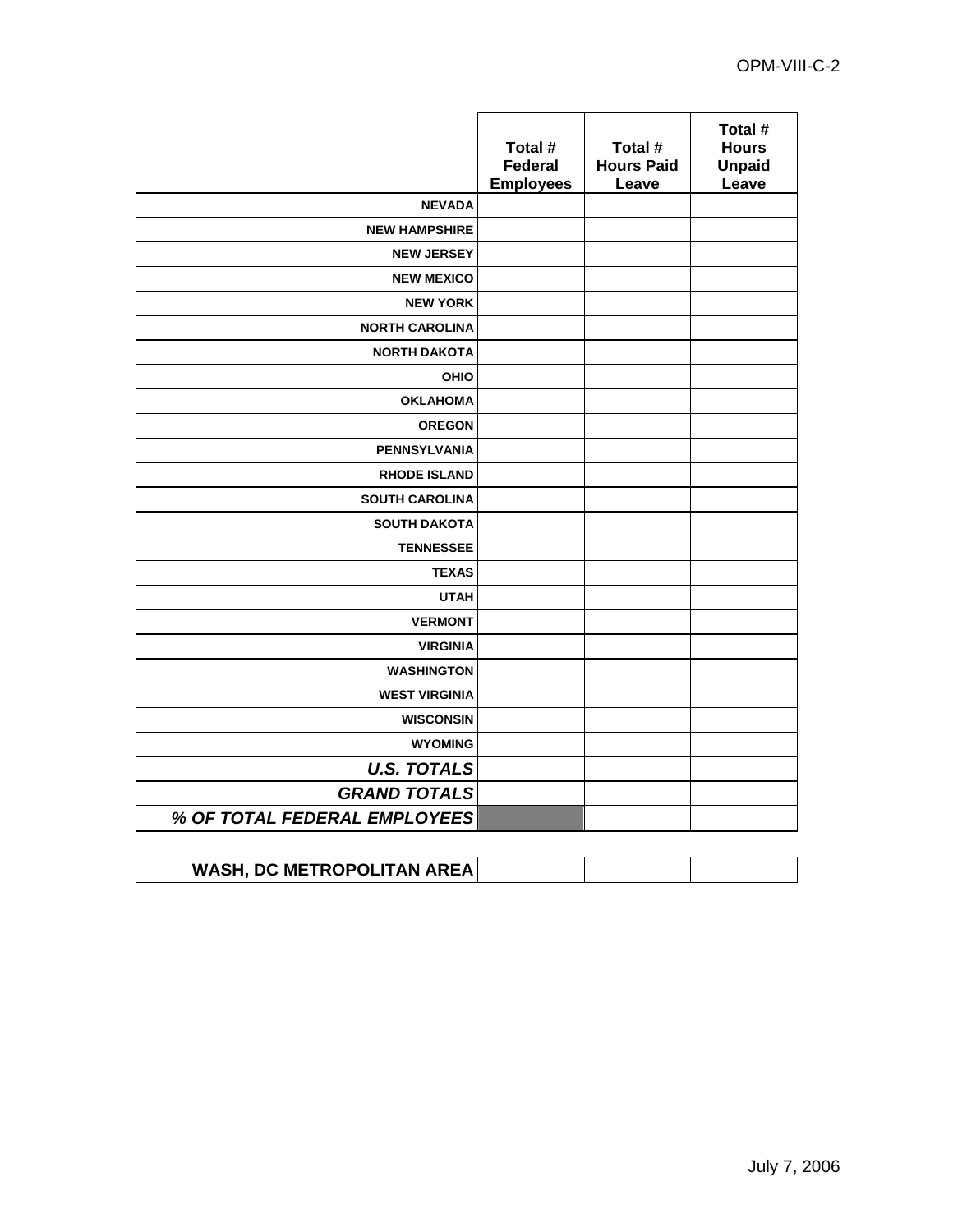## **Federal Employees Status Report – Telework and Deaths**

**Department/Agency: \_\_\_\_\_\_\_\_\_\_\_\_\_\_\_\_\_\_\_\_\_\_\_\_\_\_\_\_\_\_\_\_\_\_\_\_\_\_\_\_\_\_\_\_** 

**For Biweekly Payperiod Ending: \_\_\_\_\_\_\_\_\_\_\_\_\_\_\_\_\_\_\_\_\_\_\_\_\_\_\_\_\_\_\_\_\_\_** 

|                                     | # Federal<br><b>Employees</b><br>at Alternate<br><b>Worksite</b> | <b>Cumulative #</b><br><b>Federal</b><br><b>Employee</b><br><b>Deaths</b> |
|-------------------------------------|------------------------------------------------------------------|---------------------------------------------------------------------------|
| <b>OUTSIDE U.S.</b>                 |                                                                  |                                                                           |
| <b>U.S. TERRITORIES/POSSESSIONS</b> |                                                                  |                                                                           |
| <b>STATES</b>                       |                                                                  |                                                                           |
| <b>ALABAMA</b>                      |                                                                  |                                                                           |
| <b>ALASKA</b>                       |                                                                  |                                                                           |
| <b>ARIZONA</b>                      |                                                                  |                                                                           |
| <b>ARKANSAS</b>                     |                                                                  |                                                                           |
| <b>CALIFORNIA</b>                   |                                                                  |                                                                           |
| <b>COLORADO</b>                     |                                                                  |                                                                           |
| <b>CONNECTICUT</b>                  |                                                                  |                                                                           |
| <b>DELAWARE</b>                     |                                                                  |                                                                           |
| <b>DISTRICT OF COLUMBIA</b>         |                                                                  |                                                                           |
| <b>FLORIDA</b>                      |                                                                  |                                                                           |
| <b>GEORGIA</b>                      |                                                                  |                                                                           |
| <b>HAWAII</b>                       |                                                                  |                                                                           |
| <b>IDAHO</b>                        |                                                                  |                                                                           |
| <b>ILLINOIS</b>                     |                                                                  |                                                                           |
| <b>INDIANA</b>                      |                                                                  |                                                                           |
| <b>IOWA</b>                         |                                                                  |                                                                           |
| <b>KANSAS</b>                       |                                                                  |                                                                           |
| <b>KENTUCKY</b>                     |                                                                  |                                                                           |
| <b>LOUISIANA</b>                    |                                                                  |                                                                           |
| <b>MAINE</b>                        |                                                                  |                                                                           |
| <b>MARYLAND</b>                     |                                                                  |                                                                           |
| <b>MASSACHUSETTS</b>                |                                                                  |                                                                           |
| <b>MICHIGAN</b>                     |                                                                  |                                                                           |
| <b>MINNESOTA</b>                    |                                                                  |                                                                           |
| <b>MISSISSIPPI</b>                  |                                                                  |                                                                           |
| <b>MISSOURI</b>                     |                                                                  |                                                                           |
| <b>MONTANA</b>                      |                                                                  |                                                                           |
| <b>NEBRASKA</b>                     |                                                                  |                                                                           |